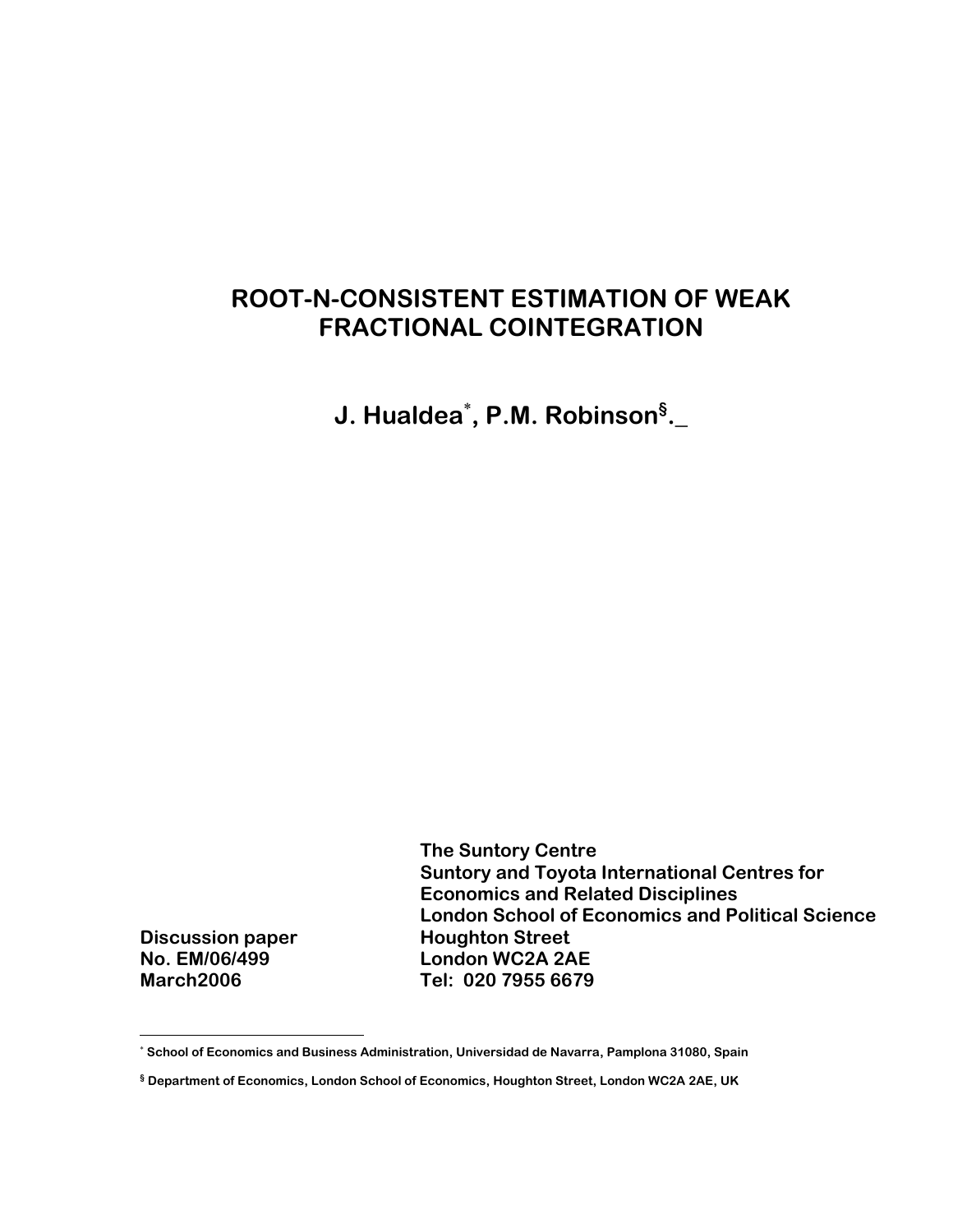# **Abstract**

Empirical evidence has emerged of the possibility of fractional cointegration such that the gap, β, between the integration order δ of observable time series, and the integration order  $\gamma$  of cointegrating errors, is less than 0.5. This includes circumstances when observables are stationary or asymptotically stationary with long memory (so  $\delta$  < 1/2), and when they are nonstationary (so  $\delta \geq 1/2$ ). This "weak cointegration" contrasts strongly with the traditional econometric prescription of unit root observables and short memory cointegrating errors, where  $\beta = 1$ . Asymptotic inferential theory also differs from this case, and from other members of the class  $\beta > 1/2$ , in particular  $\sqrt{n}$ -consistent and asymptotically normal estimation of the cointegrating vector  $\nu$  is possible when  $\beta$  < 1/2, as we explore in a simple bivariate model. The estimate depends on  $\gamma$  and  $\delta$  or, more realistically, on estimates of unknown  $\gamma$  and  $\delta$ . These latter estimates need to be  $\sqrt{n}$  - consistent, and the asymptotic distribution of the estimate of v is sensitive to their precise form. We propose estimates of  $\gamma$  and  $\delta$  that are computationally relatively convenient, relying on only univariate nonlinear optimization. Finite sample performance of the methods is examined by means of Monte Carlo simulations, and several applications to empirical data included.

JEL Classification: C32. Keywords: Fractional cointegration; Parametric estimation; Asymptotic normality.

**© The author. All rights reserved. Short sections of text, not to exceed two paragraphs, may be quoted without explicit permission provided that full credit, including © notice, is given to the source.**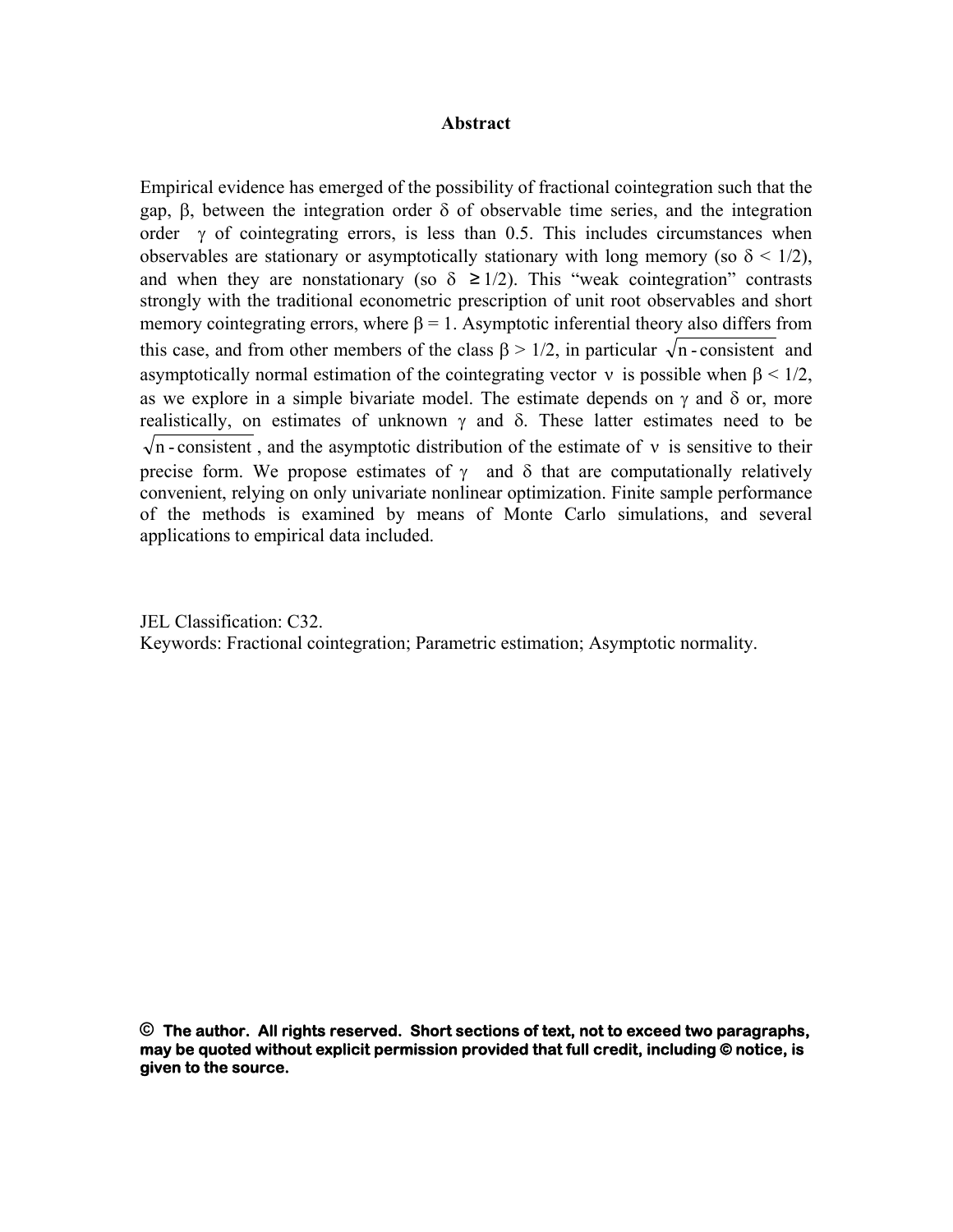## 1. Introduction

Cointegration analysis has usually proceeded under the assumption of unit root  $(I(1))$  observable series and short-memory stationary  $(I(0))$  cointegrating errors. Here, the least squares estimate (LSE) of the cointegrating vector is not only consistent, but super-consistent (with convergence rate equal to sample size, n) (Stock, 1987) despite contemporaneous correlation between regressors and cointegrating errors; optimal estimates, which account for this correlation, enjoy no better rate of convergence (Phillips, 1991).

It is also possible to consider cointegration in a fractional context. To be specific, we consider the model

$$
\Delta^{\gamma}(y_t - \nu x_t) = u_{1t}^{\#}, \quad t \ge 1, \quad y_t = 0, \quad t \le 0, \n\Delta^{\delta} x_t = u_{2t}^{\#}, \quad t \ge 1, \quad x_t = 0, \quad t \le 0,
$$
\n(1)

for the bivariate observable sequence  $\{y_t, x_t\}$ . Here  $\Delta = 1 - L$ , where L is the lag operator;

$$
(1 - L)^{-\alpha} = \sum_{j=0}^{\infty} a_j(\alpha) L^j, \quad a_j(\alpha) = \frac{\Gamma(j + \alpha)}{\Gamma(\alpha)\Gamma(j + 1)},
$$
 (2)

taking  $\Gamma(\alpha) = \infty$  for  $\alpha = 0, -1, -2, \dots$ , and  $\Gamma(0)/\Gamma(0) = 1$ ; the # superscript attached to a scalar or vector sequence  $v_t$  has the meaning

$$
v_t^{\#} = v_t 1(t > 0),\tag{3}
$$

where  $1(\cdot)$  is the indicator function;  $\{(u_{1t}, u_{2t}), t = 0, \pm 1, ...\}$  is an unobservable covariance stationary bivariate sequence having zero mean and spectral density matrix that is nonsingular and bounded at all frequencies; and the real numbers  $\gamma$  and  $\delta$  satisfy

$$
0 \le \gamma < \delta. \tag{4}
$$

On this basis, we refer to  $u_t = (u_{1t}, u_{2t})'$  as  $I(0)$ ,  $x_t$  as  $I(\delta)$  and  $y_t - \nu x_t$  as  $I(\gamma)$ , while for

$$
\nu \neq 0,\tag{5}
$$

(4) implies that  $y_t$  is also  $I(\delta)$ ; under (1), (4) and (5),  $y_t$  and  $x_t$  are said to be cointegrated  $CI(\delta, \gamma)$  (Engle and Granger, 1987), for which it is necessary that  $y_t$  and  $x_t$  share the same integration order (the argument of  $I(.)$ ). The truncations on the right hand side in  $(1)$  ensure that the model is well-defined in the mean square sense, whereas, for example,  $\Delta^{-\delta} u_{2t}$  does not have finite variance when  $\delta \geq 1/2$ .

We anticipate

$$
Cov(u_{1t}, u_{2t}) \neq 0,\t\t(6)
$$

when, rewriting the first equation of  $(1)$  as the regression

$$
y_t = \nu x_t + v_{1t}, \ \ v_{1t} = \Delta^{-\gamma} u_{1t}^{\#}, \tag{7}
$$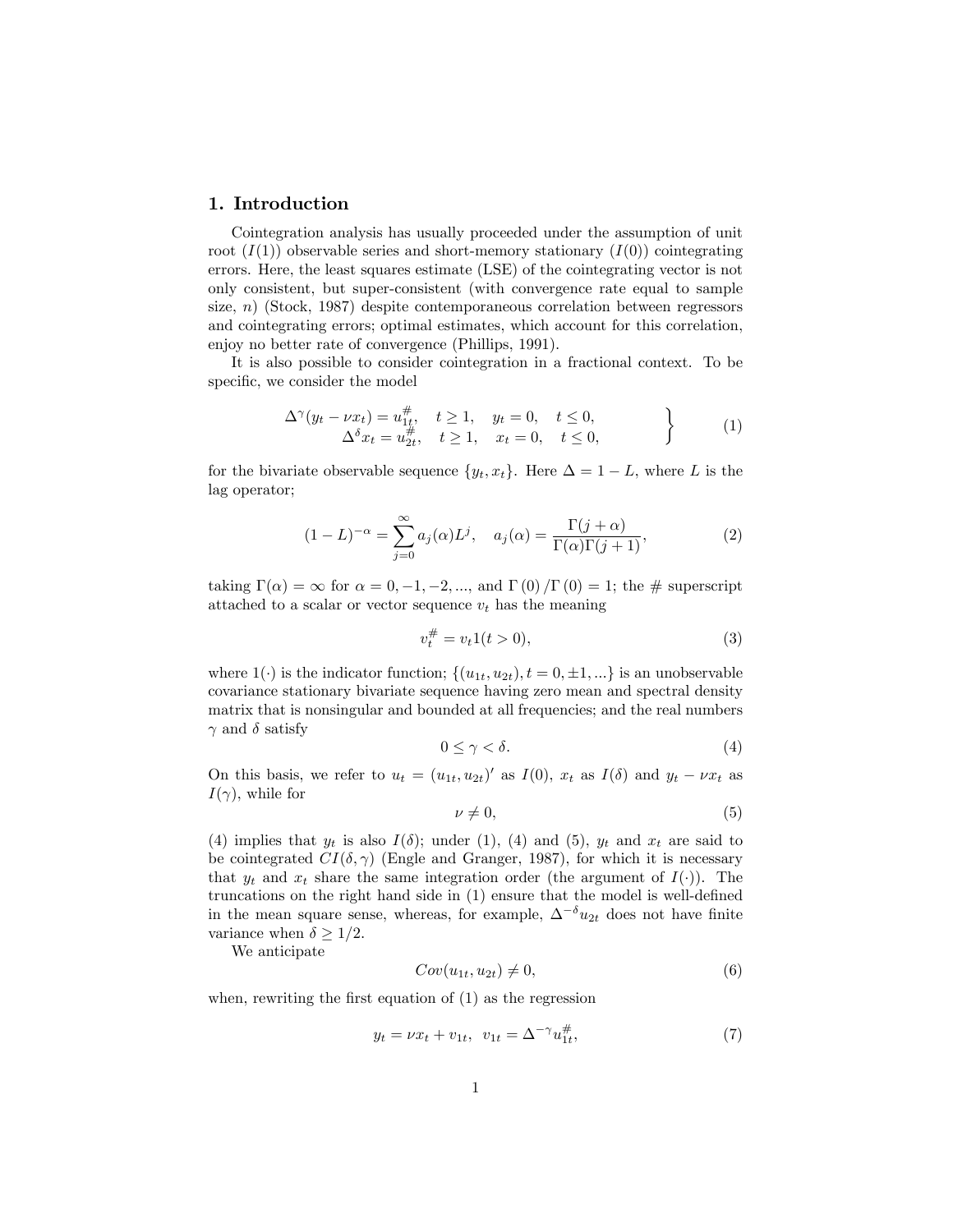the  $x_t$  and  $v_{1t}$  are contemporaneously correlated. When

$$
\delta < 1/2 \tag{8}
$$

(6) leads to inconsistency of the LSE due to the fact that  $x_t$  is asymptotically stationary and so its sum of squares does not asymptotically dominate that of  $v_{1t}$ . To overcome this problem, Robinson (1994a) showed that a narrow-band frequency-domain least squares estimate (NBLSE) is consistent, due to dominance near zero frequency of an  $I(\gamma)$  spectral density by an  $I(\delta)$  one. (He considered the purely stationary situation, where there is no truncation in (1), but our modification does not affect such basic asymptotic properties.) Robinson and Marinucci (2003) gave a rate of convergence for this latter estimate, conjecturing its sharpness. Assuming (4), (8) and  $\gamma + \delta < 1/2$ , Christensen and Nielsen (2004) obtained the asymptotic distribution of the NBLSE when  $u_{1t}$ and  $u_{2t}$  are incoherent at frequency 0 (cf. (6)).

Properties of the LSE and NBLSE were also studied by Robinson and Marinucci (2001, 2003) in case

$$
\delta > 1/2,\tag{9}
$$

where there is trending nonstationarity. Here, the LSE is consistent, with convergence rate depending on the location of  $\gamma$  and  $\delta$  in the non-negative quadrant, but the NBLSE still sometimes converges faster, and never converges slower, despite dropping high frequency information. Referring to a sequence  $m$  used in the NBLSE such that  $m^{-1} + m/n \to 0$  as  $n \to \infty$ , the respective rates are: for  $\gamma + \delta < 1$ ,  $n^{2\delta - 1}$  (LSE) and  $n^{2\delta - 1} (n/m)^{1-\gamma-\delta}$  (NBLSE); for  $\gamma + \delta = 1$  but  $\delta < 1, n^{2\delta-1}/\log n$  (LSE) and  $n^{2\delta-1}/\log m$  (NBLSE); for  $\gamma = 0, \delta = 1$ , both estimates have rate  $n$  but the NBLSE enjoys less "second-order bias"; and for  $\gamma + \delta > 1$ , both have rate  $n^{\delta - \gamma}$ .

The question which then arises is whether these rates are optimal, by which we mean whether they match the rates achieved by the Gaussian maximum likelihood estimate (MLE) under suitable regularity conditions. They are optimal for the combination  $\gamma + \delta > 1$ ,  $\delta - \gamma > 1/2$ , but otherwise not. In particular, the  $n^{\delta-\gamma}$  rate is optimal for  $\delta-\gamma>1/2$  without the restriction  $\gamma+\delta>1$ , and Robinson and Hualde (2003) have established it for estimates asymptotically equivalent to the MLE, allowing for consistent estimation of unknown  $\gamma$  and  $\delta$ and a vector  $\theta$  of unknown parameters describing the autocovariance structure of  $u_t$ ; these estimates of  $\nu$  have mixed normal asymptotics, and a Wald test statistic with an asymptotic null  $\chi^2$  distribution, as established earlier in the  $CI(1,0)$  case by Phillips (1991), Johansen (1991). Indeed, Robinson and Hualde (2003) found the limit distribution unaffected by the question of whether  $\theta$ ,  $\gamma$ and  $\delta$  are known or unknown.

The present paper focuses on the case of "weak fractional cointegration"

$$
\beta \stackrel{def}{=} \delta - \gamma < 1/2,\tag{10}
$$

where substantially different asymptotics prevail, impacting also on the question of how  $\delta$  and  $\gamma$  should be estimated. Under (10), since  $\Delta^{\gamma} y_t$  and  $\Delta^{\gamma} x_t$  are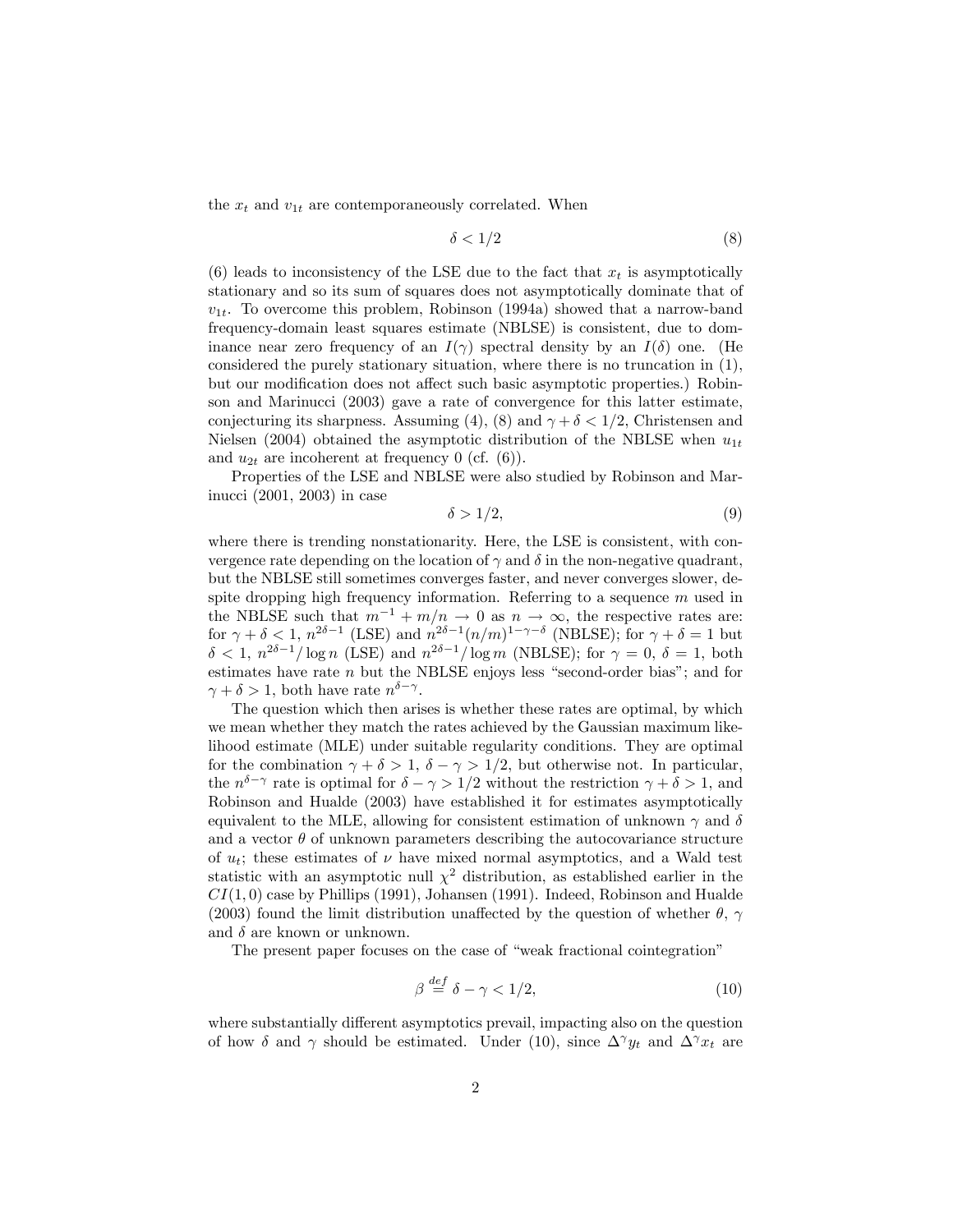$I(\beta)$ , they are asymptotically stationary, and one anticipates the existence of  $\sqrt{n}$ -consistent and asymptotically normal estimates of  $\nu$ ; the LSE and NBLSE converge slower than this owing to the dominance of bias due to (6). Under (10), the gain of a cointegration analysis is clearly less than when  $\beta \geq 1/2$ , for example in the  $CI(1,0)$  case. Nevertheless the identification of such structure is useful, and a variety of empirical evidence appears to support (10).

When cointegrated observables are stationary, and cointegrating errors are not antipersistent (so  $(4)$ ,  $(8)$  hold),  $(10)$  is inevitable. Andersen *et al*  $(2001)$ detected stationary long memory and co-movement in statistics derived from high-frequency transaction prices. Christensen and Prabhala (1998), Christensen and Nielsen (2004) found integration orders between 0.35 and 0.4 in implied and realized volatilities, and  $I(0)$  cointegrating errors. In Robinson and Yajimaís (2002) cointegration analysis of spot closing prices of crude oil, most estimated integration orders were less than 0.5. More generally, interest in the possibility of cointegration between stationary financial series is developing, and Robinson and Marinucci  $(2003)$  argued that it can be difficult to distinguish between a unit root process and some stationary long memory ones.

In other cases of (10), observables are nonstationary. When they have a unit root, so  $\delta = 1$ , it is implied that cointegrating errors are also nonstationary, albeit mean-reverting, in which case the cointegrating relation does not have the usual kind of "equilibrium" interpretation. Nevertheless a dimensionality reduction still occurs, empirical evidence for the phenomenon can be found, and the case  $\gamma > 1/2$  has been stressed by Mármol and Velasco (2004). Diebold, Husted and Rush (1991) represented real exchange rates as errors in cointegrated, and apparently unit-root, nominal exchange rates and prices, and found them in some cases to be nonstationary. Similar mixed outcomes can be found in work of Cheung and Lai (1993) (investigating the PPP hypothesis), Baillie and Bollerslev (1994a) and Kim and Phillips (2000) (cointegration between spot exchange rates), Baillie and Bollerslev (1994b) (analyzing the forward premium) and Crato and Rothman (1994) (cointegration between exchange rates). On the other hand, there may be no strong reason to focus on  $\delta = 1$  in a fractional context; autoregression-based unit root tests, such as those of Dickey and Fuller (1979), do not have good power against fractional alternatives, and though fractional-based tests have been developed (see e.g. Robinson, 1994b, Dolado, Gonzalo and Mayoral, 2002) one can treat  $\delta$  as unknown. In this case, empirical evidence of  $\delta > 1/2$  with  $\beta < 1/2$  was found by Dueker and Startz (1998) (cointegration between US and Canadian bond rates) and Robinson and Marinucci (2003) (cointegration between stock prices and dividends, and between monetary aggregates), with estimates of  $\delta$  variously less than and greater than 1.

Here we are principally concerned with estimating  $\nu$ , under (10). Most of the empirical studies reported above employ semiparametric estimates of integration orders, with convergence rates slower than  $\sqrt{n}$ , so estimates of  $\nu$  depending on them will, like the LSE and NBLSE, be less than  $\sqrt{n}$ -consistent. Achieving  $\sqrt{n}$ consistency requires a parametric approach. Under both  $\beta < 1/2$  and  $\beta > 1/2$ the Gaussian MLE appears to have optimality properties and to provide Wald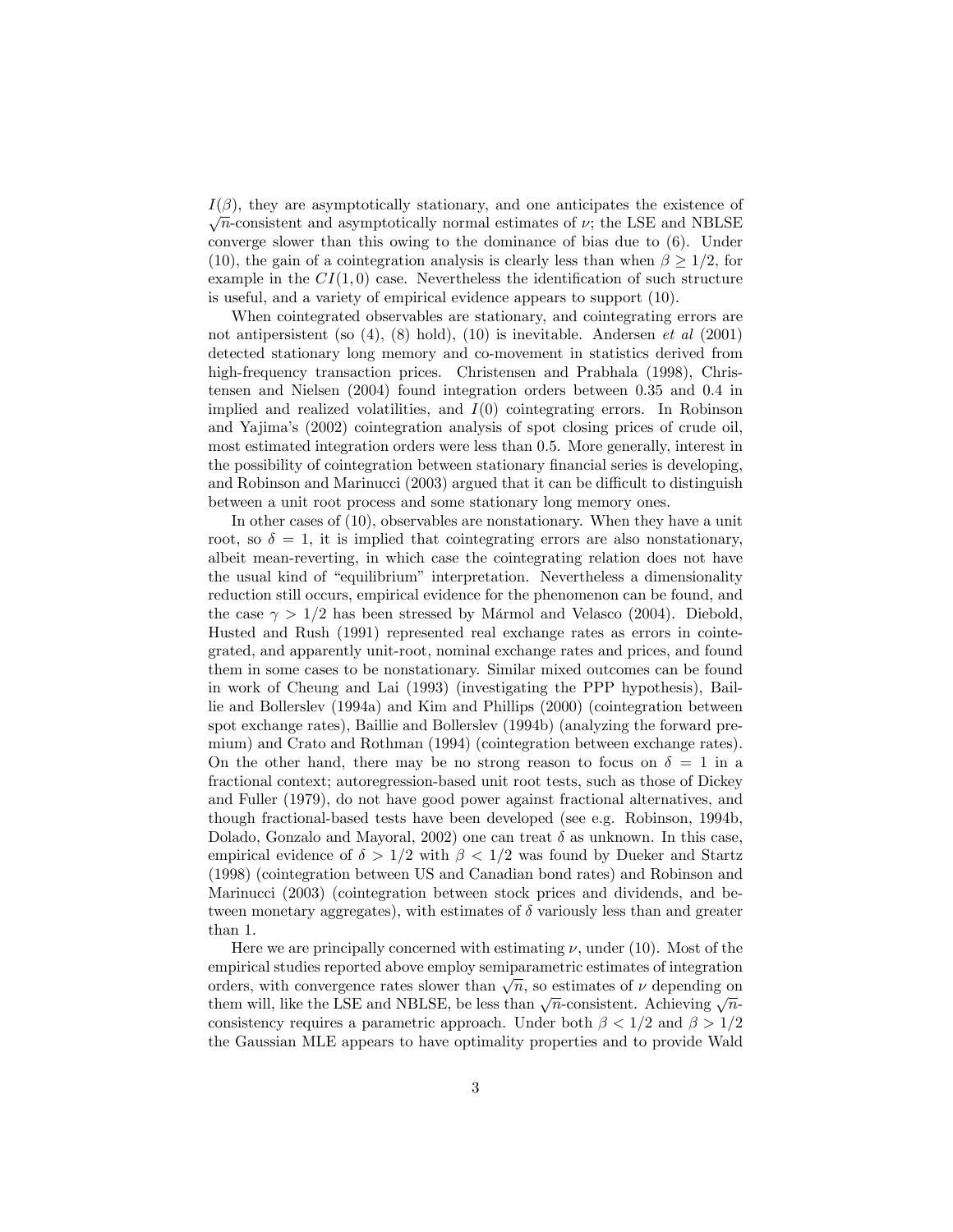test statistics with null  $\chi^2$  limit distributions, and so should handle multivariate systems containing more than one cointegrating relation, where both  $\beta < 1/2$ and  $\beta > 1/2$  might occur. However, asymptotic properties of the MLE have yet to be developed, in case of autocorrelated  $u_t$ , and in (1) they can be achieved by a computationally simpler approach when  $\beta > 1/2$ , as described by Robinson and Hualde (2003), whereas this is not the case when  $\beta < 1/2$ .

To describe the theoretical background to inference when  $\beta < 1/2$ , note first that if  $\gamma$  and  $\delta$  are known, while  $u_t$  is known to be white noise with unknown covariance matrix  $\Omega$ , then the MLE of  $\nu$  is given in closed form, and may be computed as an added-variable LSE, as pursued in the following section. When  $\gamma$ and/or  $\delta$  are unknown, and  $u_t$  has parametric autocorrelation (such as following a vector autoregression (VAR)), then the Gaussian MLE of all the unknowns is again  $\sqrt{n}$ -consistent and asymptotically normal, but with limit covariance matrix that is not block-diagonal, so the asymptotic variance of the estimate of  $\nu$  differs from that when  $\gamma$  and  $\delta$  are known. If  $\delta < 1/2$ , a priori, conveying the implication that  $\delta$  and  $\gamma$  are both estimated by optimizing over subsets of the intersection of (4) and (8), asymptotic theory would largely follow the lines of authors such as Fox and Taqqu (1986) and Hosoya (1997), who were the first to develop such theory for standard scalar and vector long memory time series models respectively, the most notable difference being the fact that in our setting  $x_t$  and  $y_t$  would be only asymptotically stationary. If the possibility that  $\delta \geq 1/2$  is admitted, and possibly  $\gamma \geq 1/2$  also, then the situation is more delicate, as discussed in Section 4.

The preceding discussion makes it apparent that when  $\gamma$  and  $\delta$  are unknown the issue of how they are estimated is of greater significance when  $\beta < 1/2$ than when  $\beta > 1/2$ . It is essential here (due to correlation between  $x_t$  and  $u_{1t}$ ) that they be estimated  $\sqrt{n}$ -consistently. Closed-form  $\sqrt{n}$ -consistent estimates of integration orders are available (see Kashyap and Eom, 1988, Moulines and Soulier, 1999), but these do not cover our bivariate situation, and also entail logging the periodogram, which raises technical difficulties not present in estimates based on quadratic forms, such as the MLE. In our setting some degree of numerical optimization seems inevitable. Since this is likely to entail an initial search of the parameter space to locate the vicinity of a global optimum, it is desirable if the computations can be arranged so that only univariate optimizations are involved. Even after concentrating out parameters, when both  $\gamma$  and  $\delta$ are unknown the Gaussian MLE requires a bivariate optimization under white noise  $u_t$ , and at least a trivariate optimization when  $u_t$  is a VAR, which we allow for. We propose  $\sqrt{n}$ -consistent and asymptotically normal estimates that require only univariate optimizations.

We mention finally other work on developing asymptotic inference on fractional cointegration, which employs a different definition of  $I(d)$  processes for  $d \neq 0$ : for  $v_t \sim I(0)$ , we have  $\Delta^{-d} v_t \sim I(d)$  for  $|d| < 1/2$  and  $\sum_{s=1}^{t} \Delta^{1-d} v_s \sim$  $I(d)$  for  $1/2 < d < 3/2$ . This kind of fractional process has been called "Type I", and ours "Type II". Jeganathan  $(1999, 2001)$  considered such a "Type I" version of (1), for  $|\gamma| < 1/2$  and  $-1/2 < \delta < 3/2$ , in a purely fractional context, such that  $v_t$  in the above definition is a white noise sequence. Assuming the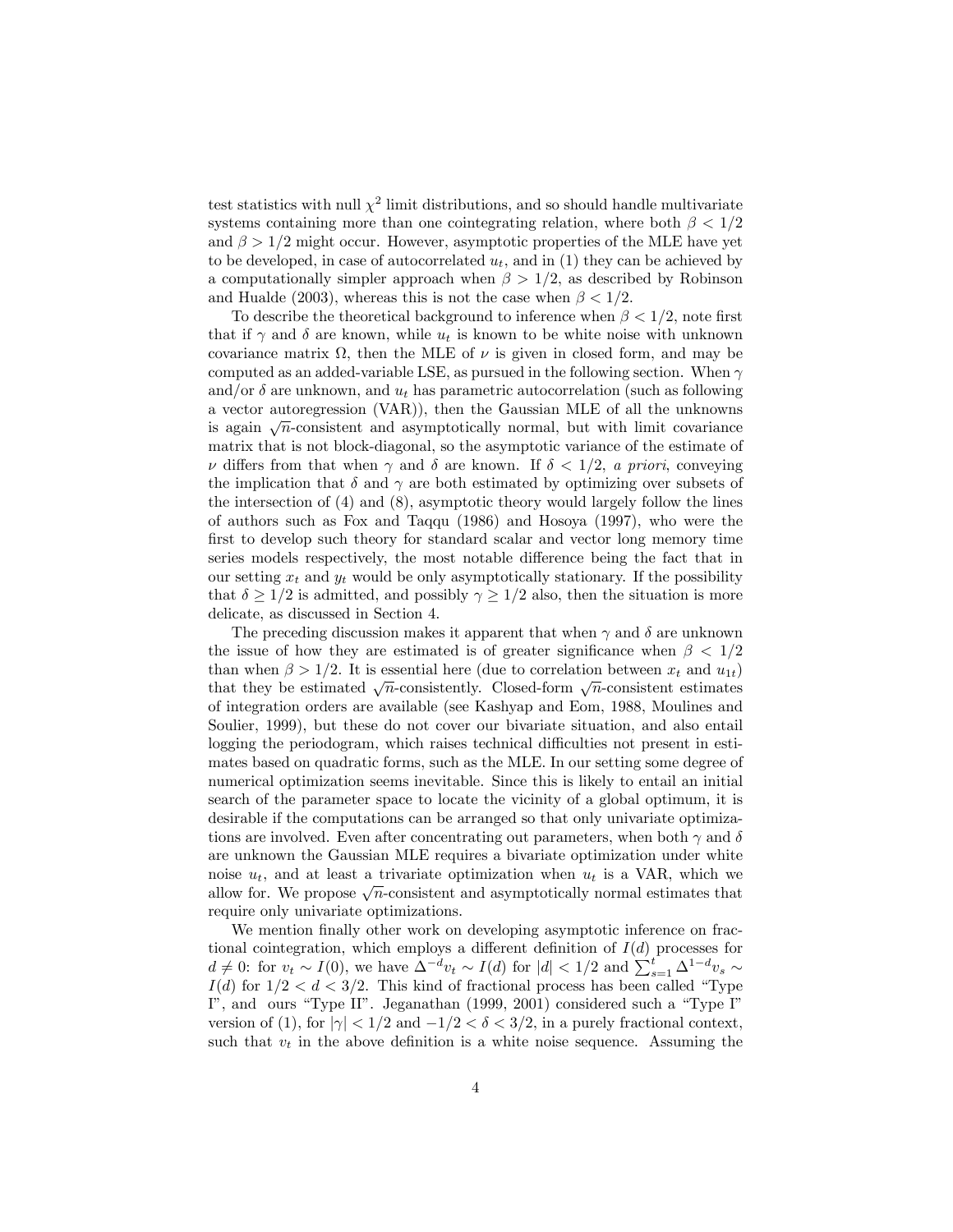distribution of the white noise inputs is of completely known (not necessarily Gaussian) form, Jeganathan (1999, 2001) considered limit distribution theory of optimal estimates of  $\nu$ , including the mixed normal limit finding when  $\beta > 1/2$ , and Jeganathan (2001), using rates suggested by Robinson (2000), derived  $\sqrt{n}$ consistency and asymptotic normality when  $\beta < 1/2$ ; Jeganathan (2001) also covered the case  $\beta = 1/2$ . Though including some discussion of estimation of  $\gamma$  and  $\delta$ , Jeganathan (1999, 2001) assumed them known in his theory. Aside from this, the Gaussian version of his estimates is the same as ours in case our  $u_t$  is white noise, though we do not assume Gaussianity. For the same, "Type I", definition of fractional processes, but with  $I(0)$  inputs having nonparametric autocorrelation (implying a semiparametric model) Dolado and Mármol (1996), Kim and Phillips (2000) developed methods and theory in cases when  $\beta > 1/2$ .

The basic structure of our estimates of  $\nu$  is described in the following section. Section 3 provides asymptotic theory in case  $\gamma$  and  $\delta$  are known, with proofs and some technical details left to appendices. Section 4 considers estimation of  $\gamma$  and  $\delta$  and the effect on estimating  $\nu$ . Section 5 contains Monte Carlo evidence of finite sample behaviour, and Section 6 several empirical applications.

## 2. Estimation of  $\nu$

Write (1) as

$$
z_t(\gamma, \delta) = \zeta x_t(\gamma)\nu + u_t^{\#},\tag{11}
$$

where we introduce the notation

$$
v_t(c) = \Delta^c v_t^{\#} \tag{12}
$$

for a generic sequence  $v_t$ , and define

$$
z_t(c,d) = (y_t(c), x_t(d))', \quad \zeta = (1,0)'. \tag{13}
$$

We take  $u_t$  to be generated by the VAR

$$
u_t = \sum_{j=1}^p B_j u_{t-j} + \varepsilon_t,\tag{14}
$$

where all zeros of  $\det\{I_2 - \sum_{j=1}^p B_j z^j\}$  lie outside the unit circle, the  $B_j$  being  $2 \times 2$  matrices, and  $I_r$  the  $r \times r$  identity matrix, while  $\varepsilon_t$  is a bivariate sequence, uncorrelated and homoscedastic over  $t$ , with mean zero and covariance matrix  $\Omega$ . We take (14) to mean white noise  $u_t$  when  $p = 0$ .

From  $(11)$  and  $(14)$  we have

$$
z_t(\gamma, \delta) - \sum_{j=1}^p B_j z_{t-j}(\gamma, \delta) = \nu \left\{ \zeta x_t(\gamma) - \sum_{j=1}^p B_j \zeta x_{t-j}(\gamma) \right\} + \varepsilon_t^+, \quad t \ge 1, \tag{15}
$$

where

$$
\varepsilon_t^+ = u_1 1 (t = 1) + \left\{ u_t - \sum_{j=1}^{t-1} B_j u_{t-j} \right\} 1 (t = 2, ..., p) + \varepsilon_t 1 (t > p).
$$
 (16)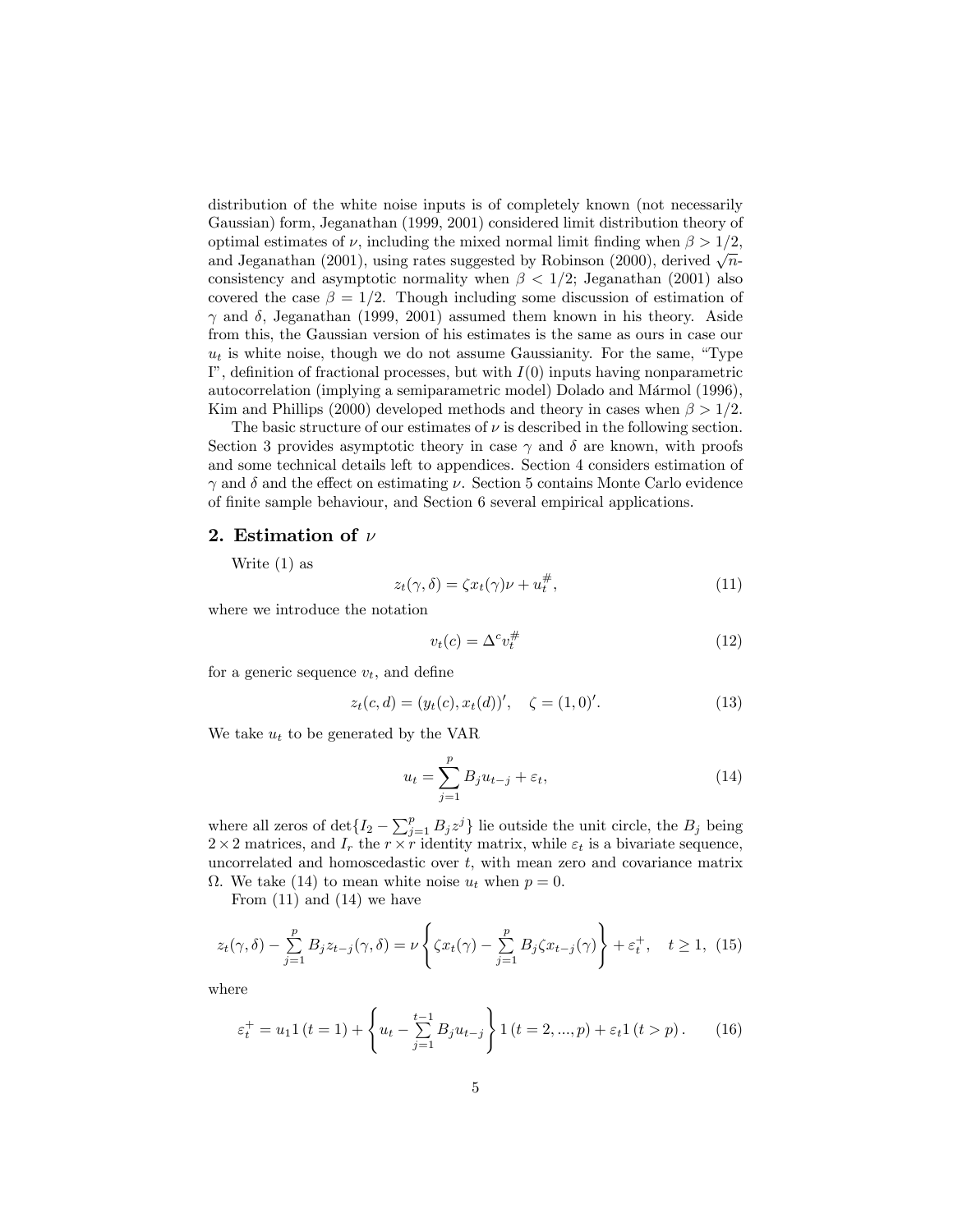Denote by  $B_{ij}$  the *i*th row of  $B_j$ . Writing  $\varepsilon_{it}$  for the *i*th element of  $\varepsilon_t$ , for  $t > p$ the second equation of (15) can be written as

$$
x_t(\delta) - \sum_{j=1}^p B_{2j} z_{t-j}(\gamma, \delta) = -\nu \sum_{j=1}^p B_{2j} \zeta x_{t-j}(\gamma) + \varepsilon_{2t}, \tag{17}
$$

whence the first equation can be written as

$$
y_t(\gamma) = \nu x_t(\gamma) + \rho x_t(\delta) + \sum_{j=1}^p (B_{1j} - \rho B_{2j}) z_{t-j}(\gamma, \delta) - \nu \sum_{j=1}^p (B_{1j} - \rho B_{2j}) \zeta x_{t-j}(\gamma) + \varepsilon_{1,2,t},
$$
\n(18)

where  $\varepsilon_{1,2,t} = \varepsilon_{1t} - \rho \varepsilon_{2t}, \rho = E(\varepsilon_{1t} \varepsilon_{2t})/E(\varepsilon_{2t}^2);$  (18) is a form of error-correction representation.

We wish to cater for the possibility of prior zero restrictions on the  $B_j$  which serve to eliminate some  $y_{t-j}(\gamma)$ ,  $x_{t-j}(\gamma)$ ,  $x_{t-j}(\delta)$ , as this will improve efficiency. Thus we introduce a  $q \times (3p+2)$  matrix Q, which is  $I_{3p+2}$  when there are no such restrictions, but for  $q < 3p + 2$ , Q is formed by dropping rows corresponding to the restrictions. Thus we can write (18) as

$$
y_t(\gamma) = \theta' Q Z_t(\gamma, \delta) + \varepsilon_{1,2,t},\tag{19}
$$

where

$$
Z_t(c,d) = (x_t(c), x_t(d), w'_{t-1}(c,d), ..., w'_{t-p}(c,d))',
$$
\n(20)

$$
w_t(c, d) = (x_t(c), x_t(d), y_t(c))',
$$
\n(21)

and the  $q \times 1$  vector  $\theta$  consists of coefficients that are not a priori zero, being (in some cases nonlinear) functions of  $\nu$ ,  $\rho$ , and the  $B_{ij}$ .

Since  $E(\epsilon_{1,2,t}Z_t(\gamma,\delta))=0$ , we consider the (possibly constrained) LSE

$$
\widehat{\theta}(c,d) = G(c,d)^{-1}g(c,d),\tag{22}
$$

taking  $(c, d) = (\gamma, \delta), (\gamma, \tilde{\delta}), (\tilde{\gamma}, \delta)$  or  $(\tilde{\gamma}, \tilde{\delta}),$  depending on whether  $\gamma$  and/or  $\delta$ are known or estimated by  $\widetilde{\gamma}, \widetilde{\delta}$ , and

$$
G(c,d) = Q\frac{1}{n} \sum_{t=p+1}^{n} Z_t(c,d) Z'_t(c,d) Q', \quad g(c,d) = Q\frac{1}{n} \sum_{t=p+1}^{n} Z_t(c,d) y_t(c). \tag{23}
$$

For example, in case  $p = 1$ , if  $u_{1t}$  is white noise while  $u_{2t}$  is AR(1), then  $q = 3$ and (18) becomes

$$
y_t(\gamma) = \nu x_t(\gamma) + \rho x_t(\delta) - \rho B_{221} x_{t-1}(\delta) + \varepsilon_{1,2,t},
$$
\n(24)

where  $B_{22j}$  is the second element of  $B_{2j}$ . Notice that  $\nu$ ,  $\rho$  and  $B_{221}$  are all identified in  $(24)$ , but it is apparent from comparison of  $(18)$  with  $(19)$  that in general, while  $\nu$  and  $\rho$  are expected to be identified, only some elements of the  $B_j$  are. However, we are treating the  $B_j$  as nuisance parameters, indeed it is principally  $\nu$  that is of interest, so we stress

$$
\widehat{\nu}(c,d) = 1'G(c,d)^{-1}g(c,d),\tag{25}
$$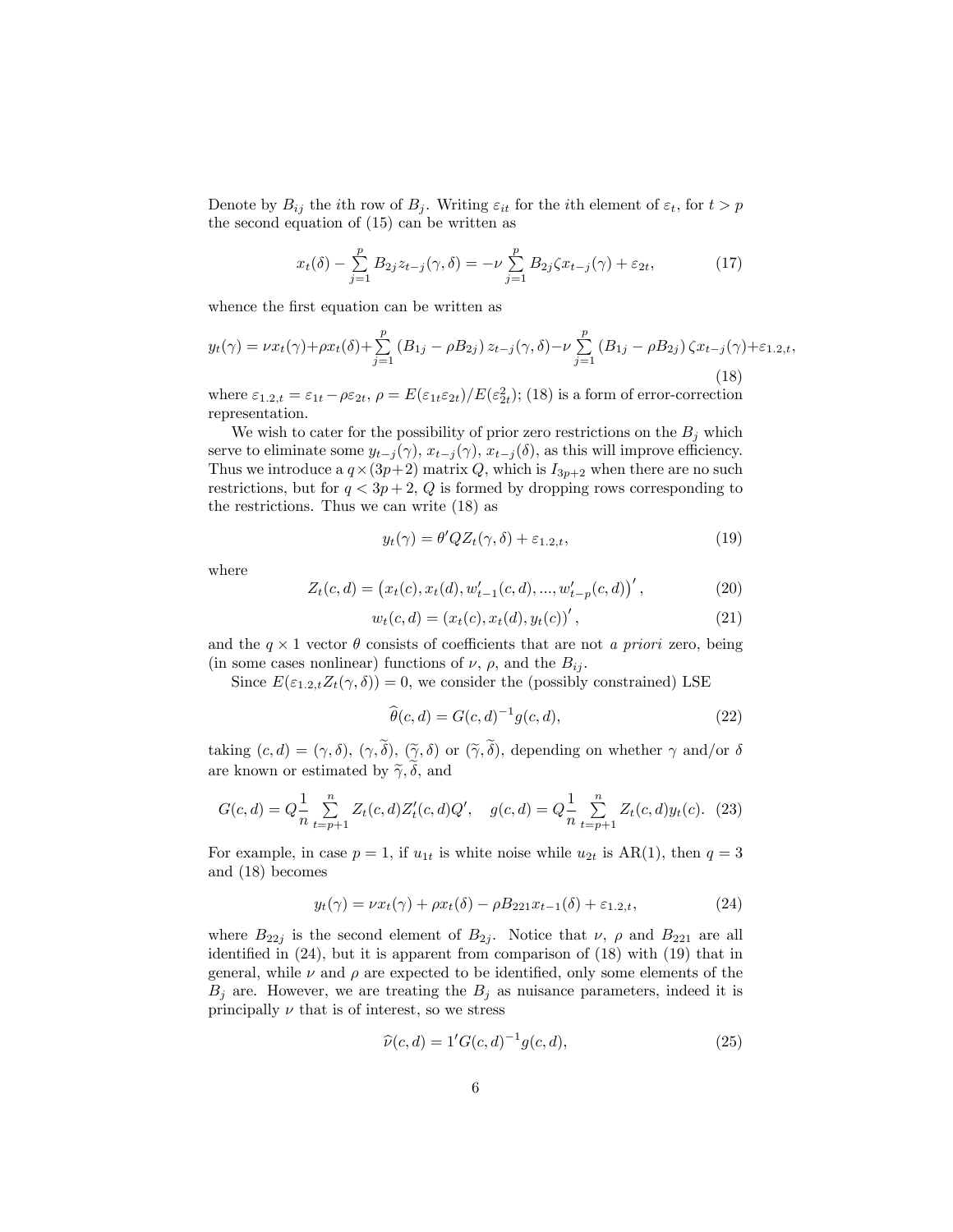where  $1 = (1, 0, ..., 0)$ '.

In case  $p = 0$ ,  $\hat{\nu}(\gamma, \delta)$  actually provides the Gaussian MLE of  $\nu$ , given knowledge of  $\gamma$ ,  $\delta$  but lack of knowledge of  $\Omega$ . For  $p \geq 1$ , it is less efficient than the MLE for this case, but still  $\sqrt{n}$ -consistent and computationally considerably simpler. Notice that over-specification of  $p$  results in a further efficiency loss, but under-specification produces inconsistency. In moderate sample sizes, a modest choice of p, even  $p = 1$ , might thus be a wise precaution. On the other hand, one could also regard  $(14)$  as approximating a more general infinite AR process with nonparametric  $I(0)$  autocorrelation.

## 3. Asymptotic Theory with Known  $\gamma, \delta$

The present section establishes the  $\sqrt{n}$ -consistency and asymptotic normality of  $\theta(\gamma, \delta)$ , and hence of  $\hat{\nu}(\gamma, \delta)$ . We assume in addition to the description of (14) that the  $\varepsilon_t$  are stationary and ergodic with finite fourth moment, satisfying also

$$
E\left(\varepsilon_t|\mathcal{F}_{t-1}\right) = 0, \quad E\left(\varepsilon_t \varepsilon_t'|\mathcal{F}_{t-1}\right) = \Omega \tag{26}
$$

almost surely, where  $\mathcal{F}_t$  is the  $\sigma$ -field of events generated by  $\varepsilon_s$ ,  $s \leq t$ , and also assume that conditional (on  $\mathcal{F}_{t-1}$ ) third and fourth moments and cross-moments of elements of  $\varepsilon_t$  equal the corresponding unconditional moments. Thus, the  $\varepsilon_t$ essentially behave like an iid sequence up to 4th moments. Noting from (1) that

$$
x_t(\gamma) = \sum_{j=0}^{t-1} a_j(\beta) u_{2,t-j}, \quad t > 0; \quad = 0, \quad t \le 0,
$$
 (27)

define  $\theta$ 

$$
\overline{x}_t(\gamma) = \sum_{j=\max(t,0)}^{\infty} a_j(\beta) u_{2,t-j}, \quad \widetilde{x}_t(\gamma) = x_t(\gamma) + \overline{x}_t(\gamma), \tag{28}
$$

so that because of (10),  $\tilde{x}_t(\gamma)$ ,  $t = 0, \pm 1, \ldots$ , is a covariance stationary sequence. Likewise, so is

$$
\widetilde{y}_t(\gamma) = \nu \widetilde{x}_t(\gamma) + u_{1t},\tag{29}
$$

as is  $u_{2t}$ . Now define

$$
\widetilde{w}_t = (\widetilde{x}_t(\gamma), u_{2t}, \widetilde{y}_t(\gamma))', \quad \widetilde{Z}_t = (\widetilde{x}_t(\gamma), u_{2t}, \widetilde{w}'_{t-1}, \dots, \widetilde{w}'_{t-p})', \quad (30)
$$

$$
\Phi = E(\widetilde{Z}_t \widetilde{Z}'_t), \quad \Psi = E\left(\varepsilon_{1,2,t}^2 \widetilde{Z}_t \widetilde{Z}'_t\right). \tag{31}
$$

The proof of the following theorem is left to Appendix A.

**Theorem 3.1** Under  $(1)$ ,  $(4)$ ,  $(5)$ ,  $(10)$  and the conditions in the sentence containing (26), if  $\gamma$  and  $\delta$  are known

$$
n^{1/2} \left\{ \widehat{\theta}(\gamma, \delta) - \theta \right\} \to_d N \left( 0, (Q \Phi Q')^{-1} Q \Psi Q' (Q \Phi Q')^{-1} \right), \tag{32}
$$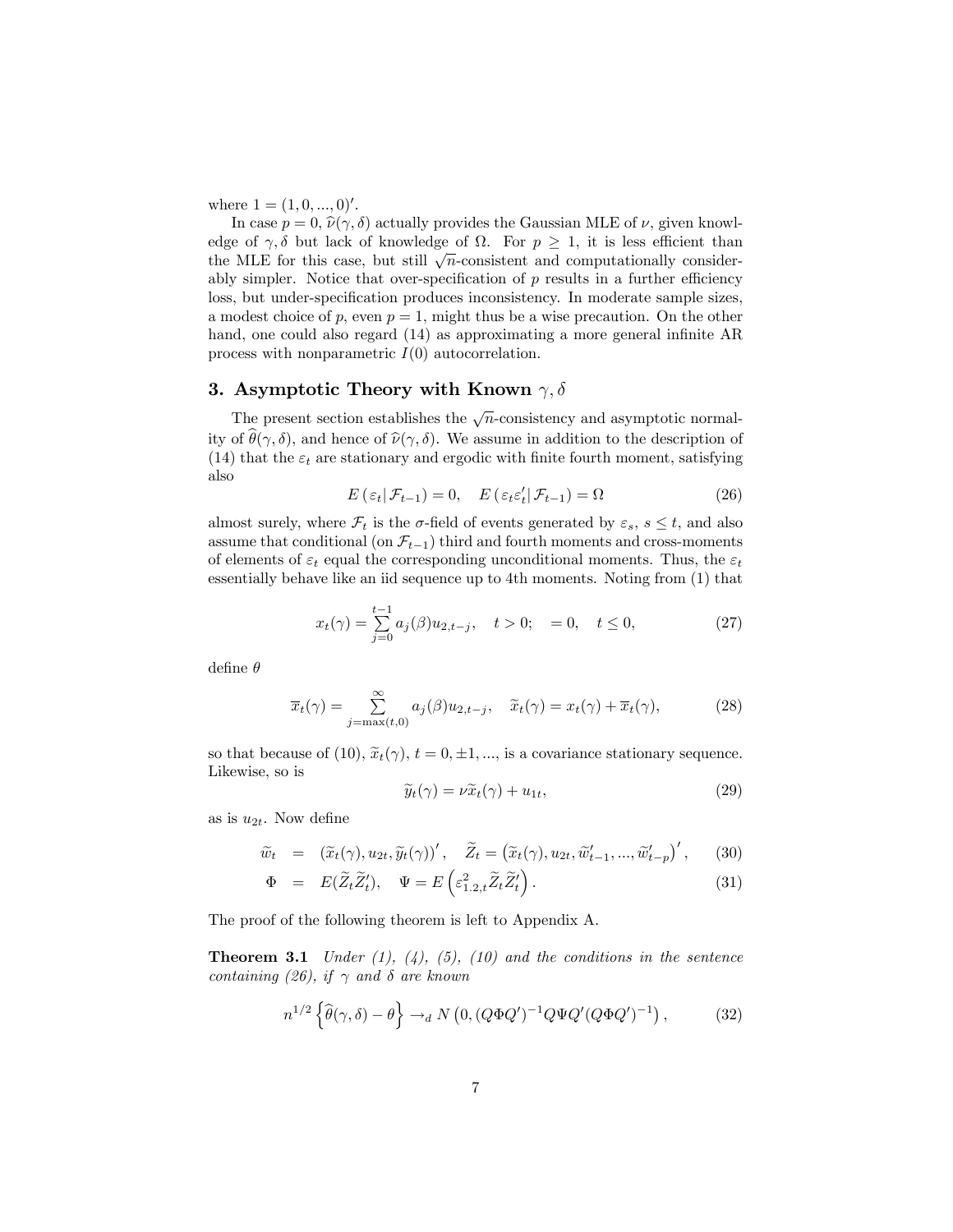as  $n \to \infty$ , and the covariance matrix on the right hand side is consistently estimated by

$$
G(\gamma,\delta)^{-1}K(\gamma,\delta)G(\gamma,\delta)^{-1},\tag{33}
$$

where

$$
K(c,d) = Q \frac{1}{n} \sum_{t=p+1}^{n} \widehat{\epsilon}_{1,2,t}^{2}(c,d) Z_{t}(c,d) Z_{t}'(c,d) Q',
$$
\n(34)

in which

$$
\widehat{\varepsilon}_{1,2,t}(c,d) = y_t(c) - \widehat{\theta}(c,d)'QZ_t(c,d). \tag{35}
$$

**Remark 3.1** As anticipated, for  $p \geq 1$ ,  $\hat{\nu}(\gamma, \delta)$  is inefficient relative to the Gaussian MLE, because it ignores the nonlinear restrictions on  $\theta$ .

**Remark 3.2** Over-parameterization in the  $B_i$  results in further loss of efficiency. Consider the case where, in the estimation, the  $B_j$  are taken to be diagonal, with also  $u_{1t}$  white noise and  $u_{2t}$  AR(p), to extend (24). Then if in fact  $u_{2t}$  is also white noise the limiting variance of  $n^{1/2}\{\hat{\nu}(\gamma,\delta)-\nu\}$  is

$$
\omega_{1.2}^2 / \{\omega_2^2 \sum_{j=p+1}^{\infty} a_j^2(\beta)\},\tag{36}
$$

where  $\omega_2^2 = E(\varepsilon_{2t}^2), \ \omega_{1,2}^2 = E(\varepsilon_{1,2,t}^2);$  (36) is increasing in p. As a simpler alternative to (33), (34), we can consistently estimate (36) by

$$
\widehat{\omega}_{1.2}^2(\gamma,\delta) \left(1'G(\gamma,\delta)1\right)^{-1},\tag{37}
$$

where

$$
\widehat{\omega}_{1,2}^2(\gamma,\delta) = \frac{1}{n} \sum_{t=p+1}^n \widehat{\varepsilon}_{1,2,t}^2(\gamma,\delta). \tag{38}
$$

Note that (36) and (37) also apply in case  $p = 0$  is correctly taken in the estimation, when  $\hat{\nu}(\gamma, \delta)$  is equivalent to the Gaussian MLE, and (36) becomes

$$
\omega_{1.2}^2 / \left\{ \frac{2^{-4\beta} \omega_2^2}{\pi} B \left( 1/2 - \beta, 1/2 - \beta \right) - 1 \right\}.
$$
 (39)

Note also that (36) and (39) do not depend on fourth cumulants of  $\varepsilon_t$ . If  $u_t$  is not white noise, the limiting variance of  $n^{1/2}\{\hat{\nu}(\gamma,\delta)-\nu\}$ , namely  $1'(Q\Phi Q')^{-1}Q\Psi Q'(Q\Phi Q')^{-1}1$ (see (32)), in general depends on the fourth cumulant of  $\varepsilon_{1,2,t}$ ,  $\varepsilon_{1,2,t}$ ,  $\varepsilon_{2t}$  and  $\varepsilon_{2t}$ , though of course the latter is zero under Gaussianity.

**Remark 3.3** On the other hand, under-parameterization of the  $B_i$  produces inconsistency of  $\hat{\nu}(\gamma,\delta)$ , as when  $u_t$  is actually  $AR(p+1)$ . Our AR approach is computationally convenient, and is in a long tradition of macroeconometric estimation of linear simultaneous equations systems, as well as relating to Johansen's (1991) approach to  $CI(1,0)$  cointegration. In case of ARMA models, over-parameterization of both AR and MA orders can have more serious consequences than those discussed in Remark 3.2.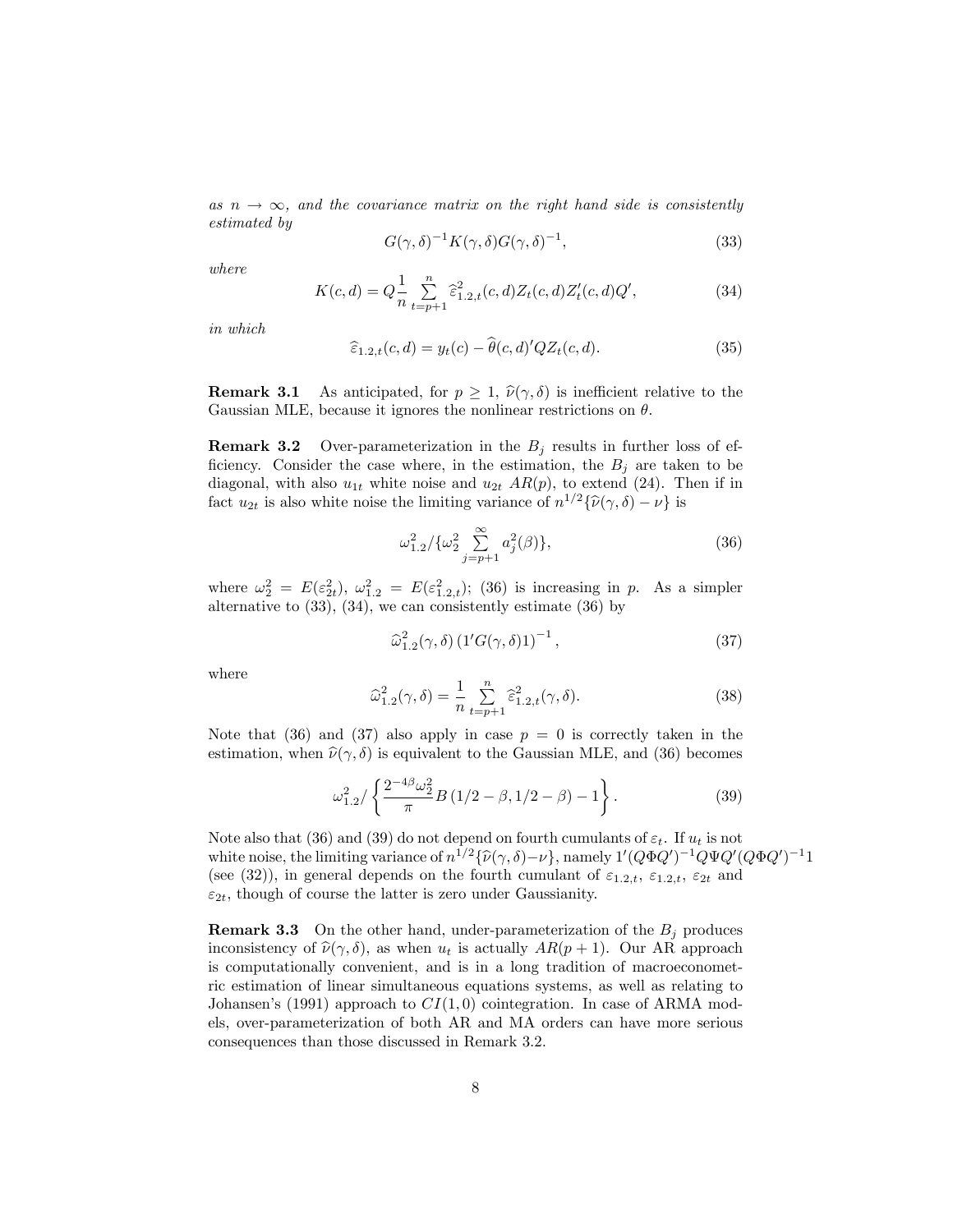**Remark 3.4** So long as  $p \ge 1$  and some  $B_j$  are non-diagonal, the endogeneity property (6) holds even when  $\Omega$  is diagonal, i.e.  $\rho = 0$ .

**Remark 3.5** Though we assume (10) throughout, when in fact  $\beta > 1/2$ ,  $\hat{\nu}(\gamma, \delta)$  is as efficient as the Gaussian MLE. In particular, it can be shown to approximate the estimate of Robinson and Hualde (2003), which for  $\beta > \frac{1}{2}$  has a limiting mixed normal distribution when the estimates of the parameters describing the short memory process  $u_t$  converge suitably fast, but need not themselves be asymptotically efficient.

## 4. The Case of Unknown  $\gamma, \delta$

The main practical interest in fractional cointegration centres on the realistic situation in which  $\gamma$  and/or  $\delta$  are unknown. We shall focus on the case where both  $\gamma$  and  $\delta$  are unknown, as being the most difficult both computationally and theoretically.

First, suppose that  $u_t$  is correctly taken to be white noise, with unknown covariance matrix  $\Omega$  satisfying (6). Considering the Gaussian log-likelihood, both  $\Omega$  and  $\nu$  can be concentrated out to leave an objective function of  $\gamma$  and  $\delta$ . The resulting estimates of  $\gamma$  and  $\delta$  might then be plugged into (25). Instead, we propose estimates of  $\gamma$  and  $\delta$  that require two univariate nonlinear optimizations, in place of one bivariate one. The computational advantage in this would be intensified in extensions to systems involving a greater number of integration orders.

Write the second likelihood equation of (1) as

$$
x_t(\delta) = \varepsilon_{2t}, \quad t \ge 1. \tag{40}
$$

We estimate  $\delta$  by

$$
\widetilde{\delta}_0 = \underset{d \in \mathcal{D}}{\text{arg min}} \ S_0(d),\tag{41}
$$

for a closed interval  $D$  and (cf. Beran, 1995),

$$
S_0(d) = \sum_{t=1}^{n} x_t^2(d). \tag{42}
$$

We then estimate  $\gamma$  by

$$
\widetilde{\gamma}_0 = \underset{c \in \mathcal{C}}{\text{arg min}} \ T_0(c),\tag{43}
$$

for a closed interval C (presumably a subset of  $[0,\tilde{\delta}_0]$ ) and

$$
T_0(c) = \sum_{t=1}^n \left\{ y_t(c) - \widehat{\nu}(c, \widetilde{\delta}_0) x_t(c) - \widehat{\rho}(c, \widetilde{\delta}_0) x_t(\widetilde{\delta}_0) \right\}^2, \tag{44}
$$

where  $\hat{\nu}(c, d)$  is given by (25), taking  $p = 0$ , and  $\hat{\rho}(c, d)$  is the second element of  $\widehat{\theta}(c, d)$  in this case. The presence of c as argument in  $y_t(c)$ , and indeed of d in  $x_t(d)$  of (42), presents no barrier to consistent estimation because, for example,  $y_t(c)$  involves c only in the coefficients of lagged values  $y_{t-1}, y_{t-2}, ...,$  not  $y_t$ .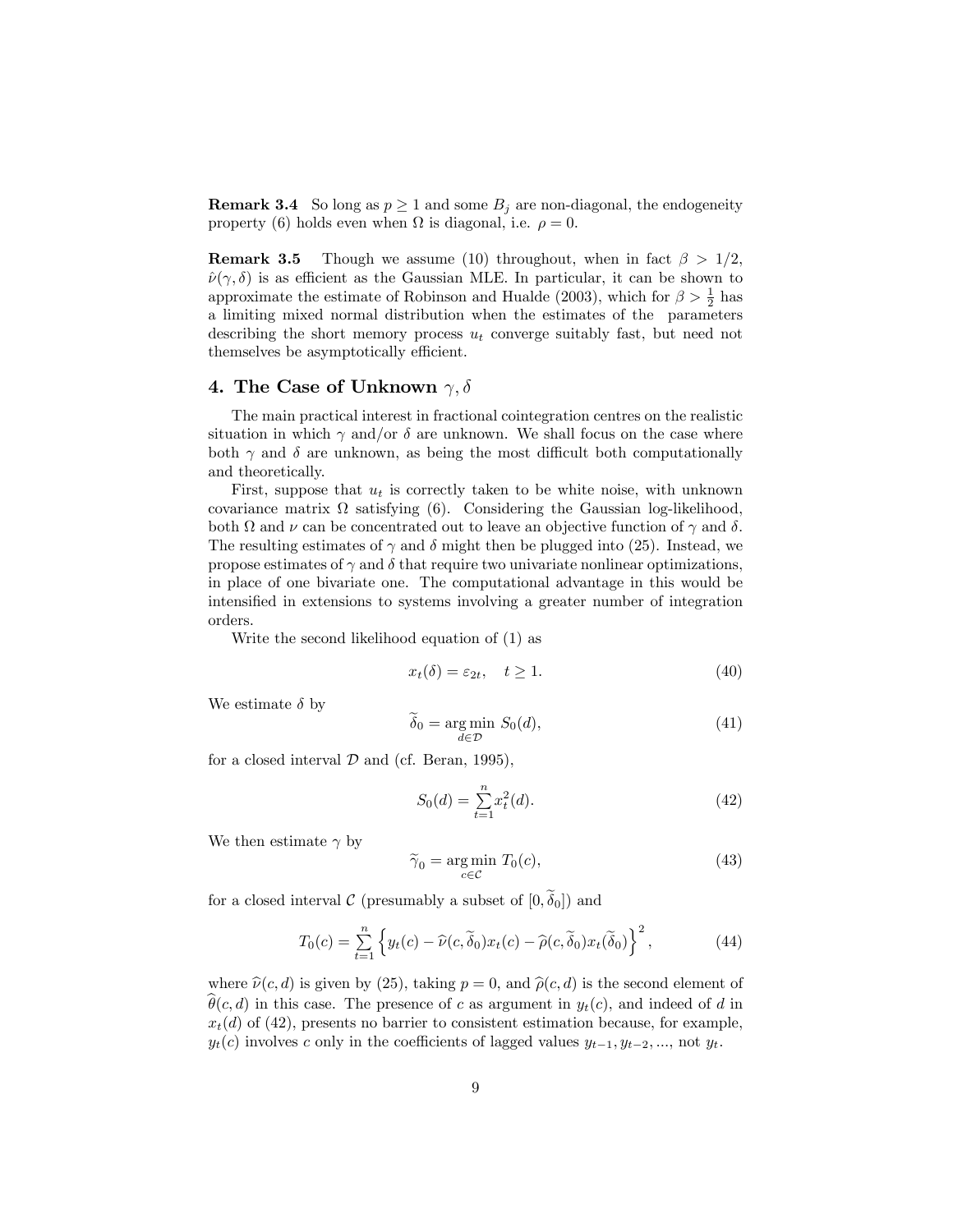In case of VAR  $u_t$ , we develop further the triangular structure of (1) by assuming

$$
B_j \text{ is upper-triangular, } j = 1, ..., p. \tag{45}
$$

This corresponds to a kind of causal structure, with  $y_t$  formed from  $y_{t-1}, y_{t-2}, ...$ and  $x_t, x_{t-1}, \ldots$ , but  $x_t$  being determined by

$$
x_t(\delta) - \phi' RX_t(\delta) = \varepsilon_{2t},\tag{46}
$$

with

$$
X_t(d) = (x_{t-1}(d), ..., x_{t-p}(d))',
$$
\n(47)

and R an  $r \times p$  matrix with  $R = I_p$  in case  $r = p$ , but for  $r < p$ , R is formed by dropping specified rows from  $I_p$ , in case  $B_{22j} = 0$  for some j, the  $r \times 1$  vector  $\phi$ collecting the  $B_{22j}$  that are not a priori zero. The prescription (46) includes the case of diagonal  $B_j$ , does not seem an excessive requirement given the allowance for non-diagonal  $\Omega$ , and introduces an element of parsimony.

DeÖne

$$
\widehat{\phi}(d) = H(d)^{-1}h(d),\tag{48}
$$

where

$$
H(d) = R\frac{1}{n}\sum_{t=p+1}^{n} X_t(d)X'_t(d)R', \quad h(d) = R\frac{1}{n}\sum_{t=p+1}^{n} X_t(d)x_t(d). \tag{49}
$$

First estimate  $\delta$  by

$$
\widetilde{\delta}_p = \underset{d \in \mathcal{D}}{\text{arg min }} S_p(d),\tag{50}
$$

where

$$
S_p(d) = \sum_{t=p+1}^{n} \left\{ x_t(d) - \hat{\phi}(d)' R X_t(d) \right\}^2.
$$
 (51)

Then estimate  $\gamma$  by

$$
\widetilde{\gamma}_p = \underset{c \in \mathcal{C}}{\text{arg min}} \ T_p(c),\tag{52}
$$

where

$$
T_p(c) = \sum_{t=p+1}^n \left\{ y_t(c) - \widehat{\theta}(c, \widetilde{\delta}_p)' Q Z_t(c, \widetilde{\delta}_p) \right\}^2.
$$
 (53)

As abbreviating notation, we denote throughout, for any  $p \geq 0$ ,  $\tilde{\delta} = \tilde{\delta}_p$ ,  $\widetilde{\gamma} = \widetilde{\gamma}_p$ . The proof of the following theorem is omitted for the following reasons. When  $\delta < 1/2$  (and  $\mathcal{D} \subset (0, 1/2)$ ) the proof of limit behaviour of  $\delta$  does not greatly differ from proofs of Fox and Taqqu (1986), Giraitis and Surgailis (1990); their  $x_t$  is actually stationary, not just asymptotically, and their objective functions differ from (42) and (51), though with  $p = 0$  their estimates have equal asymptotic efficiency to our  $\delta_0$ . When the possibility that  $\delta > 1/2$  is allowed in the choice of  $\mathcal D$ , there is a difficulty in proving consistency of  $\tilde{\delta}$  if  $\mathcal D$  includes  $d \leq \delta - 1/2$ , due to a lack of uniform convergence of  $S_p(d)$  on D. Since  $\delta$  is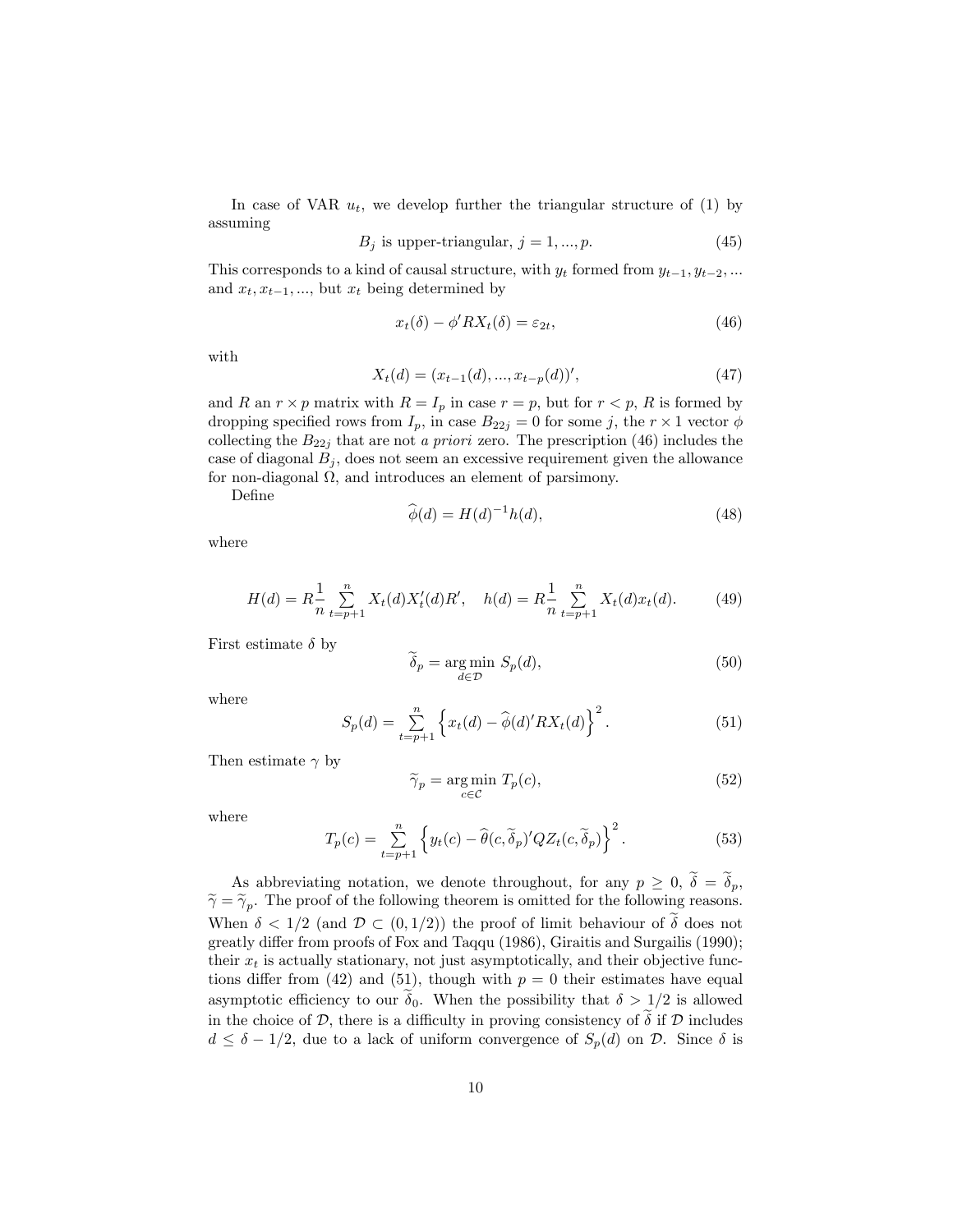unknown, there is no guarantee of avoiding this problem. Velasco and Robinson (2000) established consistency, and thence asymptotic normality with  $\sqrt{n}$  rate, of an alternative estimate of  $\delta$  allowing  $\mathcal D$  to be arbitrarily large, but for "Type Iî processes and employing tapering (which tends to ináate variance). Hualde and Robinson (2004) have recently done the same for  $\delta$  in our setting, with the unimportant difference that their linear process for  $x_t$  has scalar innovation, and is not nested in a non-diagonal bivariate system. In our setting, and whether or not  $\mathcal{D} \subset (0, 1/2)$ , the proof of Theorem 4.1 proceeds by establishing consistency of  $\delta$ , following Hualde and Robinson (2004), then consistency of  $\tilde{\gamma}$ , allowing for the extra complexity involved in working with residuals, and then employing the Cramer-Wold device and relatively straightforward and tedious arguments.

**Theorem 4.1** Under  $(1)$ ,  $(4)$ ,  $(5)$ ,  $(10)$ ,  $(45)$ , the conditions in the sentence containing (26) and  $\gamma \in \mathcal{C}, \delta \in \mathcal{D},$ 

$$
n^{1/2} \begin{bmatrix} \widehat{\nu}(\widetilde{\gamma}, \widetilde{\delta}) - \nu \\ \widetilde{\gamma} - \gamma \\ \widetilde{\delta} - \delta \end{bmatrix} \to_d N(0, ABA'), \tag{54}
$$

as  $n \to \infty$ , where A is a  $3 \times (q+2)$  matrix and B is a  $(q+2) \times (q+2)$  matrix, for which consistent estimates  $\widehat{A}$  and  $\widehat{B}$  are presented in Appendix B.

Remark 4.1 Analytic formulae, in either the time or frequency domain, for A and B are excessively complicated, and thus omitted. The estimate  $\overrightarrow{ABA'}$ provided by Appendix B is guaranteed non-negative definite.

**Remark 4.2** As well as being useful in inference on  $\nu$ , the theorem could also be applied in inference on  $\gamma$  and  $\delta$ , for example to set a confidence interval for  $\beta$  which could be useful in judging the suitability of the weak cointegration specification  $(10)$ .

Remark 4.3 On the other hand, our estimation procedure, though not our asymptotic theory, can also be used when  $\beta > 1/2$ , though alternative, possibly computationally more convenient, methods, are available here. In fact, Robinson and Hualde (2003) showed that in this case the asymptotic distributions of  $\widehat{\nu}(\gamma,\delta)$  and  $\widehat{\nu}(\widetilde{\gamma},\widetilde{\delta})$  are the same, due to  $\widetilde{\gamma},\widetilde{\delta}$  still being  $\sqrt{n}$ -consistent.

Remark 4.4 Robinson and Hualde (2003) suggest use of residuals from the LSE or NBLSE of  $\nu$  in the estimation of  $\gamma$  when  $\beta > 1/2$ . However, the LSE and NBLSE are less-than- $\sqrt{n}$ -consistent under (10), and so it appears that the resulting estimates of  $\gamma$  will not achieve the  $\sqrt{n}$ -consistency needed to provide a  $\sqrt{n}$ -consistent estimate of  $\nu$ .

**Remark 4.5** Even when  $u_t$  is white noise,  $\hat{\nu}(\tilde{\gamma}, \tilde{\delta})$ ,  $\tilde{\delta}$  and  $\tilde{\gamma}$  are inefficient relative to the Gaussian MLE; intuitively, this is due to the estimation of  $\delta$ from only the second equation of  $(1)$  (i.e.  $(41)$ ), whereas the first equation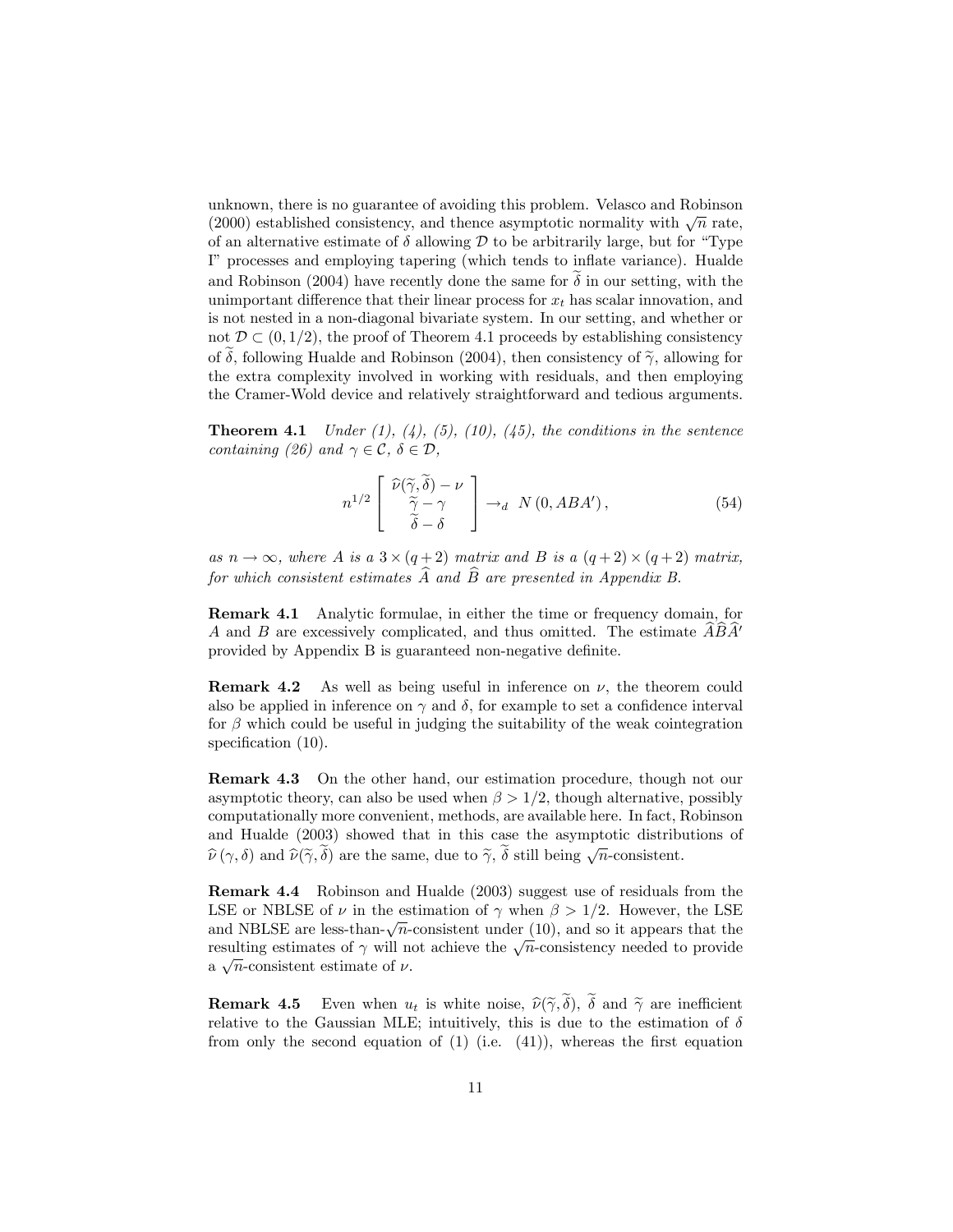also contains relative information. However, the estimates can be updated to efficiency by a single Newton step.

**Remark 4.6** The paper has taken existence of cointegration, and  $\beta < 1/2$ , for granted. In practice these properties will have to be established, and our estimation of  $\nu$  will form the final step. Some discussion of methodology has already appeared in Marinucci and Robinson (2001), Robinson and Yajima (2002) and Robinson and Marinucci (2003). This has stressed a semiparametric approach, recognizing that a parametric model for  $u_t$  (i.e. knowledge of p in our VAR case) is unlikely to be known a priori. A natural starting point is to test the necessary requirement of equality of integration orders of  $x_t$  and  $y_t$ . The literature on asymptotic inference for multivariate fractional models is rather small, and some of it assumes lack of cointegration, but the approaches of Robinson and Yajima (2002) and Hualde (2002) are available. Given a positive outcome, a test for existence of cointegration, such as those of Marinucci and Robinson  $(2001)$ , Robinson and Yajima  $(2002)$ , Mármol and Velasco  $(2004)$  can be conducted. Given a positive outcome, one can reject  $\beta = 1/2$  against the alternative  $\beta < 1/2$  if a suitably standardized  $\bar{\delta} - \bar{\gamma} - 1/2$  is significantly negative relative to the standard normal distribution,  $\bar{\delta}$  and  $\bar{\gamma}$  being semiparametric estimates of  $\delta$  and  $\gamma$ , employing residuals  $y_t - \bar{\nu}x_t$  based on an initial consistent  $\bar{\nu}$ , such as the NBLSE. Then, using proxies  $y_t(\bar{z}) - \bar{\nu}x_t(\bar{z})$  and  $x_t(\bar{z})$  for  $u_{1t}$  and  $u_{2t}$ respectively, the AR order of  $u_t$  can be identified, for example as described in the empirical examples of Section 6.

## 5. Monte Carlo Evidence

With the main aim of investigating the finite sample performance of our estimates of  $\nu$  and associated rules of inference, a Monte Carlo experiment was carried out. There are two parts to our investigation, the first comparing our proposed estimates (with known and unknown integration orders) with the simplest one, the LSE, and the second evaluating in a simple framework the inefficiency of  $\hat{\nu}(\gamma, \delta)$  mentioned in Remark 3.1 with respect to two asymptotically efficient estimates of  $\nu$ . In data generation from (1), (14), we took  $p = 1$ throughout, with

$$
B_1 = diag\{b_1, b_2\},\tag{55}
$$

where each  $b_i$  took values 0, 0.5, 0.9. The case  $b_1 = b_2 = 0$  actually corresponds to  $p = 0$  in (14), where  $u_t$  is a white noise vector. Likewise,  $b_1 = 0, b_2 \neq 0$ corresponds to (24). We have employed in (55) abbreviating notation compared to (24), so  $b_2 = B_{221}$ . The  $\varepsilon_t$  in (14) were generated as Gaussian with  $E(\varepsilon_{1t}^2) =$  $E(\varepsilon_{2t}^2) = 1$  and  $E(\varepsilon_{1t}\varepsilon_{2t}) = \rho$ , taking values -0.5, 0, 0.5, 0.75, via the g05ezf routine of the Fortran NAG library. We varied  $\rho$  in order to assess possible "simultaneous equation bias",  $x_t$  and  $u_{1t}$  being orthogonal only when  $\rho = 0$ . We employed four  $(\gamma, \delta)$  combinations:

$$
(\gamma, \delta) = (0, 0.4), (0.2, 0.4), (0.4, 0.8), (0.7, 1), \tag{56}
$$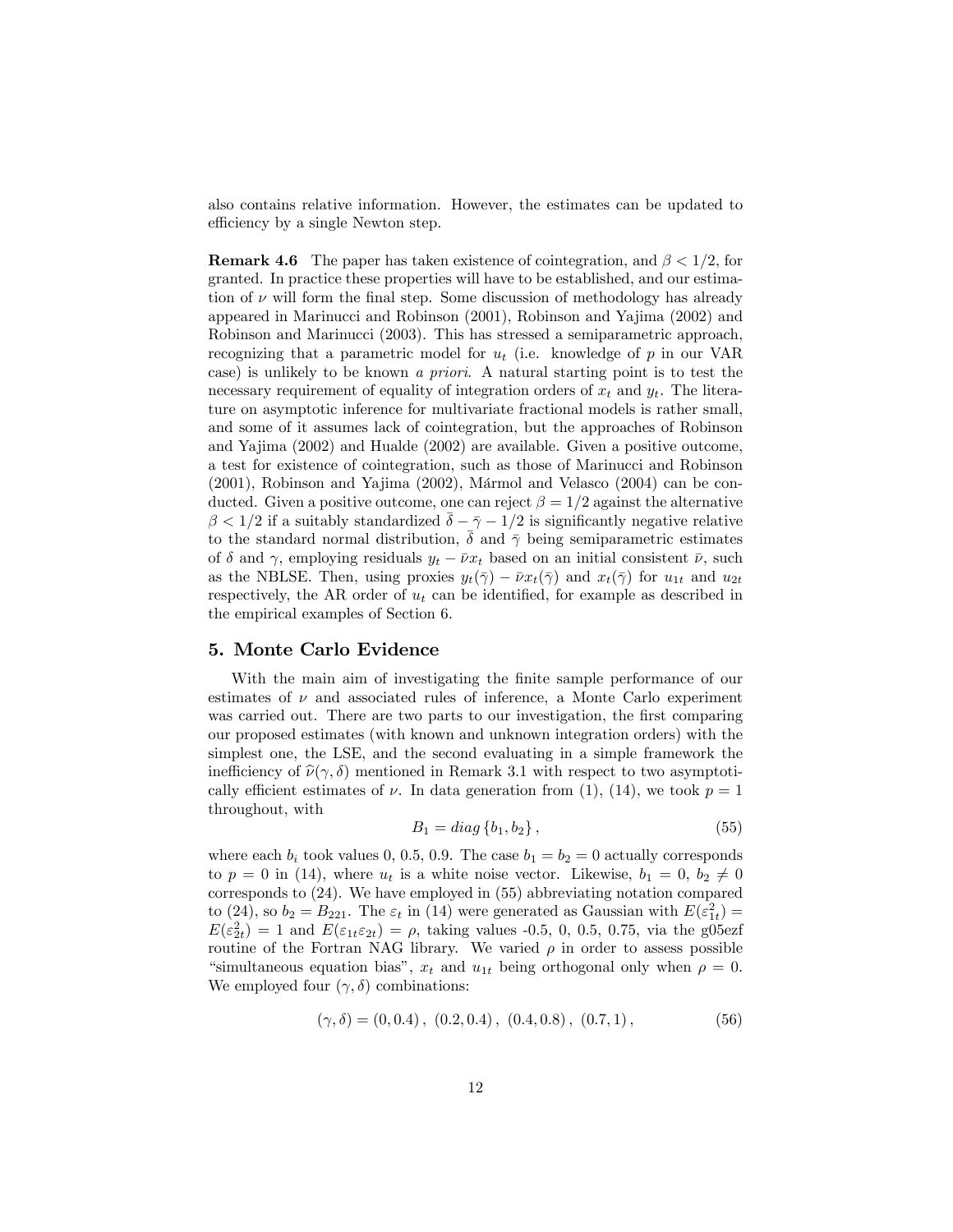for all of which  $\beta < 1/2$ . Notice that variances of all estimates, both in finite samples and asymptotically, will inevitably vary across parameter values. For example, because the  $E(\varepsilon_{it}^2)$  are fixed throughout,  $E(\varepsilon_{1,2,t}^2)$  will decrease in | $\rho$ |, while  $E(u_{it}^2)$  will increase in  $b_i$ . Finite sample biases of our estimates will doubtless also be affected by such variation, though in a more subtle manner. We took  $\nu = 1$ .

For each combination of parameter values, 1000 series of  $\{y_t, x_t\}$  of lengths  $n = 64,128,256$  were generated. Fractional series were generated as in  $(27)$ , using  $a_0(\alpha) = 1$ ,  $a_{j+1}(\alpha) = ((j + \alpha)/(j + 1))a_j(\alpha)$ ,  $j \ge 1$ , for  $\alpha > 0$ . For each series, in the first part of the experiment we computed estimates of the following three types:

(i) The LSE,

$$
\overline{\nu}_0 = \sum_{t=1}^n x_t y_t / \sum_{t=1}^n x_t^2.
$$
\n(57)

(ii) The Infeasible estimate  $\overline{\nu}_I = \hat{\nu}(\gamma, \delta)$  based on correct specification and misspecification and/or over-specification.

(iii) The Feasible estimate  $\overline{\nu}_F = \hat{\nu}(\tilde{\gamma}, \delta)$  based on correct specification and misspecification and/or over-specification.

By "correct specification" we mean that all prior zero restrictions on  $B_1$ in (55), including the non-diagonal ones and any diagonal ones, are incorporated in the estimation, but not equality restrictions. By "mis-specification" we mean that for  $b_1 \neq 0$  and  $b_2 \neq 0$  we took  $Z_t(c,d) = (x_t(c), x_t(d))'$ . By "over-specification" we mean that for  $b_1 = b_2 = 0$  we took  $Z_t(c,d) =$  $(x_t(c), x_t(d), w'_{t-1}(c, d))'$ . Knowledge of  $\rho = 0$  was never used. Table 1 records convergence rates of the LSE and, under the heading "optimal", of  $\overline{\nu}_I$ ,  $\overline{\nu}_F$ .

#### (Table 1 about here)

We now describe how  $\tilde{\delta}$  and  $\tilde{\gamma}$  in  $\overline{\nu}_F$  were computed. In estimating  $\delta$ , we fixed  $\mathcal{D} = [\delta - 1, \delta + 1]$  in (50). A  $\mathcal{D}$  of length 2 may often be adequate. In estimating  $\gamma$ , we fixed  $\mathcal{C} = [\tilde{\delta} - 2.05, \tilde{\delta} - 0.05]$  in (52). The upper bound seems reasonable since a very small  $\beta$  is unlikely to be detectable, indeed there is then near loss of identifiability and very poor behaviour of estimates of  $\nu$ .

The estimates  $\overline{\nu}_I$ ,  $\overline{\nu}_F$  (but not  $\overline{\nu}_0$ ) are invariant to  $(\gamma, \delta)$  combinations with the same  $\beta$ , provided the fractionally integrated processes are generated from the same  $u_t$  sequence. Thus we do not report results for  $(\gamma, \delta) = (0.4, 0.8)$  in tables where only  $\overline{\nu}_I$  and  $\overline{\nu}_F$  are involved. Similarly,  $\delta-\delta$  is invariant to  $\delta$ , so the reported results apply to any  $\delta$ , whereas  $\tilde{\gamma} - \gamma$  is invariant to  $(\gamma, \delta)$  combinations with the same  $\beta$ , so we again omit results for  $(\gamma, \delta) = (0.4, 0.8)$ .

#### (Tables 2-7 about here)

Tables 2-7 report Monte Carlo bias (defined as the estimate minus the true value) of  $\overline{\nu}_0$ ,  $\overline{\nu}_I$  and  $\overline{\nu}_F$ , each table referring to a particular  $(b_1, b_2)$  combination with either correct specification, mis-specification or over-specification. Only some of the  $(b_1, b_2)$  combinations covered in the experiment are included, in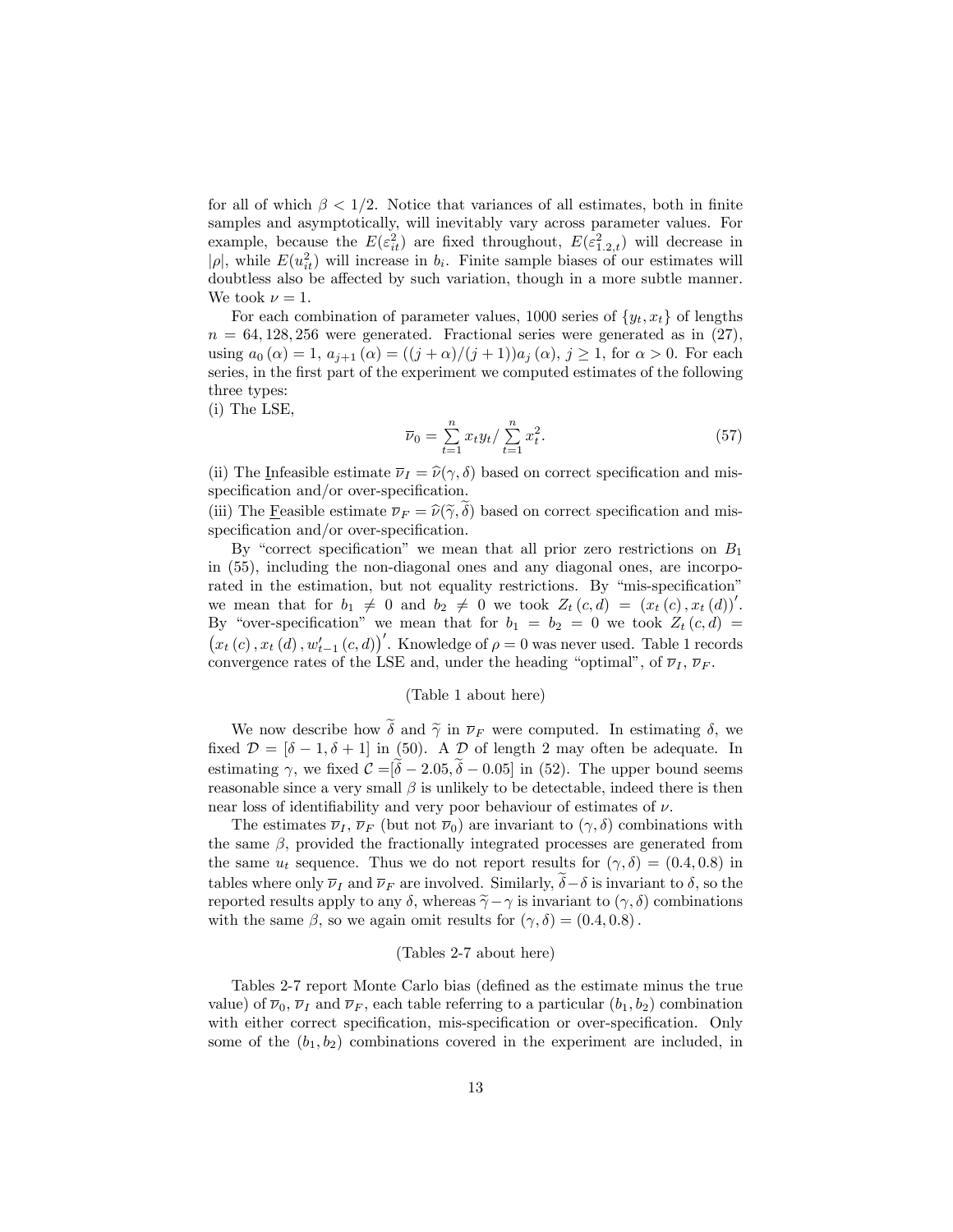order to conserve on space. Generally,  $\overline{\nu}_I$  performs best, followed by  $\overline{\nu}_F$ , with  $\overline{\nu}_0$  worst.

We discuss first the cases of correct specification (Tables  $2-5$ ). The relative performance of  $\overline{\nu}_0$ ,  $\overline{\nu}_I$  and  $\overline{\nu}_F$  mentioned above is maintained in the full white noise case  $b_1 = b_2 = 0$  (Table 2), and in the AR case (Tables 3-5) when  $\rho \neq 0$ , but not when  $\rho = 0$  with  $b_1 = b_2 \neq 0$ , where  $\overline{\nu}_0$  is best. For  $b_1 = b_2 = 0.9$ ,  $\beta = 0.4$  and small n,  $\overline{\nu}_0$  usually beats  $\overline{\nu}_F$  even when  $\rho \neq 0$  (Table 3). For  $b_1 = 0, b_2 \neq 0$  (Table 4), we are close to the white noise outcome, but when  $b_1 \neq 0, b_2 = 0$  the bias of  $\overline{\nu}_0$  decays very slowly, and is unacceptably large when  $b_1 = 0.9$  (Table 5). Focussing now more on variation across  $(\gamma, \delta)$ , the bias of  $\overline{\nu}_I$  decreases in  $\beta$ , as is the case for  $\overline{\nu}_F$  when  $b_1 = b_2 = 0$ . With AR structure, the worst performance of  $\overline{\nu}_F$  is generally found for  $(\gamma, \delta) = (0.2, 0.4)$  or  $(0.7, 1)$ . As for  $\overline{\nu}_0$ , bias varies with collective memory  $\gamma + \delta$  when  $\rho = 0$ , but when  $\rho \neq 0$ ,  $(0, 0.4)$  and  $(0.2, 0.4)$  are the worst cases, unsurprisingly in view of the LSE's inconsistency here. Generally,  $\overline{\nu}_F$  works best under  $\beta = 0.4$ . With respect to variation in  $\rho$ , overall, the bias shares the sign of  $\rho$  in case of  $\overline{\nu}_0$ ,  $\overline{\nu}_I$ , but is opposite in case of  $\overline{\nu}_F$ , except for the case  $b_1 = 0.9$ ,  $b_2 = 0$ .  $\overline{\nu}_I$  is relatively insensitive to  $\rho$ , though for  $b_1 = 0.9$ ,  $b_2 = 0$  (Table 5), bias increases in  $|\rho|$ , as is the case for  $\overline{\nu}_0$ , but no clear pattern can be found in the results for  $\overline{\nu}_F$ , though there is evidence of increase in bias with  $|\rho|$ . Looking at variation across  $(b_1, b_2)$ , AR structure tends to reduce bias in  $\overline{\nu}_0$  but increase it, and possibly change its sign, in  $\overline{\nu}_I$ . For  $\overline{\nu}_F$ , the worst performances occur when  $b_1 \neq 0$ , but even here bias decays rapidly as n increases, as it does also for  $\overline{\nu}_I$ .

Mis-specification (Table 6) has surprisingly little effect on  $\overline{\nu}_I$ , but seriously damages  $\overline{\nu}_F$ , especially when  $\beta$  is small, (0.2, 0.4) being clearly the worst case, though again bias decreases with  $n$ . As anticipated, over-specification (Table 7) makes little difference to  $\overline{\nu}_I$ , which does much better than  $\overline{\nu}_0$ , but  $\overline{\nu}_F$  is damaged (especially for  $\beta = 0.4$ ) by poor estimates of the integration orders. However, small reductions on the optimizing intervals  $C, D$ , cause very significant improvements in  $\overline{\nu}_F$  (and in fact in the estimates of  $\gamma$ ,  $\delta$ ).

#### (Tables 8-11 about here)

Tables 8-11 contain Monte Carlo standard deviations (SD) for only a subset of the combinations for which bias results were displayed. As noted before, variability is considerably affected by parameter values, and the relative performance of  $\overline{\nu}_0$ ,  $\overline{\nu}_I$  and  $\overline{\nu}_F$  can be illustrated by focussing on only few cases. In fact,  $\overline{\nu}_0$  was superior to  $\overline{\nu}_I$  for most combinations, including those not displayed, with  $\overline{\nu}_F$  a poor third. With correct specification, this was most notably evident for small n and  $b_1 = b_2 \neq 0$  (Table 9), in part due to the proliferation in regressors, five in  $\overline{\nu}_I$  and  $\overline{\nu}_F$  versus one in  $\overline{\nu}_0$ , with variability in  $\delta$  and  $\widetilde{\gamma}$ considerably inflating SD of  $\overline{\nu}_F$  relative to  $\overline{\nu}_I$ . Precision also increases with increasing n, and when one or both of the  $b_i$  is zero (see Tables 8 and 10), the performance of  $\overline{\nu}_I$  and  $\overline{\nu}_F$  improves relative to that of  $\overline{\nu}_0$ . On the other hand, with over-specification (Table 11),  $\bar{\nu}_I$  and  $\bar{\nu}_F$  unsurprisingly deteriorate further, and generally larger sample sizes will be required in order for their faster convergence rate to consistently deliver smaller SD than  $\overline{\nu}_0$ . Nevertheless, it must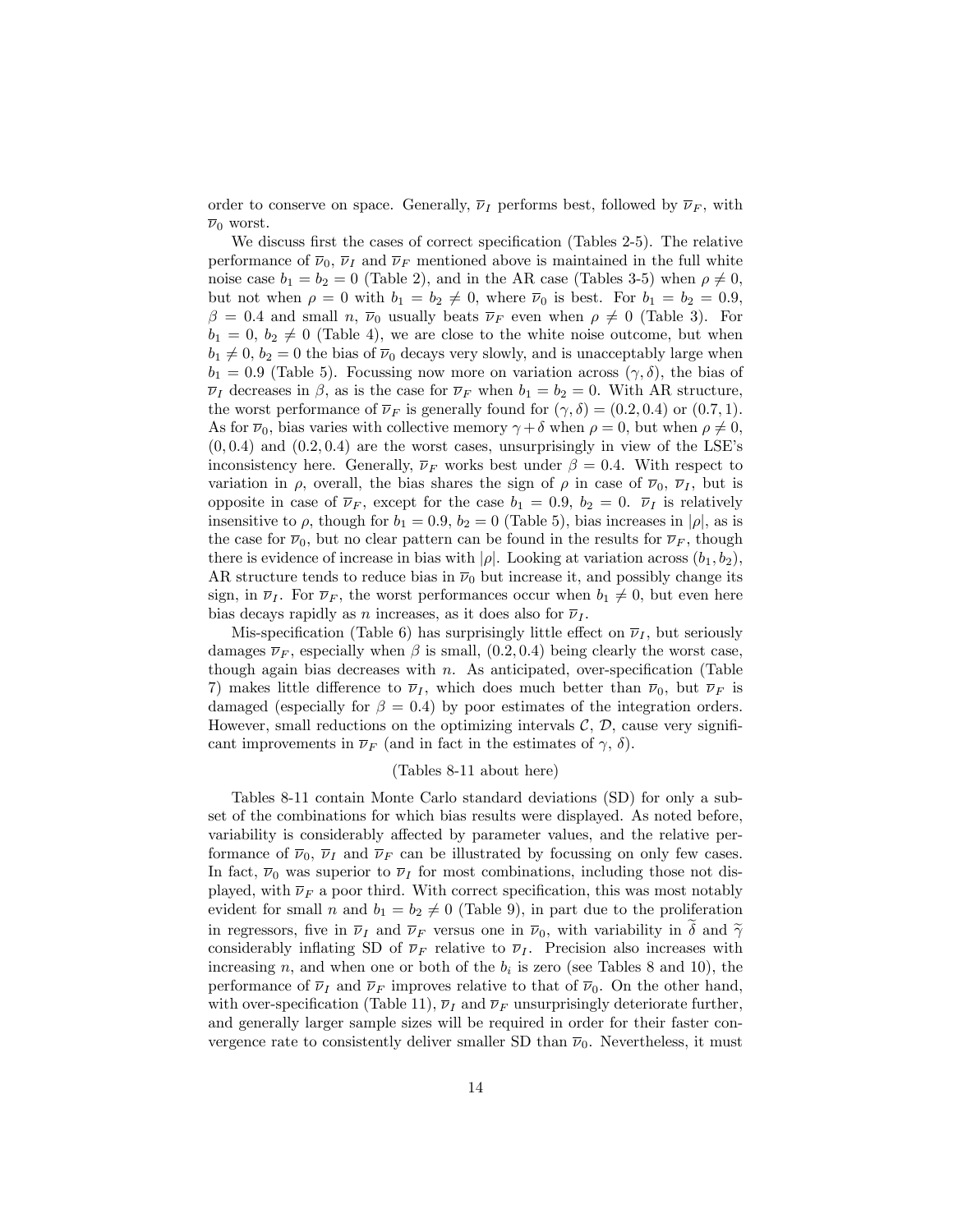be borne in mind that the paperís motivation is not to minimize variance but rather to achieve  $\sqrt{n}$ -consistency and asymptotic normality in a fairly general context, which the LSE  $\overline{\nu}_0$  does not provide.

We now examine the usefulness of the limit distributional properties of  $\overline{\nu}_I$ and  $\overline{\nu}_F$  by examining the size of Wald tests. We computed

$$
W_I = \frac{(\overline{\nu}_I - \nu)^2 n}{[G(\gamma, \delta)^{-1}K(\gamma, \delta)G(\gamma, \delta)^{-1}]_{(1)}}, \ W_F = \frac{(\overline{\nu}_F - \nu)^2 n}{[\widehat{A}\widehat{B}\widehat{A}']_{(1)}},\tag{58}
$$

where  $[\cdot]_{(i)}$  denotes *i*th diagonal element. Empirical sizes, with respect to nominal sizes  $\alpha = 0.05$  and 0.1, again across 1000 replications, are reported in Tables 12-17, for each of the  $(b_1, b_2)$  for which biases were given.

#### (Tables 12-17 about here)

With correct specification, even for  $b_1 = b_2 = 0$  (Table 12), sizes of the infeasible statistic  $W_I$  are somewhat too large, and autocorrelation in  $u_t$  exacerbates this, with the case  $b_1 \neq 0$ ,  $b_2 = 0$  again worse than  $b_1 = 0$ ,  $b_2 \neq 0$ , but not necessarily worse than  $b_1 = b_2 \neq 0$  (Tables 13-15). Results for  $\alpha = 0.1$  are clearly better than for  $\alpha = 0.05$ . Overall, there is improvement as n increases, and even for small n the performance of  $W_I$  seems quite satisfactory. Predictably, mis-specification (Table 16) plays havoc, producing sizes that are unacceptably high, especially for  $\alpha = 0.05$ . With over-specification, performance is again good, though we would not expect high power.

For the feasible statistic  $W_F$ , with correct specification and no autocorrelation in  $u_t$  (Table 12), sizes are worse than for  $W_I$ , with less evidence of settling down as *n* increases and more variation across parameter values, and they are sometimes actually less than nominal values. With autocorrelation (Tables 13- 15), sizes are emphatically too small and mostly further from the nominal values than the corresponding  $W_I$  are in the opposite direction, though this is by no means always the case, and sometimes the results are extraordinarily good. As expected, the effect of mis-specification is more dramatic than for  $W_I$ . With over-specification (Table 17), sizes are mainly less than nominal values, but in general approximate them as n increases. Our overall experience with  $W_F$  is quite encouraging.

While we have stressed estimation of  $\nu$ , estimates of  $\delta$  and  $\gamma$  would also be of interest in an empirical analysis of fractional cointegration, and so we also give some space to the performance of  $\delta$  and  $\tilde{\gamma}$ , and to Wald tests for  $\delta$  and  $\gamma$ based on Theorem 4.1.

#### (Tables 18 and 19 about here)

Tables 18 and 19 report Monte Carlo bias and SD of  $\tilde{\delta}$  for the same values of  $b_2$  (0, 0.5, 0.9) and n (64, 128, 256) as before, again based on 1000 replications. However, we fix  $\rho = 0.5$  here, using the same estimates of  $\delta$  computed in this case for the feasible estimates  $\overline{\nu}_F$  and Wald statistics  $W_F$  discussed previously.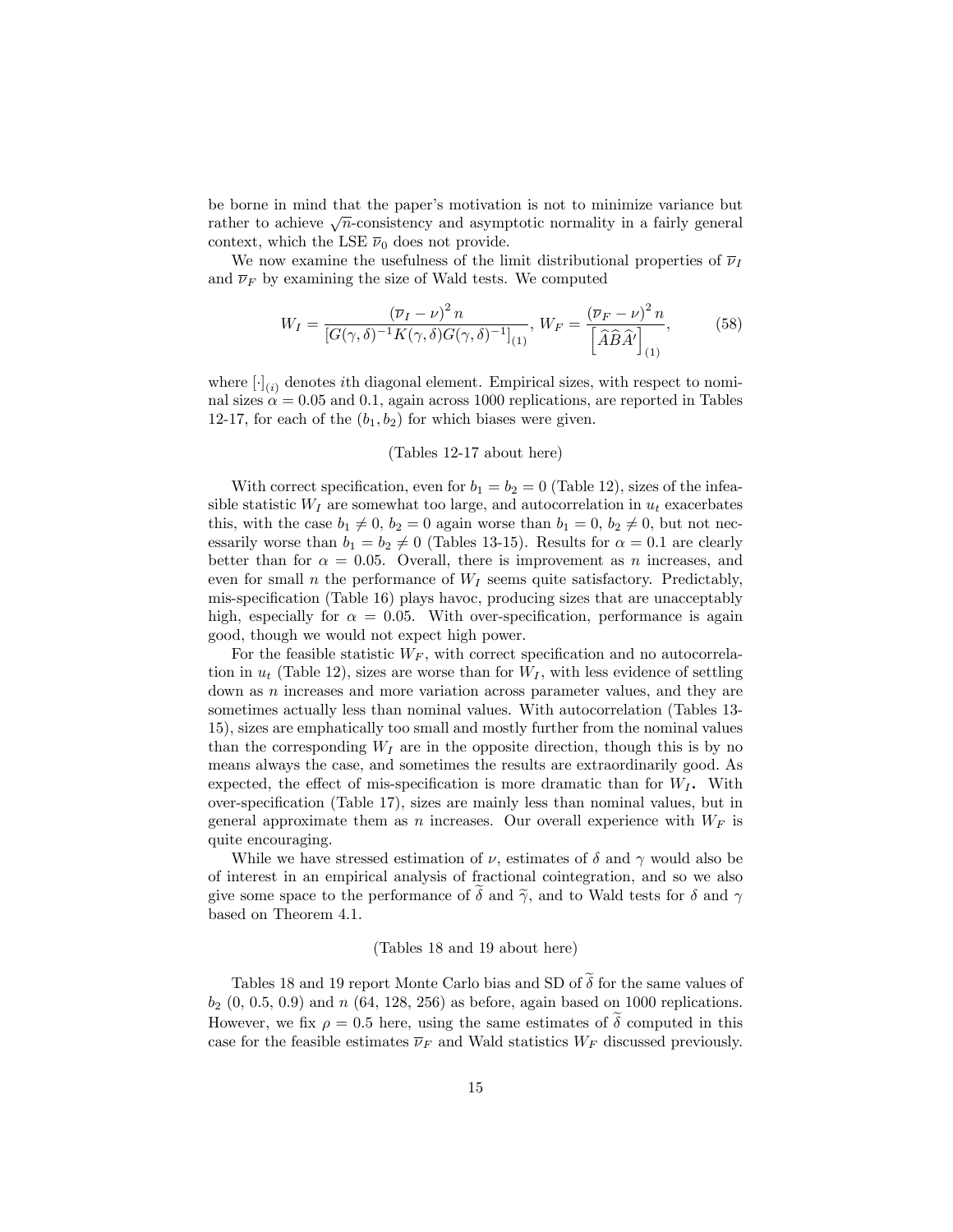We report results for minimization of both  $S_0(d)$  and  $S_1(d)$  (see (42), (51)), so that  $S_0(d)$  with  $b_2 = 0$  and  $S_1(d)$  with  $b_2 \neq 0$  both correspond to correct specification,  $S_1(d)$  with  $b_2 = 0$  to over-specification, and  $S_0(d)$  with  $b_2 \neq 0$  to mis-specification.

Biases from  $S_0(d)$  with  $b_2 = 0$  look satisfactory even for  $n = 64$ , and decrease in n. For  $S_1(d)$  with  $b_2 = 0.5, 0.9$ , there is some deterioration, but performance is still acceptable. For  $S_1(d)$  with  $b_2 = 0$  results are worse, but small reductions in  $\mathcal D$  have a large positive impact on  $\tilde{\delta}$ . In this case the negative bias of  $\tilde{\delta}$ is somehow expected, as the estimated (non-existent) AR component in  $u_{2t}$ accounts for some of the autocorrelation structure. Unsurprisingly, there is severe bias, increasing with  $b_2$ , when  $S_0(d)$  is used with  $b_2 \neq 0$ . SD in the correctly specified and over-specified cases is, as expected, worse for AR  $u_t$ .

#### (Tables 20 and 21 about here)

Tables 20 and 21 report Monte Carlo sizes of Wald statistics for  $\delta$ ,

$$
W_{\delta} = \frac{(\tilde{\delta} - \delta)^2 n}{\left[\hat{A}\hat{B}\hat{A}'\right]_{(3)}},\tag{59}
$$

based on Theorem 4.1, with respect to nominal sizes  $\alpha = 0.05, 0.1$  respectively. As expected, under mis-specification they are far too large. Otherwise, while still too large (especially for over-specification) in some cases they are not bad, and decrease in n, ones for  $\alpha = 0.1$  being best.

#### (Tables 22-25 about here)

Tables 22-25 give corresponding results for  $\tilde{\gamma}$ , with  $b_1 = b_2 = b$  taking values 0, 0.5, 0.9. Our estimation procedure being sequential, we consider two categories,  $S_0(d)$  followed by  $T_0(c)$  (44), and  $S_1(d)$  followed by  $T_1(c)$  (53), so that in the former case there is correct specification for  $b = 0$  and misspecification for  $b \neq 0$ , and in the latter, over-specification for  $b = 0$  and correct specification for  $b \neq 0$ . The bias and SD results of Tables 22 and 23 exhibit some variation across  $(\gamma, \delta)$ , and surprisingly biases are much less for  $b = 0.9$ than for  $b = 0.5$ , possibly due to cancellation. For the Wald statistic

$$
W_{\gamma} = \frac{(\tilde{\gamma} - \gamma)^2 n}{\left[\hat{A}\hat{B}\hat{A}'\right]_{(2)}},\tag{60}
$$

more size variation is also found, in Tables 24 and 25, than for  $W_{\delta}$ , with results for  $b = 0.9$  being substantially better than for other cases under correct specification.

(Table 26 about here)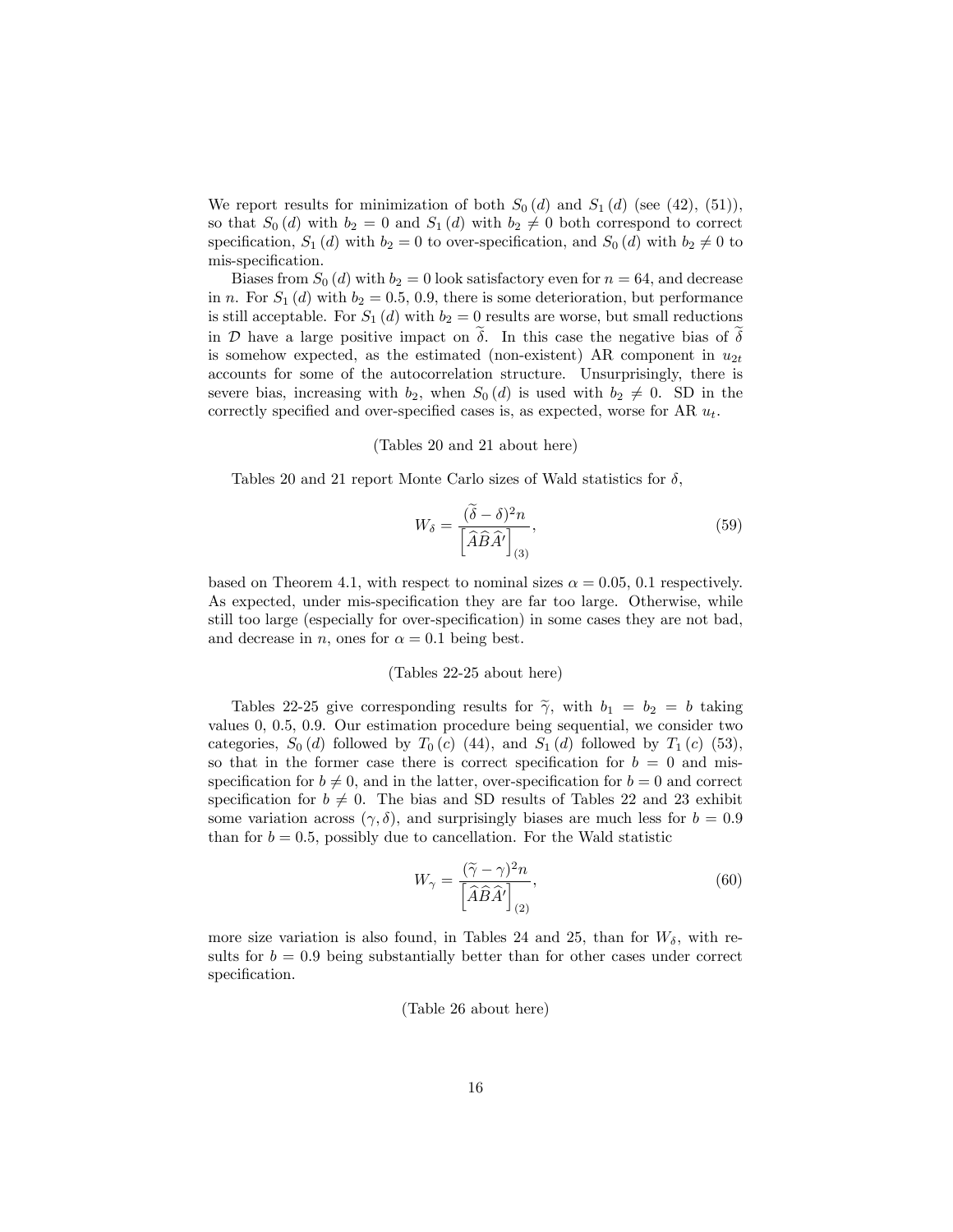For the second part of the study, we focus on a situation where it is straightforward to derive asymptotically efficient estimates of  $\nu$ , and we compare their Monte Carlo variance with that of  $\overline{\nu}_l$ . We consider only the case where in (55),  $b_1 = 0.5, 0.9, b_2 = 0$ . The first efficient estimate we calculate is the Gaussian MLE with known  $b_1$ , which, in view of (18) is identical to the LSE of  $\nu$  in the equation

$$
y_{t}(\gamma) - b_{1}y_{t-1}(\gamma) = \nu(x_{t}(\gamma) - b_{1}x_{t-1}(\gamma)) + \rho x_{t}(\delta) + \varepsilon_{1.2t}.
$$
 (61)

We also consider a two-stage approach where in the first step we estimate  $b_1$  by

$$
\hat{b}_1 = \frac{\sum_{t=2}^n \hat{u}_{1t} \hat{u}_{1,t-1}}{\sum_{t=2}^n \hat{u}_{1,t-1}^2}, \ \hat{u}_{1t} = y_t(\gamma) - \overline{\nu}_I x_t(\gamma), \tag{62}
$$

and in the second compute the estimate of  $\nu$  as in the infeasible situation but replacing  $b_1$  by  $b_1$ . We report in Table 26 the "efficiency ratios"  $r_1$  and  $r_2$ , which are the Monte Carlo variance of  $\overline{\nu}_I$  divided by either that of the Gaussian MLE with known  $b_1$  ( $r_1$ ) or that of the feasible estimate ( $r_2$ ). Note that  $r_1$  and  $r_2$ are invariant to the value of  $E(\varepsilon_{2t}^2)$ , provided the estimates are computed from the same  $u_t$  sequence. In general, results are little affected by changes in  $\rho$ , and the loss of efficiency of  $\overline{\nu}_I$  is larger for smaller  $\beta$  and larger  $b_1$ . As expected,  $\overline{\nu}_I$  is more inefficient relative to the infeasible MLE, and this is accentuated the larger and smaller  $b_1$  and  $\beta$  are respectively. In the comparison with the infeasible MLE, the efficiency loss is reduced as  $n$  increases, the reverse happening for the feasible estimate. On the limited evidence provided by our simple experiment, it seems worth improving efficiency by incorporating restrictions on  $\theta$ . Undoubtedly more iterations could further improve matters.

## 6. Empirical Examples

Using a methodology involving the LSE and NBLSE of  $\nu$ , and semiparametric estimates of  $\nu$ , Robinson and Marinucci (2003) found evidence that  $\beta < 1/2$ in some of the bivariate macroeconomic series originally examined by Engle and Granger (1987), Campbell and Shiller (1987), who investigated only the possibility of  $CI(1,0)$  cointegration. This experience motivates application of our present approach to the same data.

The main departure from the methodology of the previous section was an attempt at greater realism by determining  $p$  in  $(14)$  from the data, rather than assuming its value a priori. For this purpose, we need proxies for the  $u_{it}$ , which can only be obtained by operating on the observed  $y_t$ ,  $x_t$ , series with preliminary estimates of  $\nu$ ,  $\gamma$  and  $\delta$ . To estimate  $\nu$  here we used the LSE  $\overline{\nu}_0$ , given by (57) (and computed by Robinson and Marinucci, 2003). To estimate  $\gamma$ and  $\delta$ , we used semiparametric estimates (already computed by Marinucci and Robinson, 2001, Robinson and Marinucci, 2003) in order to provide robustness against a range of short-memory specifications for  $u_t$ . Specifically, the estimates of  $\gamma$  and  $\delta$  computed by these authors were of log periodogram (LP) and semiparametric Gaussian (SG) type (of the precise form considered by Robinson,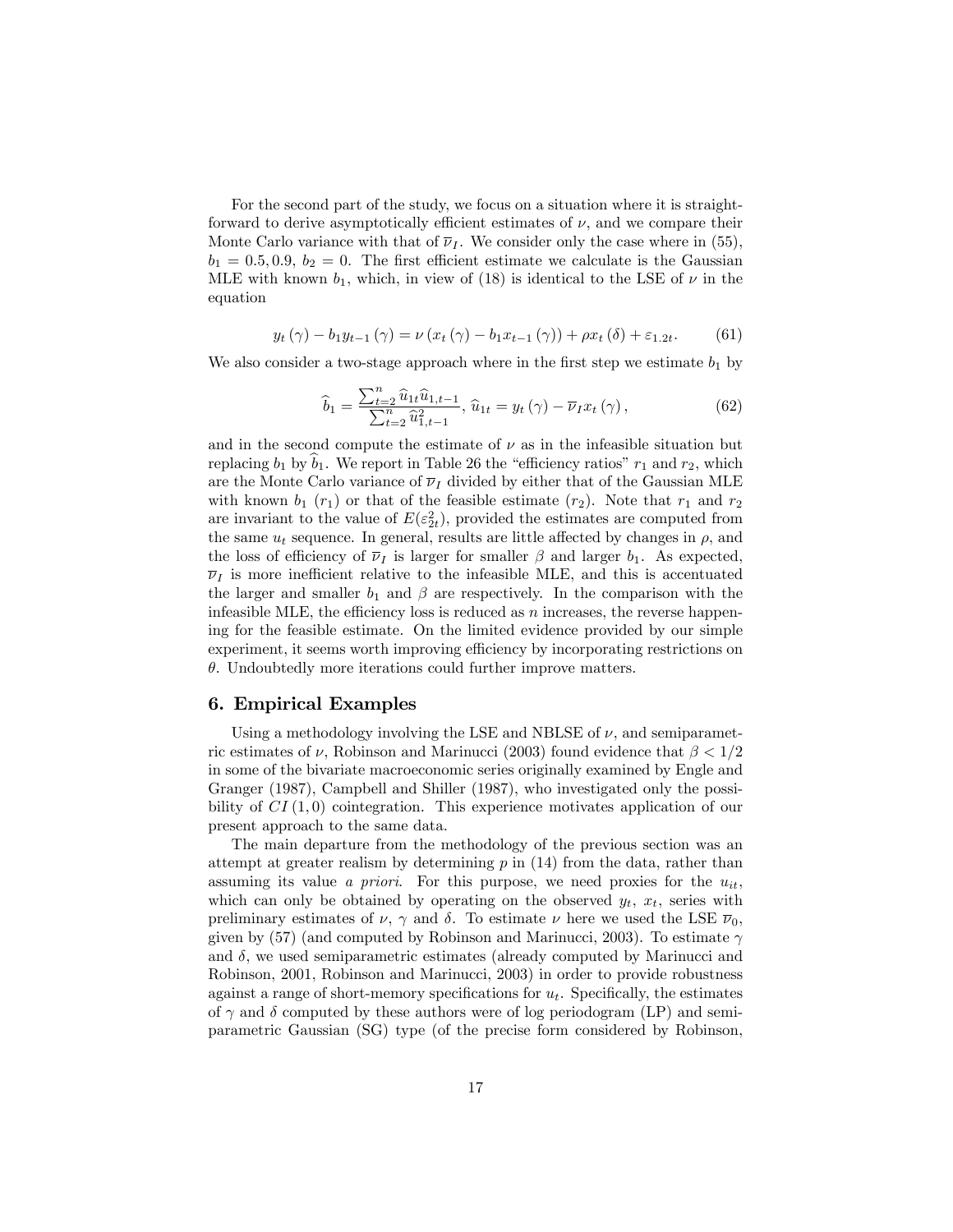1995a,b), using various bandwidths and based either on raw data/residuals or on first differenced ones followed by adding back 1. For asymptotic theory under stationarity we appeal to Robinson (1995a,b), and under nonstationarity, to Velasco (1999a,b). Using preliminary estimates of  $\gamma$ ,  $\delta$ ,  $\nu$ , sample correlograms and partial correlograms were computed (to lag length 36) in order to identify, in the spirit of Box and Jenkins (1971), the AR orders of the  $u_{it}$ . For each data set, this was done for both the smallest and largest of the various univariate estimates of memory parameters based on the  $x_t$ /residuals provided by Marinucci and Robinson (2001), Robinson and Marinucci (2003). When this led to contradictory models for the  $u_{it}$  the analysis was continued with both.

We also took this opportunity to examine the matter of truncation, which in one form or another always arises with fractional models, and perhaps most acutely when nonstationary data are involved. When estimated innovations from a stationary fractional model are computed, the (infinite) AR representation has to be truncated because the data begin at time "1", not at time " $-\infty$ ". In our model (1) for nonstationary data, the truncation is actually inherent in the model, so strictly speaking there is no "error" associated with it. However, the model reflects the time when the data begin, and if we were to drop the first observation, say, and start at the next one, the degree of filtering applied to all subsequent observations would change, and this could have a marked effect, especially with nonstationary data, even though filtering is here applied after de-meaning. To check for stability with respect to this phenomenon, we thus report computations based on the last  $n' = n - j$  observations, for  $j = 0, 1, ..., 10$ .

We look first at Engle and Granger's (1987) quarterly consumption and income data,  $1947Q1-1981Q2$  ( $n = 138$ ). They found evidence of  $CI(1,0)$ cointegration, but did not investigate fractional possibilities. Marinucci and Robinson's (2001) analysis tends to support the notion of  $\delta = 1$ , but not of  $\gamma = 0$ , with positive estimates of  $\gamma$  that sometimes fall in the nonstationary region, thereby hinting that  $\beta < 1/2$  is possible.

Taking y=consumption, x=income, the LSE of  $\nu$ , from Robinson and Marinucci (2003), is 0.229. The two preliminary estimates of  $\delta$  taken from Marinucci and Robinson  $(2001)$  were 0.89 (LP applied to first differences of x and adding back 1, with bandwidth 22) and 1.08 (SG applied to first differences of x and adding back 1, with bandwidth 40). In each case, the corresponding correlograms and partial correlograms suggested modelling  $u_{2t}$  as white noise. The preliminary estimates of  $\gamma$  were 0.19 (LP applied to raw residuals with bandwidth 22) and  $0.87$  (SG applied to first differenced residuals and adding back 1, with bandwidth 40). This large gap results in identification of an AR(1)  $u_{1t}$  in the first case, and white noise  $u_{1t}$  in the second. In view of these investigations, we carried out two distinct cointegration analyses, one with  $p = 0$  in (14), the other with  $p = 1$  in (14) with  $B_1 = diag(b_1, 0)$ .

#### (Table 27 about here)

In case  $u_{1t}$  and  $u_{2t}$  are both white noise, Table 27 reports values of the following statistics with *n* replaced by  $n' = n - j$ ,  $j = 0, ..., 10$ :  $\hat{\nu} = \hat{\nu}(\tilde{\gamma}, \delta)$ ,  $\delta$ ,  $\tilde{\gamma}$ ,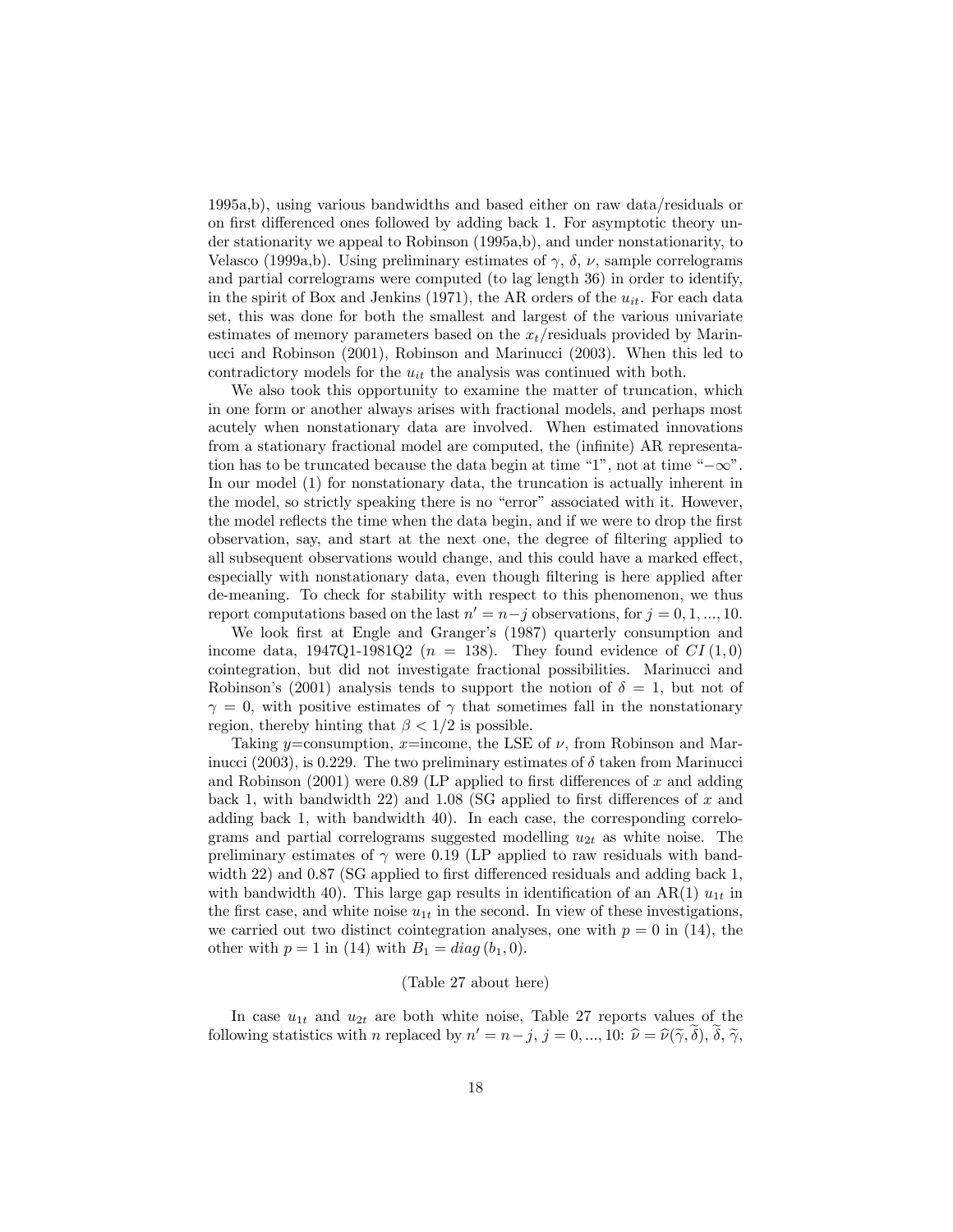and their estimated standard errors  $SE(\hat{\nu})$ ,  $SE(\tilde{\delta})$ ,  $SE(\tilde{\gamma})$  from Theorem 4.1,  $\hat{\rho} = \hat{\rho}(\tilde{\gamma}, \tilde{\delta})$ , which is the estimated coefficient of  $x_t(\tilde{\delta})$  in (18) for  $p = 0$  with  $\tilde{\gamma}$ ,  $\widetilde{\delta}$ , replacing  $\gamma$ ,  $\delta$ , and the correlation  $Corr(\varepsilon_{1t}, \varepsilon_{2t})$  is estimated by

$$
r = \widehat{\rho}(\widetilde{\gamma}, \widetilde{\delta})(\widehat{\sigma}_{22}/\widehat{\sigma}_{11})^{\frac{1}{2}},\tag{63}
$$

where

$$
\widehat{\sigma}_{11} = n^{-1} \sum_{t}^{\prime} \left( y_t(\widetilde{\gamma}) - \widehat{\nu}(\widetilde{\gamma}, \widetilde{\delta}) x_t(\widetilde{\gamma}) \right)^2, \ \widehat{\sigma}_{22} = n^{-1} \sum_{t}^{\prime} x_t^2(\widetilde{\delta}), \qquad (64)
$$

with  $\sum'_{t}$  meaning summation over the last n' observations.

As n' falls,  $\hat{\nu}$  and  $\delta$  tend to increase, and  $\tilde{\gamma}$  to decrease, but there is high stability for  $n' \leq 133$ , and generally the changes are insignificant relative to standard errors,  $\hat{\nu}$  for  $n' = 128$  being one standard error larger than  $\hat{\nu}$  for  $n' = 138$  (and also somewhat larger than the LSE). The estimates of  $\delta$  and  $\gamma$ are certainly consistent with  $\beta < 1/2$ . More especially, exploiting the standard errors provided by our approach, the hypothesis that  $\delta = 1$  seems rejectable against  $\delta > 1$ , but (though we do not report standard errors of  $\beta = \delta - \tilde{\gamma}$ , which could be computed using Theorem 4.1) there is no evidence against  $\beta$  < 1/2. Substantial negative contemporaneous correlation between  $u_{1t}$  and  $u_{2t}$  is suggested. Dropping the first observation does not affect  $\delta$ , since  $x_1(d) = x_1$ for any  $d$ .

#### (Table 28 about here)

The analysis with  $AR(1)$   $u_{1t}$  in Table 28 presents a very different picture. Here, we also report  $b_1$  and  $\nu b_1$ , which are estimated coefficients of  $y_{t-1}(\tilde{\gamma})$ and  $-x_{t-1}(\tilde{\gamma})$  in the regression (cf. (18)) used to compute  $\hat{\nu}$  and  $\hat{\rho}$ , and  $\hat{\sigma}_{11}$ in  $r$  is now the sample average of the squared residuals from the regression of  $y_t(\tilde{\gamma}) - \hat{\nu}(\tilde{\gamma}, \delta)x_t(\tilde{\gamma})$  on  $y_{t-1}(\tilde{\gamma}) - \hat{\nu}(\tilde{\gamma}, \delta)x_{t-1}(\tilde{\gamma})$ . In view of the AR(1) component, we effectively lose one observation, so  $n'$  goes from 127 to 137, the effect of then dropping the first observation being very striking, but the estimates subsequently exhibiting little variation across  $n'$ . As  $u_{2t}$  is still supposed to be white noise, the estimates of  $\delta$  are identical to those in Table 27, but those of  $\gamma$  are all now less than zero, although not significantly, Engle and Granger's (1987)  $CI(1,0)$  conclusion now being supported. The AR component in  $u_{1t}$  clearly accounts for the bulk of the autocorrelation in cointegrating errors, resulting in the small estimates of  $\gamma$ , which are based on AR-transformed data. The MLE, which estimates  $\gamma$  simultaneously with  $b_1$  and the other parameters, would allow AR and fractional features to compete more favourably, though, as discussed in Section 1, it would require much heavier computation. Notice that  $\nu b_1$  looks quite consistent with  $\hat{\nu}$  and  $\hat{b}_1$ , possibly providing some support for the present specification. Note also that the various  $\hat{\nu}$  are larger than before, but that, if indeed  $\beta > 1/2$ , their standard errors have to be interpreted with caution, as  $\hat{\nu}$ is then no longer asymptotically normal.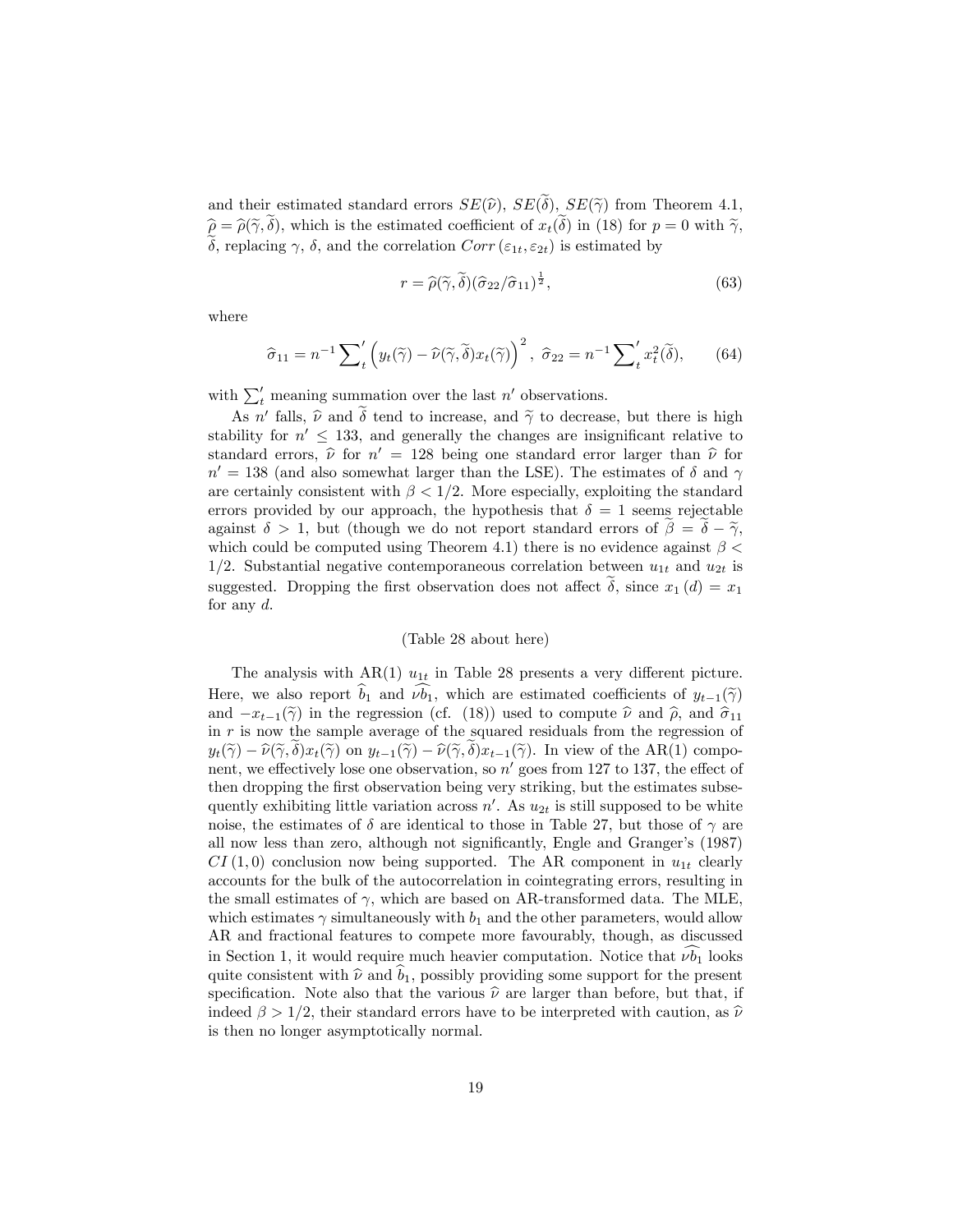Engle and Granger (1987) found no evidence of  $CI(1,0)$  cointegration between  $\log M_1$  (y) and  $\log GNP(x)$ , on the basis of 90 quarterly observations, 1959Q1-1981Q2. Marinucci and Robinsonís (2001) fractional analysis admitted the possibility of cointegration, with  $\beta < 1/2$ . In our preliminary analysis of autocorrelation in  $u_t$ , we took from their estimates of  $\delta$  the values 1.22 (SG applied to first differences of  $x$  and adding back 1, using bandwidth 30) and 1.36 (LP applied to first differences of  $x$  and adding back 1, using bandwidth 22), and from their estimates of  $\gamma$  the values 0.76, 1.2, both LP estimates but applied respectively to raw residuals using bandwidth 22, and first differences of residuals and adding back 1, using bandwidth 16. Employing also the LSE of  $\nu$ , 0.643, we found no evidence of autocorrelation in  $u_t$ , so proceeded to a cointegration analysis on the basis of  $p = 0$  in (14). The results are reported in Table 29. We found large variation across the largest  $n'$ , but a good degree of stability is then achieved, with substantially larger values of  $\delta$  and  $\tilde{\gamma}$  (and of their standard errors). Clearly,  $\delta$  significantly exceeds 1, while  $\tilde{\gamma}$  does not, and the resulting  $\tilde{\beta} = \tilde{\delta} - \tilde{\gamma}$  are extremely close to the threshold value of 1/2. There is considerable negative correlation between  $u_{1t}$  and  $u_{2t}$ , and for the smaller  $n'$ ,  $\hat{\nu}$  is close to the LSE.

#### (Tables 29 and 30 about here)

Finally, we looked at the  $n = 116$  annual observations, 1871-1986, on stock prices  $(y)$  and dividends  $(x)$ , analysed by Campbell and Shiller (1987). Their findings with respect to  $CI(1,0)$  cointegration were inconclusive, but Marinucci and Robinson's (2001) and Robinson and Marinucci's (2003) analyses again suggested the possibility of cointegration with  $\beta < 1/2$ . The preliminary estimates of  $\delta$  taken from Marinucci and Robinson (2001) were 0.86 and 0.95, being SG based on first differences of x and adding back 1, with bandwidths respectively 30 and 40. The preliminary estimates of  $\gamma$  were 0.57, 0.77, being LP on first differences of residuals and adding back one, with bandwidth 30, and SG on raw residuals with bandwidth 22, respectively. We also used the LSE of  $\nu$ , 31. In this case, both  $\gamma$  estimates suggested white noise  $u_{1t}$ , while the  $\delta$  estimates variously suggested white noise and  $AR(1)$   $u_{2t}$ , but our subsequent fractional cointegration analysis produced  $\tilde{\gamma}$  and  $\delta$  that were too close to admit the likelihood of any cointegration. Thus, we report, in Table 30, only the results with both  $u_{1t}$  and  $u_{2t}$  white noise. There is little variation with  $n'$ , and strong support for the unit root hypothesis on  $\delta$ , and, since  $\tilde{\gamma}$  is significantly larger than  $1/2$  at the 5% level, cointegration with  $\beta < 1/2$  is certainly a possibility. We find that  $\hat{\nu}$  is somewhat larger than the LSE value, though not significantly so.

### Appendix A: Proof of Theorem 3.1

We prove first that  $\Phi$  is nonsingular, which ensures existence of the inverses in  $(32)$ . Define

$$
\Phi^+ = E\left(\widetilde{Z}_t^+ \widetilde{Z}_t^{\mu}\right), \quad \widetilde{Z}_t^+ = \left(\widetilde{w}'_t, \widetilde{w}'_{t-1}, \dots, \widetilde{w}'_{t-p}\right)'.\tag{A.1}
$$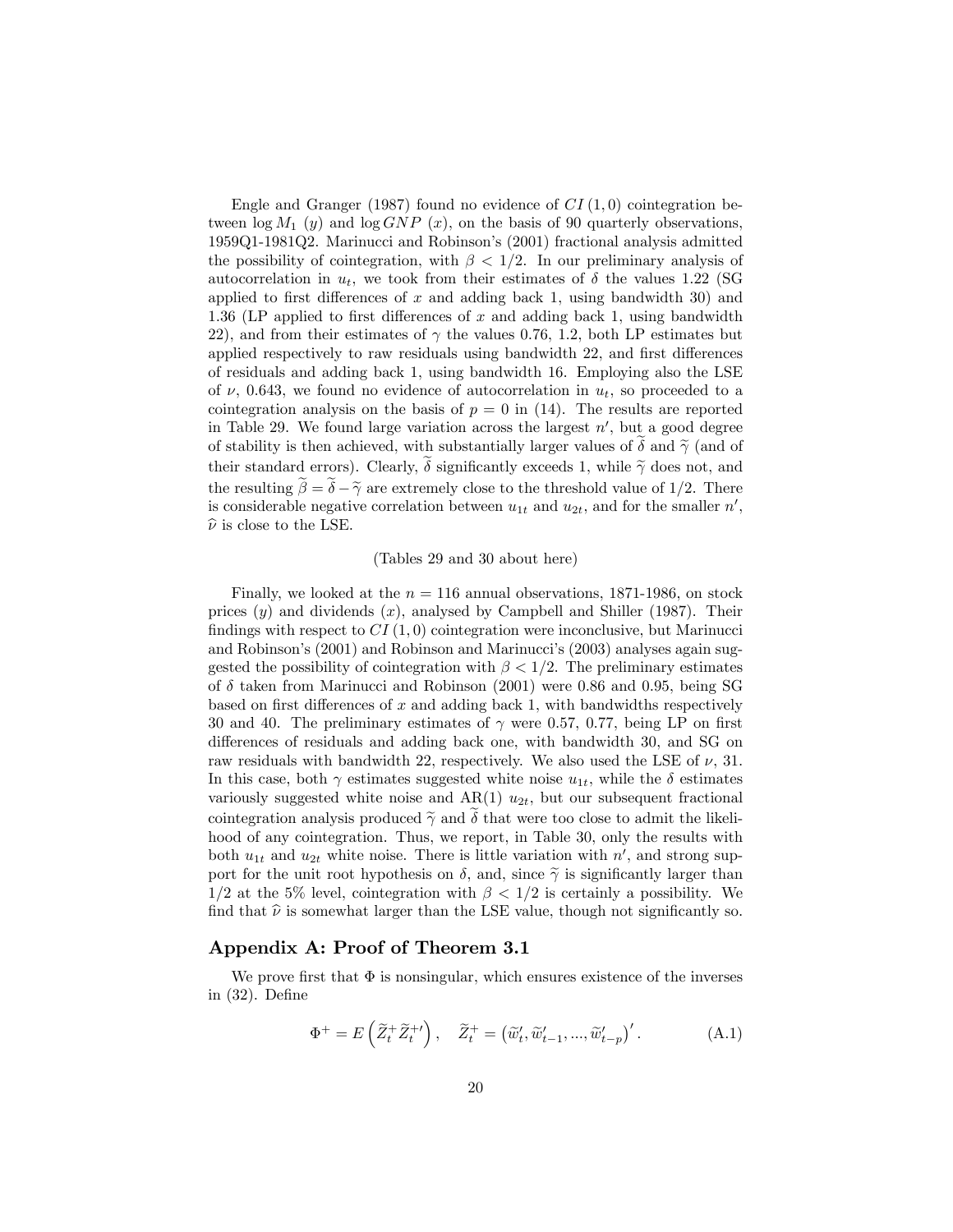It clearly suffices to show that  $\Phi^+$  is positive definite. Defining

$$
\overline{\Phi}^{+} = E\left(\overline{Z}_{t}\overline{Z}_{t}'\right), \quad \overline{Z}_{t} = \left(\overline{w}_{t}', \overline{w}_{t-1}', ..., \overline{w}_{t-p}'\right)',\tag{A.2}
$$

for  $\overline{w}_t = (\tilde{x}_t(\gamma), u_{2t}, u_{1t})'$ , from (29) it suffices to show that  $\overline{\Phi}^+$  is positive definite, and similarly, defining

$$
\overline{\Phi}^{++} = E\left(R\overline{Z}_t \overline{Z}'_t R'\right),\tag{A.3}
$$

where R is a full rank  $3(p+1)\times3(p+1)$  matrix whose columns are orthonormal vectors such that

$$
R\overline{Z}_t = \left[\overline{x}(\gamma)', \overline{u}'_2, \overline{u}'_1\right]',\tag{A.4}
$$

where  $\overline{x}(\gamma) = (\tilde{x}_t(\gamma), ..., \tilde{x}_{t-p}(\gamma))'$ ,  $\overline{u}_2 = (u_{2t}, ..., u_{2,t-p})'$ ,  $\overline{u}_1 = (u_{1t}, ..., u_{1,t-p})'$ , it suffices to show that  $\overline{\Phi}^{++}$  is positive definite. Define the vectors

$$
e(\lambda) = (1, e^{i\lambda}, ..., e^{ip\lambda})', \quad d(\lambda) = (1 - e^{i\lambda})^{-\beta} e(\lambda), \tag{A.5}
$$

and the  $3(p+1) \times 2$  matrix

$$
E(\lambda) = \begin{bmatrix} 0' & 0' & e(\lambda)' \\ d(\lambda)' & e(\lambda)' & 0' \end{bmatrix}', \tag{A.6}
$$

where 0' is a  $1 \times (p+1)$  vector of zeros. Define by  $f(\lambda)$  the spectral density matrix of  $u_t$ , and note from positive definiteness of  $\Omega$  and finiteness of the  $B_i$ that the smallest eigenvalue of the Hermitian matrix  $f(\lambda)$  is bounded from below by a positive constant c, uniformly in  $\lambda$ . Then we can write

$$
\overline{\Phi}^{++} = \int_{-\pi}^{\pi} E(\lambda) f(\lambda) E(-\lambda)' d\lambda, \tag{A.7}
$$

which for some  $c > 0$  exceeds

$$
c \int_{-\pi}^{\pi} E(\lambda) E(-\lambda)' d\lambda = c \begin{bmatrix} C & D & 0 \\ D' & I_{p+1} & 0 \\ 0 & 0 & I_{p+1} \end{bmatrix}
$$
 (A.8)

by a non-negative definite matrix, where 0, C and D are  $(p+1) \times (p+1)$  matrices, having  $(i, j)$ th elements  $0, \sum_{\ell=0}^{\infty} a_{\ell} a_{\ell+|i-j|}$  and  $a_{j-i} 1(j \geq i)$  respectively, with  $a_j = a_j(\beta)$ . It thus suffices to show that  $C - DD'$  is positive definite. But for a  $(p+1) \times 1$  vector  $\zeta = (\zeta_i)$ ,

$$
\zeta'(C - DD')\zeta = \sum_{\ell=1}^{\infty} \left( a_{\ell} \zeta_{p+1} + \dots + a_{\ell+p} \zeta_1 \right)^2, \tag{A.9}
$$

which is positive unless  $\zeta = 0$  because  $a_{\ell}/a_{\ell-1} = (\ell + \beta - 1)/\ell$  is strictly increasing in  $\ell \geq 1$  for  $\beta < 1$ .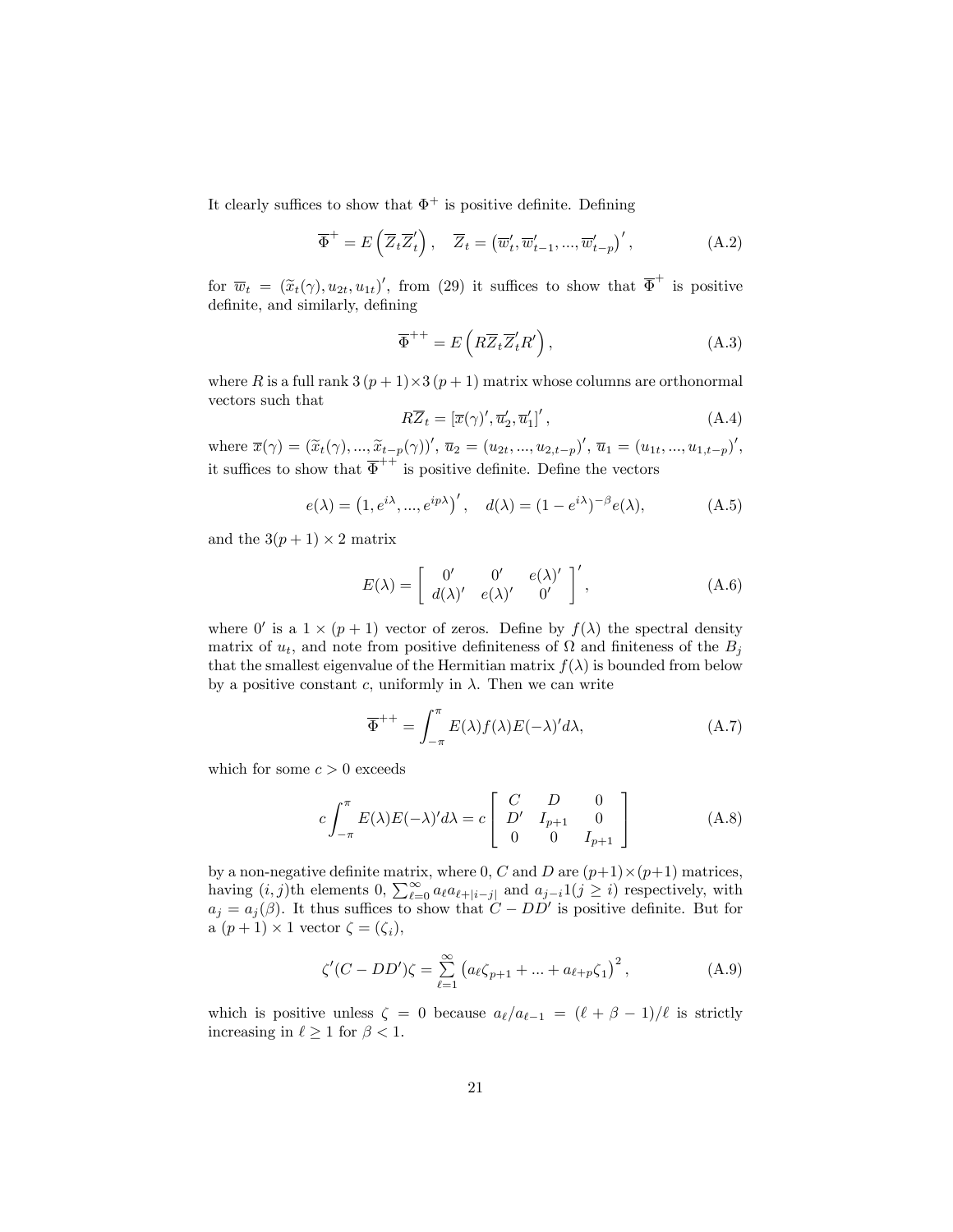We now have to show that

$$
\frac{1}{n} \sum^{\prime} Z_t(\gamma, \delta) Z'_t(\gamma, \delta) \to_p \Phi,
$$
\n(A.10)

$$
n^{-1/2} \sum' Z_t(\gamma, \delta) \varepsilon_{1,2,t} \to_d N(0, \Psi), \tag{A.11}
$$

writing  $\sum' = \sum_{t=p+1}^{n}$ . To prove (A.11), note first that it suffices to show

$$
n^{-1/2} \sum' \widetilde{Z}_t \varepsilon_{1,2,t} \to_d N(0,\Psi), \tag{A.12}
$$

because

$$
E \left\| n^{-1/2} \sum' \left\{ Z_t(\gamma, \delta) - \widetilde{Z}_t \right\} \varepsilon_{1,2,t} \right\|^2 \leq \frac{K}{n} \sum' E \left\| Z_t(\gamma, \delta) - \widetilde{Z}_t \right\|^2
$$
  

$$
\leq \frac{K}{n} \sum' \sum_{j=1}^p E \overline{x}_{t-j}^2(\gamma)
$$
  

$$
\leq \frac{K}{n} \sum' \sum_{j=1}^p \int_{-\pi}^{\pi} \left| \sum_{s=t-j}^{\infty} a_s e^{-is\lambda} \right|^2 \left\| f(\lambda) \right\| d\lambda
$$
  

$$
\leq \frac{K}{n} \sum_{t=1}^n \sum_{s=t}^{\infty} a_s^2 \to 0,
$$
 (A.13)

as  $n \to \infty$ , by the Toeplitz lemma, the last inequality following because  $f(\lambda)$ is bounded due to the assumption on the  $B_{\ell}$ . Write  $Z_t = Z_{at} + Z_{bt}$ , where the first two elements of  $Z_{at}$ , and the last 3p elements of  $Z_{bt}$ , equal corresponding ones of  $\tilde{Z}_t$ . Thus  $Z_{bt}$  is  $\mathcal{F}_{t-1}$ -measurable and

$$
E\left(\varepsilon_{1\cdot2,t}\widetilde{Z}_t\right)|\mathcal{F}_{t-1}\right) = E\left(\varepsilon_{1\cdot2,t}Z_{at}\right) + Z_{bt}E\left(\varepsilon_{1\cdot2,t}|\mathcal{F}_{t-1}\right) = 0, \ a.s. \tag{A.14}
$$

Further,

$$
E\left(\varepsilon_{1.2,t}^{2}\widetilde{Z}_{t}\widetilde{Z}_{t}^{\prime}|\mathcal{F}_{t-1}\right) = E\left(\varepsilon_{1.2,t}^{2}Z_{at}Z_{at}^{\prime}\right) + E\left(\varepsilon_{1.2,t}^{2}Z_{at}\right)Z_{bt}^{\prime} + Z_{bt}E\left(\varepsilon_{1.2,t}^{2}Z_{at}^{\prime}\right) + E(\varepsilon_{1.2,t}^{2})Z_{bt}Z_{bt}^{\prime}, \ a.s.(A.15)
$$

and so

$$
\frac{1}{n}\sum'\left[E\left\{\varepsilon_{1,2,t}^2\widetilde{Z}_t\widetilde{Z}_t'|\mathcal{F}_{t-1}\right\}-E\left\{\varepsilon_{1,2,t}^2\widetilde{Z}_t\widetilde{Z}_t'\right\}\right]\to_p 0,\tag{A.16}
$$

because  $Z_{bt}$  and  $Z_{bt}Z'_{bt} - E(Z_{bt}Z'_{bt})$  are stationary and ergodic with zero means. Since (A.15) has expectation  $\Psi$ , (A.12) then follows from the Cramer-Wold device and Theorem 1 of Brown (1971), noting that the Lindeberg condition in the latter reference is trivially satisfied because  $\varepsilon_{1,2,t}\overline{Z}_t$  is stationary with finite variance. Thus  $(A.11)$  is proved. The proof of  $(A.10)$  follows from  $(A.13)$  and elementary inequalities. This concludes the proof of  $(32)$ . The proof of the final statement of the theorem is omitted as it is standard given (32) and its proof.

# Appendix B: Definition of  $\hat{A}$  and  $\hat{B}$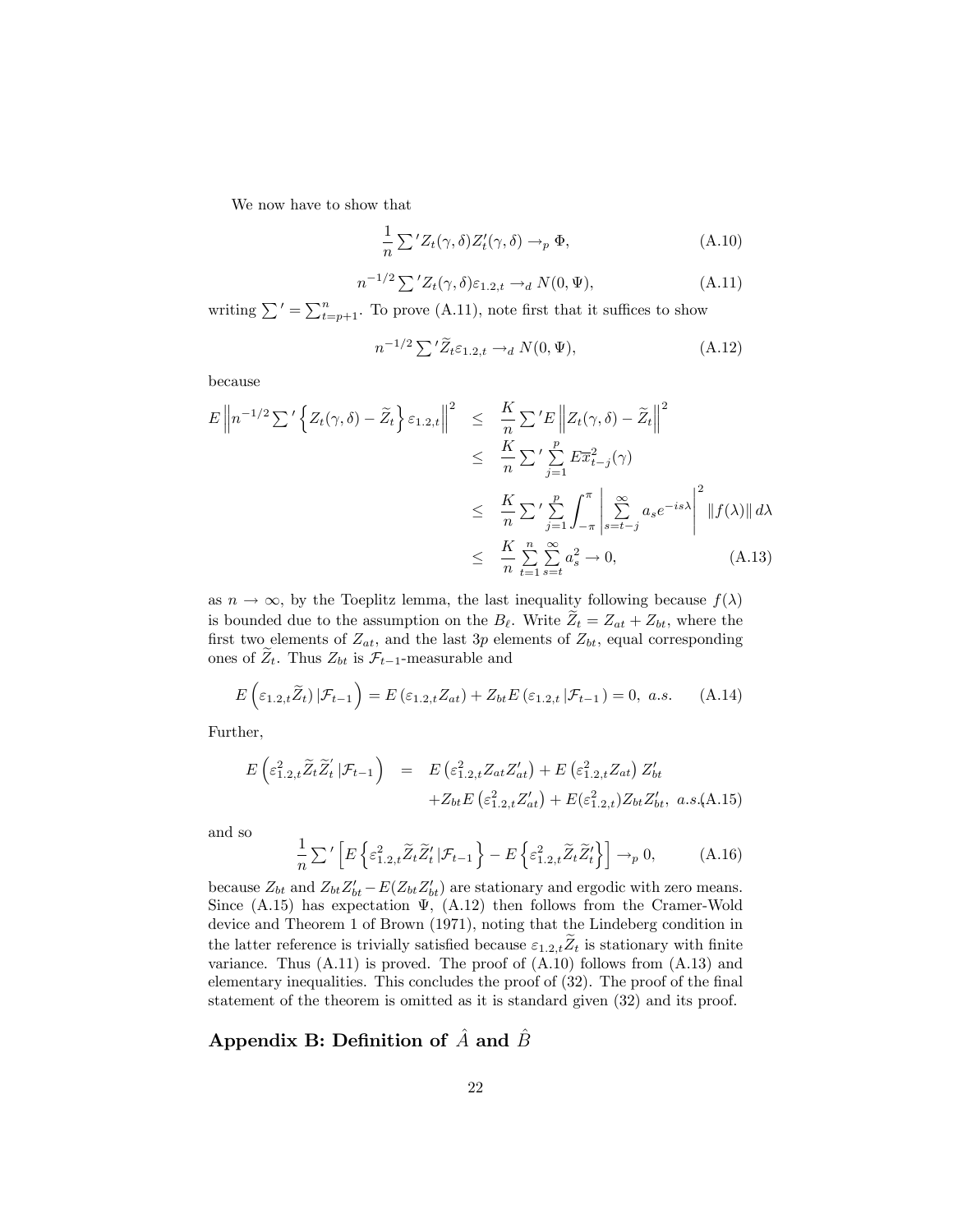For brevity we write  $\tilde{G} = G(\tilde{\gamma}, \tilde{\delta}), \tilde{\theta} = \hat{\theta}(\tilde{\gamma}, \tilde{\delta}), \tilde{H} = H(\tilde{\delta}), \tilde{\phi} = \hat{\phi}(\tilde{\delta}).$ We have  $A =$  $\sqrt{2}$ 4  $\hat{a}^{\prime}_1$   $\hat{a}_2$   $\hat{a}_3$  $0'$   $\hat{a}_4$   $\hat{a}_5$  $0'$  0  $\hat{a}_6$ 3  $\Big| , \tag{B.1}$ 

where

$$
\hat{a}'_1 = 1'\tilde{G}^{-1}, \quad \hat{a}_2 = -1'\tilde{\theta}_c \tilde{s}_{cc}^{-1}, \tag{B.2}
$$

$$
\hat{a}_3 = 1'\tilde{\theta}_c \tilde{s}_{cc}^{-1} \tilde{s}_{cd} \tilde{s}_{dd}^{-1} - 1'\tilde{\theta}_d \tilde{s}_{dd}^{-1}, \quad \hat{a}_4 = -\tilde{s}_{cc}^{-1}, \tag{B.3}
$$

$$
\hat{a}_5 = \tilde{s}_{cc}^{-1} \tilde{s}_{cd} \tilde{s}_{dd}^{-1}, \quad \hat{a}_6 = -\tilde{s}_{dd}^{-1}, \tag{B.4}
$$

in which

$$
\tilde{\theta}_c = \tilde{G}^{-1} \left( \tilde{g}_c - \tilde{G}_c \tilde{\theta} \right), \quad \tilde{\theta}_d = \tilde{G}^{-1} \left( \tilde{g}_d - \tilde{G}_d \tilde{\theta} \right), \tag{B.5}
$$

$$
\tilde{g}_c = Q_{\tilde{n}}^{\frac{1}{2}} \sum' \left\{ Z_{tc}(\tilde{\gamma}) y_t(\tilde{\gamma}) + Z_t(\tilde{\gamma}, \tilde{\delta}) y_{tc}(\tilde{\gamma}) \right\},
$$
\n(B.6)

$$
\tilde{G}_c = Q_{\overline{n}}^{\underline{1}} \sum' \left\{ Z_{tc}(\tilde{\gamma}) Z_t'(\tilde{\gamma}, \tilde{\delta}) + Z_t(\tilde{\gamma}, \tilde{\delta}) Z_{tc}'(\tilde{\gamma}) \right\} Q', \tag{B.7}
$$

$$
\tilde{g}_d = Q_{\overline{n}}^{\frac{1}{2}} \sum^{\prime} Z_{td}(\tilde{\delta}) y_t(\tilde{\gamma}), \tag{B.8}
$$

$$
\tilde{G}_d = Q_{\overline{n}}^{\underline{1}} \sum' \left\{ Z_{td}(\tilde{\delta}) Z_t'(\tilde{\gamma}, \tilde{\delta}) + Z_t(\tilde{\gamma}, \tilde{\delta}) Z_{td}'(\tilde{\delta}) \right\} Q', \tag{B.9}
$$

with

$$
y_{tc}(\tilde{\gamma}) = \log(1 - L)y_t(\tilde{\gamma}),
$$
\n(B.10)  
\n
$$
Z_{tc}(\tilde{\gamma}) = \log(1 - L) \{x_t(\tilde{\gamma}), 0, x_{t-1}(\tilde{\gamma}), 0, y_{t-1}(\tilde{\gamma}), ..., x_{t-p}(\tilde{\gamma}), 0, y_{t-p}(\tilde{\gamma})\}',
$$
\n(B.11)

$$
Z_{td}(\widetilde{\delta}) = \log(1-L) \left\{ 0, x_t(\widetilde{\delta}), 0, x_{t-1}(\widetilde{\delta}), 0, ..., 0, x_{t-p}(\widetilde{\delta}), 0 \right\}', \tag{B.12}
$$

and where

$$
\widetilde{s}_{cc} = \frac{1}{n} \sum' \widetilde{v}_{tc}^2, \quad \widetilde{s}_{cd} = \frac{1}{n} \sum' \widetilde{v}_{tc} \widetilde{v}_{td}, \quad \widetilde{s}_{dd} = \frac{1}{n} \sum' \widetilde{w}_{td}^2,
$$
\n(B.13)

with

$$
\tilde{v}_{tc} = y_{tc}(\tilde{\gamma}) - \tilde{\theta}'_c Q Z_t(\tilde{\gamma}, \tilde{\delta}) - \tilde{\theta}' Q Z_{tc}(\tilde{\gamma}), \tag{B.14}
$$

$$
\tilde{v}_{td} = -\tilde{\theta}_d' Q Z_t(\tilde{\gamma}, \tilde{\delta}) - \tilde{\theta}' Q Z_{td}(\tilde{\delta}), \tag{B.15}
$$

$$
\tilde{w}_{td} = x_{td}(\tilde{\delta}) - \tilde{\phi}'_d RX_t(\tilde{\delta}) - \tilde{\phi}' RX_{td}(\tilde{\delta}), \tag{B.16}
$$

$$
x_{td}(\tilde{\delta}) = \log(1 - L)x_t(\tilde{\delta}),
$$
  
\n
$$
X_{td}(\tilde{\delta}) = \log(1 - L)X_t(\tilde{d}).
$$
  
\n(B.18)

$$
\tilde{\phi}_d = \tilde{H}^{-1}(\tilde{h}_d - \tilde{H}_d\tilde{\phi}),
$$
\n(B.19)

$$
\tilde{h}_d = R \frac{1}{n} \sum' \left\{ X_{td}(\tilde{\delta}) x_t(\tilde{\delta}) + X_t(\tilde{\delta}) x_{td}(\tilde{\delta}) \right\},
$$
\n(B.20)

$$
\tilde{H}_d = R \frac{1}{n} \sum' \left\{ X_{td}(\tilde{\delta}) X_t'(\tilde{\delta}) + X_t(\tilde{\delta}) X_{td}'(\tilde{\delta}) \right\} R'. \tag{B.21}
$$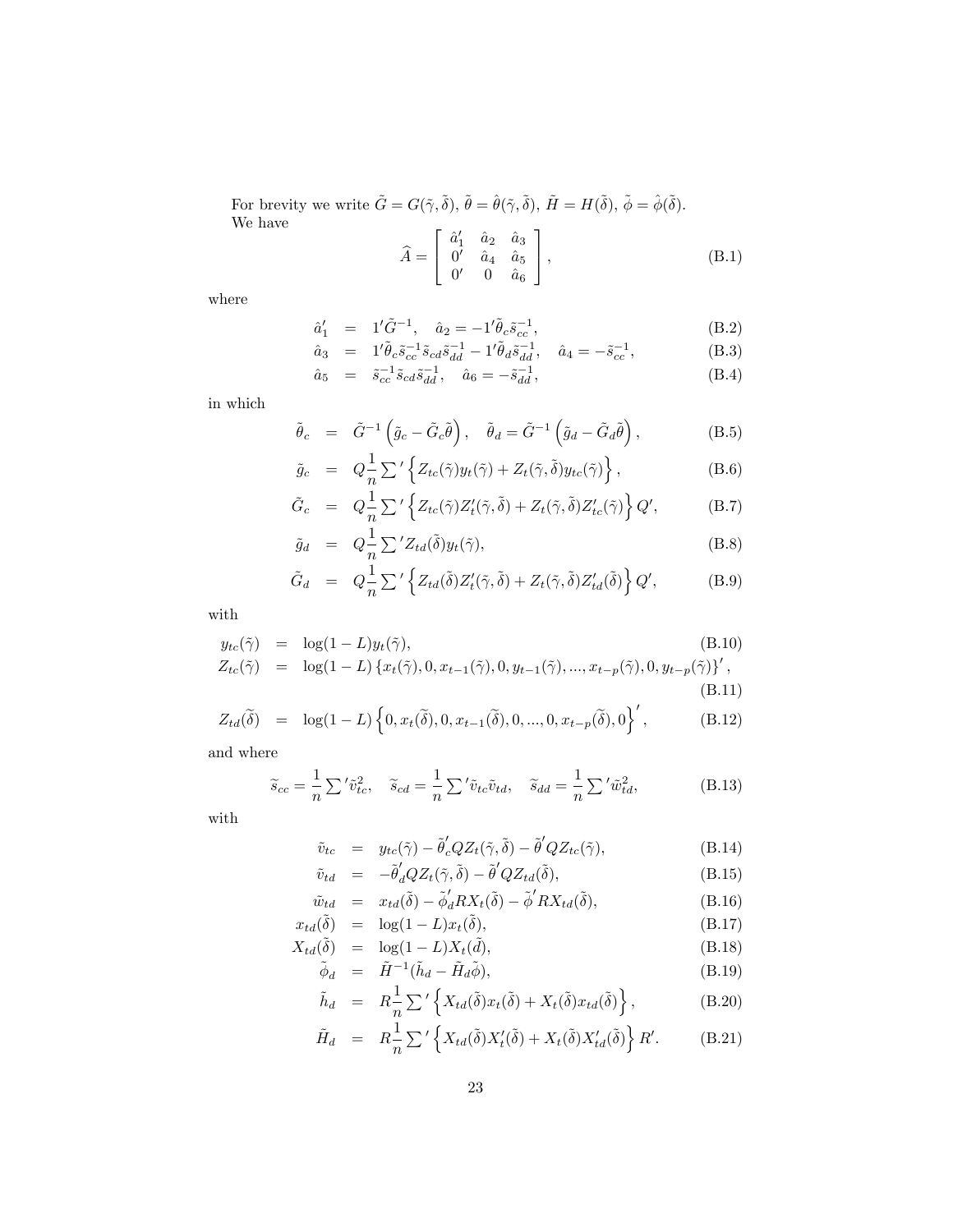We also have

$$
\widehat{B} = \frac{1}{n} \sum' \begin{bmatrix} \hat{\varepsilon}_{1.2,t}(\tilde{\gamma}, \tilde{\delta}) Q Z_t(\tilde{\gamma}, \tilde{\delta}) \\ \hat{\varepsilon}_{1.2,t}(\tilde{\gamma}, \tilde{\delta}) \tilde{v}_{tc} \\ \hat{\varepsilon}_{2t}(\tilde{\delta}) \tilde{w}_{td} \end{bmatrix} \begin{bmatrix} \hat{\varepsilon}_{1.2,t}(\tilde{\gamma}, \tilde{\delta}) Q Z_t(\tilde{\gamma}, \tilde{\delta}) \\ \hat{\varepsilon}_{1.2,t}(\tilde{\gamma}, \tilde{\delta}) \tilde{v}_{tc} \\ \hat{\varepsilon}_{2t}(\tilde{\delta}) \tilde{w}_{td} \end{bmatrix}', \quad (B.22)
$$

where

$$
\hat{\varepsilon}_{2t}(d) = x_t(d) - \tilde{\phi}' R X_t(d). \tag{B.23}
$$

## Acknowledgements

This research was supported by ESRC Grants R000238212 and R000239936. The first author's research was also supported by the Fundación Ramón Areces (Spain) and the second author's research was also supported by a Leverhulme Trust Personal Research Professorship. We are grateful for the comments of a referee which have led to improvements in the paper.

## References

- Andersen, T.G., Bollerslev, T., Diebold, F.X., Ebens H., 2001. The distribution of realized stock return volatility. Journal of Financial Economics 61, 43-76.
- Baillie R.T., Bollerslev T., 1994a. Cointegration, fractional cointegration and exchange rate dynamics. The Journal of Finance 49 (2), 737-745.
- Baillie R.T., Bollerslev T., 1994b. The long memory of the forward premium. Journal of International Money and Finance 13 (5), 565-571.
- Beran, J., 1995. Maximum likelihood estimation of the differencing parameter for invertible short and long memory autoregressive integrated moving average models. Journal of the Royal Statistical Society, Ser. B 57, 659- 672.
- Box, G.E.P., Jenkins, G.M., 1971. Time series analysis. Forecasting and control. Holden-Day, San Francisco.
- Brown, B.M.,1971. Martingale central limit theorems. Annals of Mathematical Statistics 42, 59-66.
- Campbell, J.Y., Shiller, R.J., 1987. Cointegration and tests of present value models. Journal of Political Economy 95, 1062-1088.
- Cheung, Y.W., Lai, K.S., 1993. A fractional cointegration analysis of purchasing power parity. Journal of Business and Economic Statistics 11, 103-112.
- Christensen, B.J., Prabhala, N.R., 1998. The relation between implied and realized volatility. Journal of Financial Economics 50, 125-150.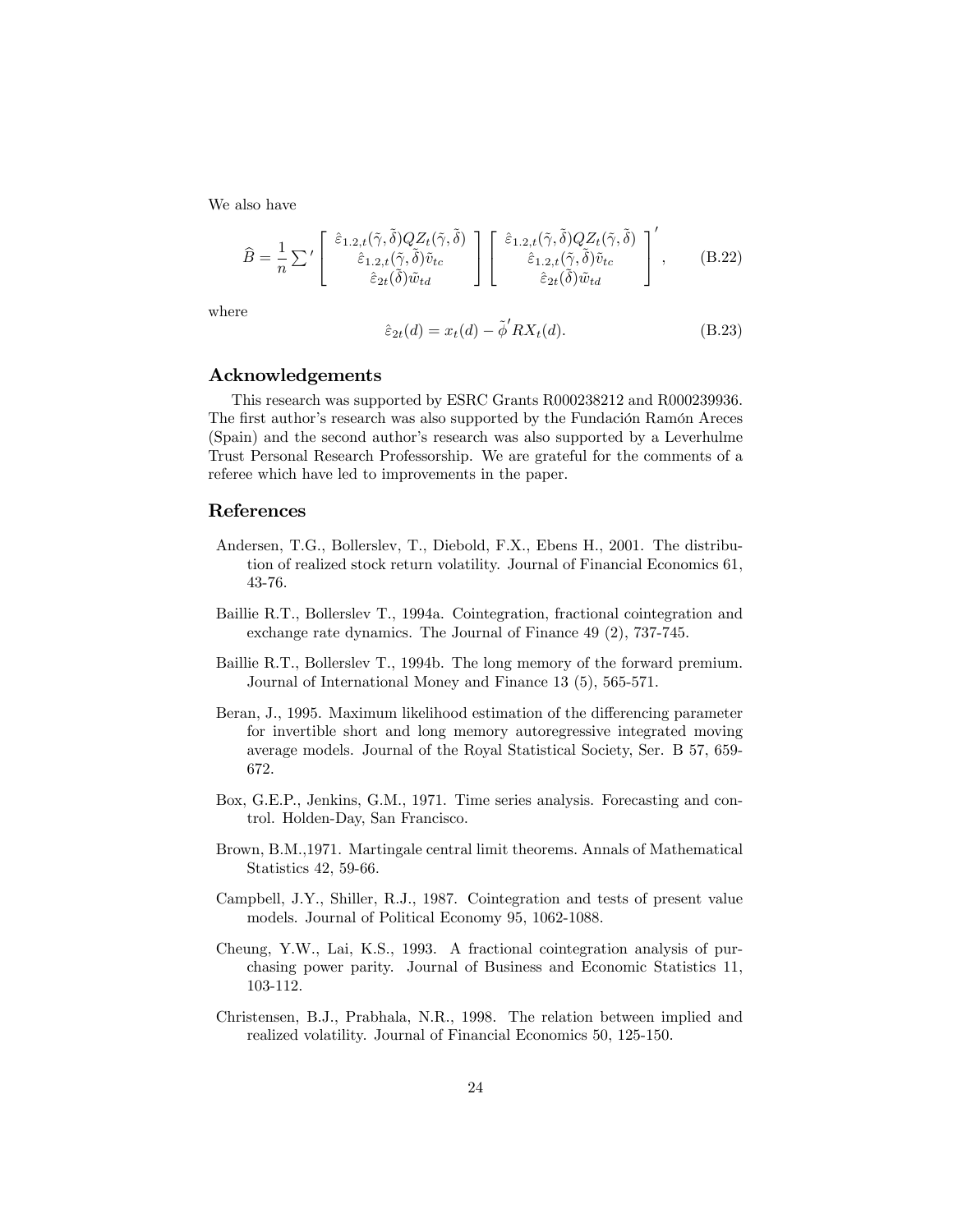- Christensen, B.J., Nielsen, M. O., 2004. Semiparametric analysis of stationary fractional cointegration and the implied-realized volatility relation. Journal of Econometrics, forthcoming.
- Crato, N., Rothman, P., 1994. A reappraisal of parity reversion for UK real exchange rates. Applied Economics Letters 1, 139-141.
- Dickey, D.A., Fuller, W.A., 1979. Distribution of estimators of autoregressive time series with a unit root. Journal of the American Statistical Association 74, 427-431.
- Diebold, F.X., Husted, S., Rush, M., 1991. Real exchange rates under the gold standard. Journal of Political Economy 99, 1252-1271.
- Dolado, J., Gonzalo, J., Mayoral, L., 2002. A fractional Dickey-Fuller test. Econometrica 70, 1963-2006.
- Dolado, J., Mármol, F., 1996. Efficient estimation of cointegrating relationships among higher order and fractionally integrated processes. Banco de España-Servicio de Estudios, Documento de Trabajo 9617.
- Dueker, M., Startz, R., 1998. Maximum-likelihood estimation of fractional cointegration with an application to US and Canadian bond rates. The Review of Economics and Statistics 80, 420-426.
- Engle, R. F., Granger, C.W.J., 1987. Co-integration and error correction: representation, estimation and testing. Econometrica 55, 251-276.
- Fox, R., Taqqu, M.S., 1986. Large-sample properties of parameter estimates for strongly dependent processes. Annals of Statistics 14, 517-532.
- Giraitis, L., Surgailis, D., 1990. A central limit theorem for quadratic forms in strongly dependent linear variables and its application to asymptotic normality of Whittle's estimate. Probability Theory and Related Fields 86, 87-104.
- Hosoya, Y., 1997. Limit theory with long-range dependence and statistical inference of related models. Annals of Statistics 25, 105-137.
- Hualde, J., 2002. Testing for the equality of orders of integration. Preprint.
- Hualde, J., Robinson, P.M., 2004. Gaussian pseudo-maximum likelihood estimation of fractional time series models. Preprint.
- Jeganathan, P., 1999. On asymptotic inference in cointegrated time series with fractionally integrated errors. Econometric Theory 15, 583-621.
- Jeganathan, P., 2001. Correction to 'On asymptotic inference in cointegrated time series with fractionally integrated errors'. Preprint.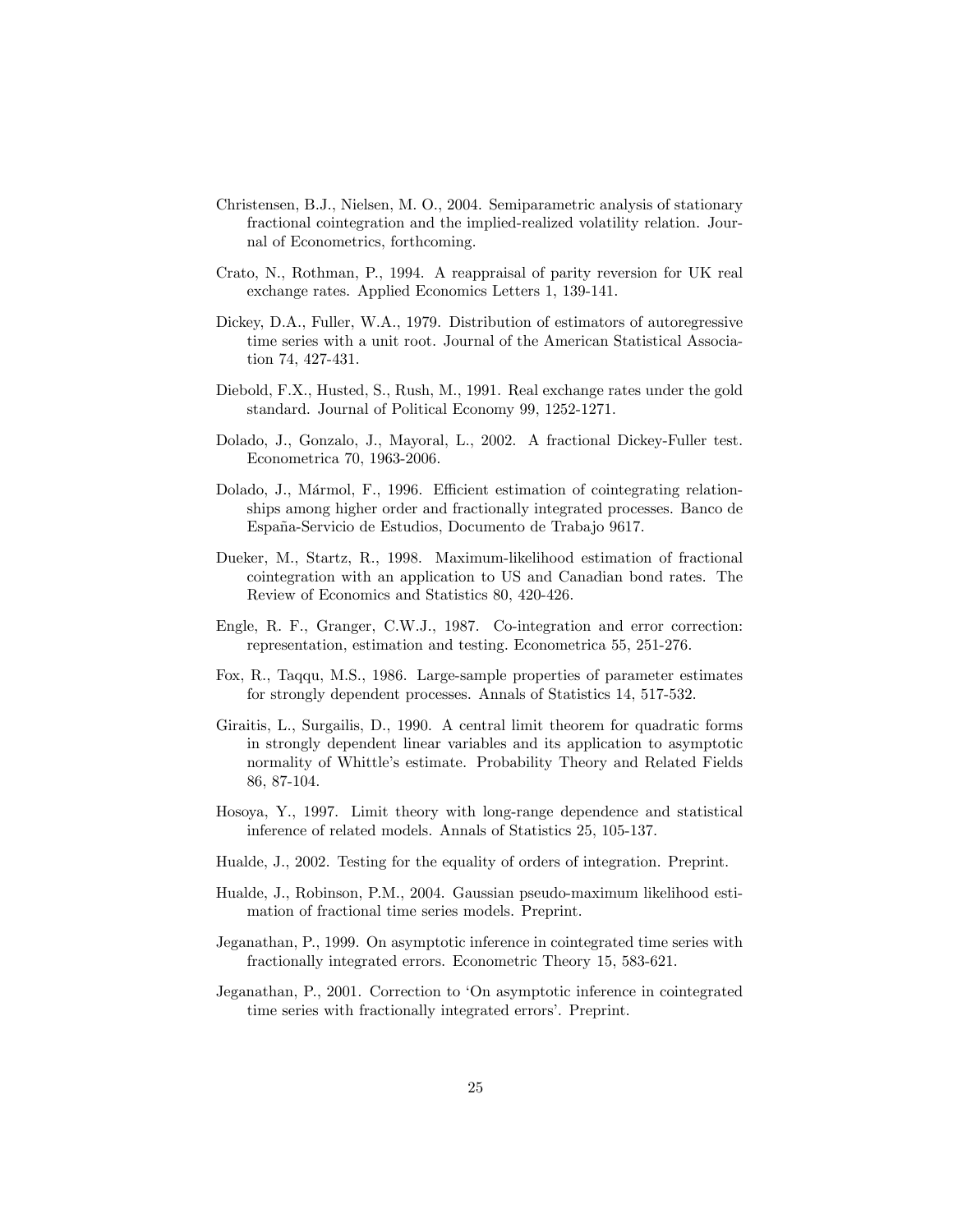- Johansen, S., 1991. Estimation and hypothesis testing of cointegrating vectors in Gaussian vector autoregressive models. Econometrica 59, 1551-1580.
- Kashyap, R., Eom, K., 1988. Estimation in long memory time series model. Journal of Time Series Analysis 9, 35-41.
- Kim, C.S., Phillips, P.C.B., 2000. Fully modified estimation of fractional cointegration models. Preprint.
- Marinucci, D., Robinson, P.M., 2001. Semiparametric fractional cointegration analysis. Journal of Econometrics 105, 225-247.
- Mármol, F., Velasco, C., 2004. Consistent testing of cointegrating relationships. Econometrica 72, 1809-1844.
- Moulines, E., Soulier, P., 1999. Broadband log periodogram regression of time series with long range dependence. Annals of Statistics 27, 1415-1439.
- Phillips, P. C. B., 1991. Optimal inference in cointegrated systems. Econometrica 59, 283-306.
- Robinson, P.M., 1994a. Semiparametric analysis of long-memory time series. Annals of Statistics 22, 515-539.
- Robinson, P.M., 1994b. Efficient tests of nonstationary hypotheses. Journal of the American Statistical Association 89, 1420-1437.
- Robinson, P.M., 1995a. Log-periodogram regression of time series with long range dependence. Annals of Statistics 23, 1048-1072.
- Robinson, P.M., 1995b. Gaussian semiparametric estimation of long-range dependence. Annals of Statistics 23 1630-1661.
- Robinson, P.M., 2000. Private communication.
- Robinson, P.M., Hualde, J., 2003. Cointegration in fractional systems with unknown integration orders. Econometrica 71, 1727-1766.
- Robinson, P.M., Marinucci, D., 2001. Narrow-band analysis of nonstationary processes. Annals of Statistics 29, 947-986.
- Robinson, P.M., Marinucci, D., 2003. Semiparametric frequency-domain analysis of fractional cointegration. In Time Series with Long Memory, ed. by P. M. Robinson (Oxford: Oxford University Press, pp. 334-373).
- Robinson, P. M., Yajima, Y., 2002. Determination of cointegrating rank in fractional systems. Journal of Econometrics 106, 217-241.
- Stock, J.H., 1987. Asymptotic properties of least squares estimators of cointegrating vectors. Econometrica 55, 1035-1056.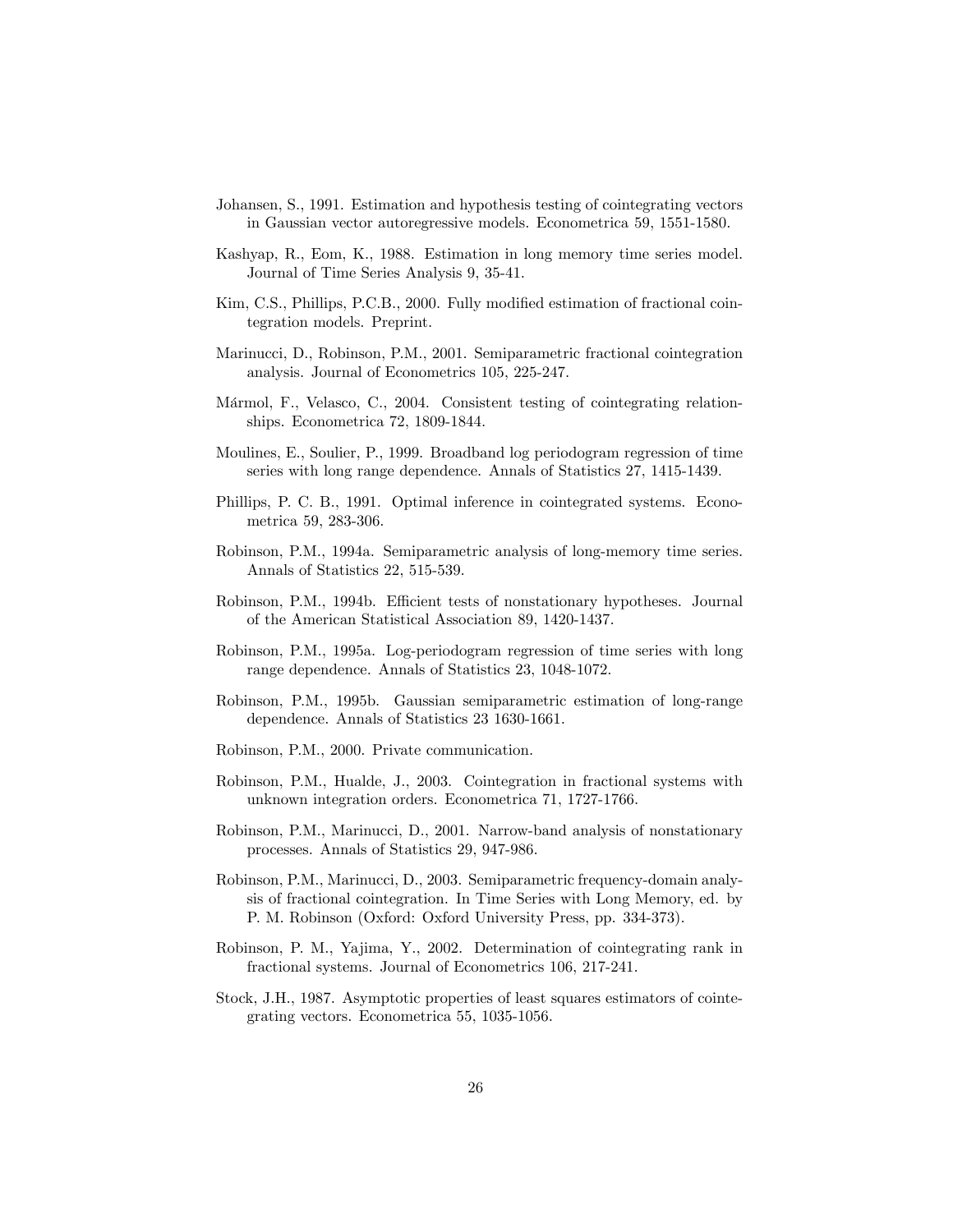- Velasco, C., 1999a. Non-stationary log-periodogram regression. Journal of Econometrics 91, 325-371.
- Velasco, C., 1999b. Gaussian semiparametric estimation of non-stationary time series. Journal of Time Series Analysis 20, 87-127.
- Velasco, C., Robinson, P. M., 2000. Whittle pseudo-maximum likelihood estimation for nonstationary time series. Journal of the American Statistical Association 95, 1229-1243.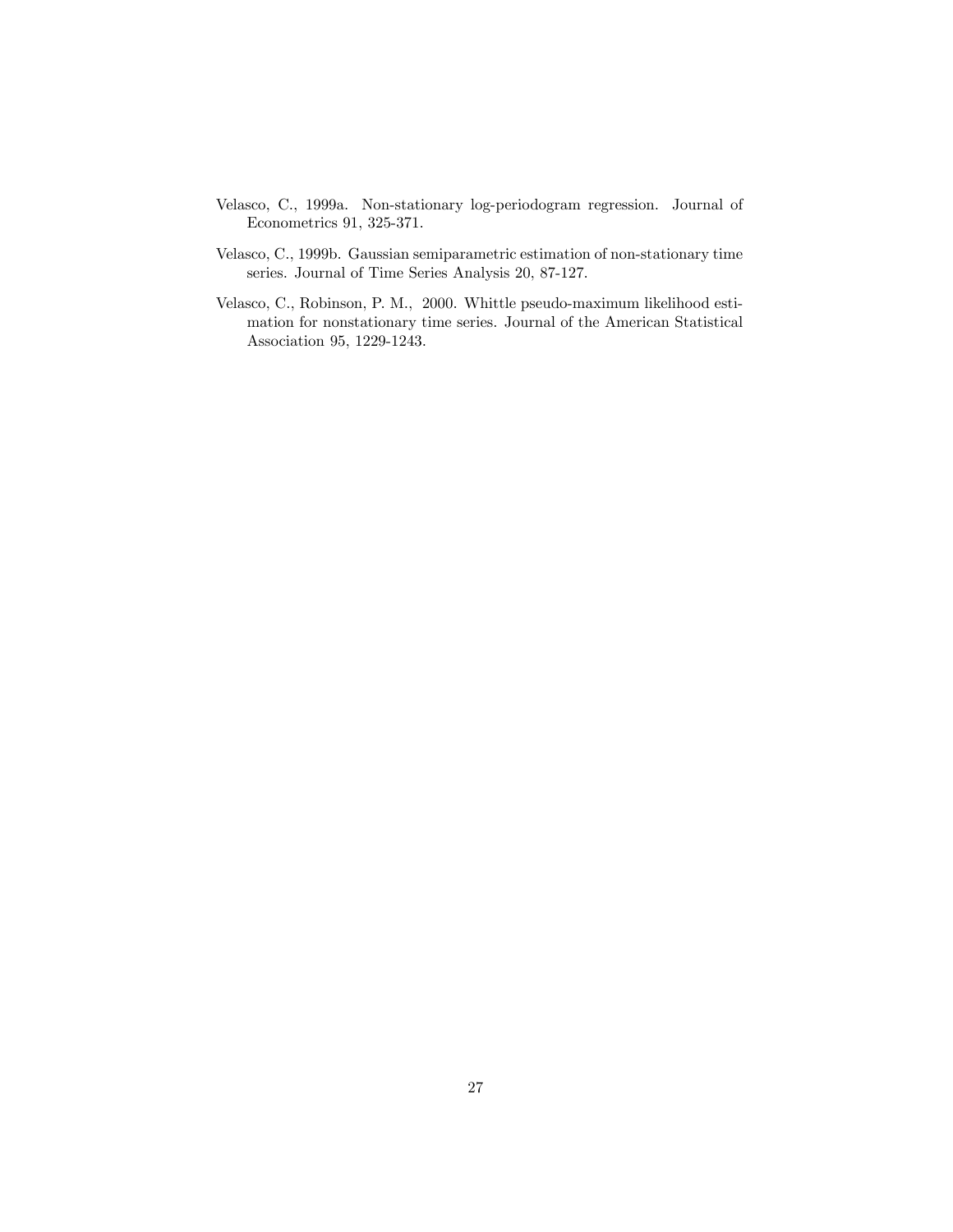TABLE 1

|                     |                      | CONVERGENCE RATES |            |                       |
|---------------------|----------------------|-------------------|------------|-----------------------|
| $\gamma$ . $\delta$ | $\left(0,0.4\right)$ | (0.2, 0.4)        | (0.4, 0.8) | $\!\!\!\!\!\!7.0.7.1$ |
| Optimal             |                      |                   | $n^{.0}$   | $n^{.5}$              |
| LSE, $\rho \neq 0$  | inconsistent         | inconsistent      | $n^{.4}$   | $n^{3}$               |
| LSE, $\rho = 0$     | $n^{0.5}$            | $n^{0.5}$         | $n^{.4}$   | $n^{.3}$              |

| A BI.<br>. |
|------------|
|------------|

MONTE CARLO BIAS,  $b_1 = b_2 = 0$ , correct specification

|          |           | $\boldsymbol{n}$ |                    | 64                 |                    |                    | 128                |                    |                    | 256                |                    |
|----------|-----------|------------------|--------------------|--------------------|--------------------|--------------------|--------------------|--------------------|--------------------|--------------------|--------------------|
| $\rho$   | $\gamma$  | δ                | $\overline{\nu}_I$ | $\overline{\nu}_F$ | $\overline{\nu}_0$ | $\overline{\nu}_I$ | $\overline{\nu}_F$ | $\overline{\nu}_0$ | $\overline{\nu}_I$ | $\overline{\nu}_F$ | $\overline{\nu}_0$ |
|          | $\theta$  | $\cdot$ 4        | .000               | .061               | $-.338$            | $-.002$            | .017               | $-.320$            | $-.003$            | .008               | $-.307$            |
|          | $\cdot^2$ | $.4\,$           | .000               | .124               | $-.401$            | $-.005$            | .077               | $-.387$            | $-.010$            | .048               | $-.377$            |
| $-.5$    | $\cdot$ 4 | .8               | .000               | .061               | $-.193$            | $-.002$            | .017               | $-.151$            | $-.003$            | .008               | $-.120$            |
|          | $\cdot$ 7 | 1                | .000               | .101               | $-.220$            | $-.003$            | .040               | $-.176$            | $-.006$            | .020               | $-.142$            |
|          | $\theta$  | $\cdot$ 4        | $-.006$            | $-.006$            | $-.007$            | $-.001$            | .000               | $-.003$            | $-.001$            | $-.001$            | .000               |
|          | $\cdot^2$ | $.4\,$           | $-.014$            | $-.038$            | $-.011$            | .000               | $-.001$            | $-.005$            | $-.003$            | $-.007$            | .000               |
| $\Omega$ | $\cdot$   | .8               | $-.006$            | $-.006$            | $-.015$            | $-.001$            | .000               | $-.009$            | $-.001$            | $-.001$            | $-.002$            |
|          | .7        | 1                | $-.009$            | $-.020$            | $-.031$            | .000               | .000               | $-.023$            | $-.002$            | $-.003$            | $-.005$            |
|          | $\theta$  | $\cdot$ 4        | .001               | $-.089$            | .337               | .005               | $-.016$            | .320               | .003               | $-.009$            | .308               |
|          | $\cdot^2$ | $.4\,$           | $-.001$            | $-.179$            | .394               | .009               | $-.081$            | .384               | .006               | $-.056$            | .376               |
| .5       | $\cdot$ 4 | .8               | .001               | $-.089$            | .192               | .005               | $-.016$            | .155               | .003               | $-.009$            | .120               |
|          | $\cdot 7$ | 1                | .000               | -.142              | .214               | .006               | $-.043$            | .182               | .004               | $-.025$            | .143               |
|          | $\theta$  | $\cdot$ 4        | .002               | $-.123$            | .511               | .003               | $-.029$            | .481               | .002               | $-.010$            | .460               |
|          | $\cdot^2$ | $.4\,$           | .003               | $-.212$            | .599               | .007               | $-.125$            | .578               | .006               | $-.077$            | .562               |
| .75      | $\cdot$ 4 | .8               | .002               | $-.123$            | .287               | .003               | $-.029$            | .226               | .002               | $-.010$            | .176               |
|          | $\cdot 7$ | 1                | $.003\,$           | $-.194$            | .315               | .005               | $-.073$            | .258               | .004               | $-.028$            | .206               |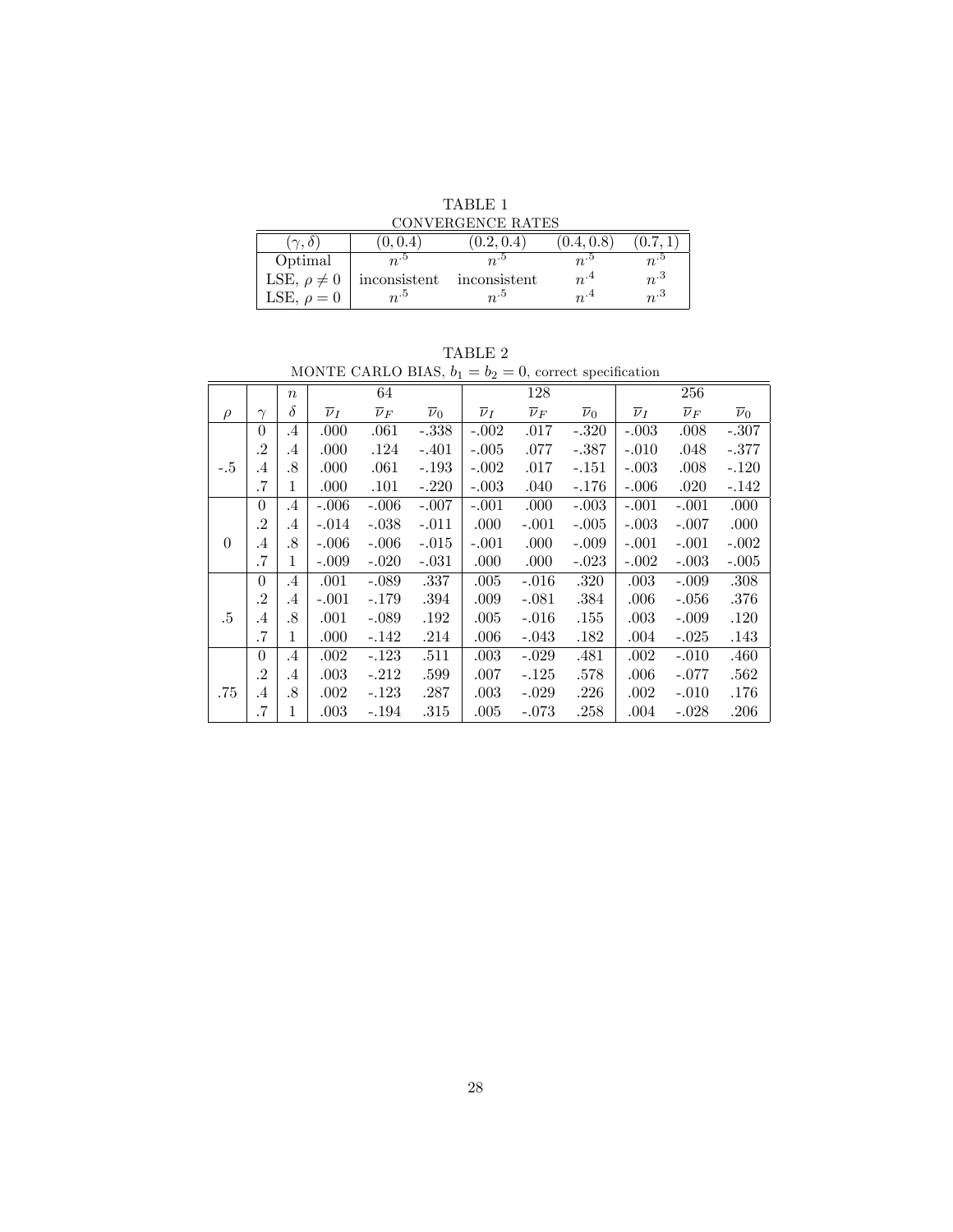|          |           | $\boldsymbol{n}$ |                    | 64                 |                    |                    | 128                |                    |                    | 256                |                    |
|----------|-----------|------------------|--------------------|--------------------|--------------------|--------------------|--------------------|--------------------|--------------------|--------------------|--------------------|
| $\rho$   | $\gamma$  | $\delta$         | $\overline{\nu}_I$ | $\overline{\nu}_F$ | $\overline{\nu}_0$ | $\overline{\nu}_I$ | $\overline{\nu}_F$ | $\overline{\nu}_0$ | $\overline{\nu}_I$ | $\overline{\nu}_F$ | $\overline{\nu}_0$ |
|          | $\theta$  | $.4\,$           | $-.015$            | .165               | $-.161$            | $-.003$            | .102               | $-.136$            | $-.005$            | .078               | $-.120$            |
|          | $\cdot^2$ | $.4\,$           | $-.041$            | .121               | $-.293$            | $-.008$            | .096               | $-.266$            | $-.006$            | .120               | $-.248$            |
| $-.5$    | $\cdot$ 4 | .8               | $-.015$            | .165               | $-.147$            | $-.003$            | .102               | $-.113$            | $-.005$            | .078               | $-.088$            |
|          | .7        | 1                | $-.024$            | .190               | $-.207$            | $-.005$            | .080               | $-.166$            | $-.006$            | .134               | $-.131$            |
|          | $\theta$  | $.4\,$           | $-.026$            | $-.086$            | $-.014$            | $-.016$            | $-.039$            | $-.005$            | $-.008$            | $-.005$            | .000               |
|          | $\cdot$   | $.4\,$           | $-.057$            | $-.155$            | $-.027$            | $-.033$            | $-.098$            | $-.012$            | $-.009$            | $-.010$            | $-.001$            |
| $\Omega$ | .4        | .8               | $-.026$            | $-.086$            | $-.025$            | $-.016$            | $-.039$            | $-.014$            | $-.008$            | $-.005$            | $-.003$            |
|          | .7        | 1                | $-.036$            | .036               | $-.043$            | $-.022$            | $-.093$            | $-.030$            | $-.008$            | .002               | $-.006$            |
|          | $\theta$  | $.4\,$           | .016               | $-.208$            | .158               | .004               | $-.145$            | .137               | .005               | $-.073$            | .120               |
|          | $\cdot^2$ | $.4\,$           | .028               | $-.118$            | .281               | .010               | $-.168$            | .267               | .008               | $-.122$            | .247               |
| .5       | $.4\,$    | .8               | .016               | $-.208$            | .140               | .004               | $-.145$            | .116               | .005               | $-.073$            | .090               |
|          | .7        | 1                | .019               | $-.269$            | .195               | .006               | $-.144$            | .170               | .006               | $-.081$            | .134               |
|          | $\theta$  | $\cdot$ 4        | .027               | -.278              | .237               | .010               | $-.149$            | .202               | .007               | $-.068$            | .176               |
|          | .2        | $\cdot$ 4        | .047               | $-.092$            | .421               | .020               | -.143              | .390               | .010               | $-.158$            | .364               |
| .75      | .4        | .8               | .027               | $-.278$            | .206               | .010               | -.149              | .165               | .007               | $-.068$            | .129               |
|          | .7        | 1                | .034               | -.278              | .283               | $.013\,$           | -.215              | .236               | .008               | $-.139$            | .192               |

TABLE 3 MONTE CARLO BIAS,  $b_1 = b_2 = 0.9$ , correct specification

| `ABLE |  |
|-------|--|
|-------|--|

|                | MONTE CARLO BIAS, $b_1 = 0$ , $b_2 = 0.5$ , correct specification |                  |                    |                    |                    |                    |                    |                    |                    |                    |                    |  |
|----------------|-------------------------------------------------------------------|------------------|--------------------|--------------------|--------------------|--------------------|--------------------|--------------------|--------------------|--------------------|--------------------|--|
|                |                                                                   | $\boldsymbol{n}$ |                    | 64                 |                    | 128                |                    |                    |                    | 256                |                    |  |
| $\rho$         | $\gamma$                                                          | $\delta$         | $\overline{\nu}_I$ | $\overline{\nu}_F$ | $\overline{\nu}_0$ | $\overline{\nu}_I$ | $\overline{\nu}_F$ | $\overline{\nu}_0$ | $\overline{\nu}_I$ | $\overline{\nu}_F$ | $\overline{\nu}_0$ |  |
|                | 0                                                                 | $\cdot$ 4        | $-.001$            | $.036\,$           | $-.142$            | .000               | .044               | $-.128$            | .000               | .032               | $-.119$            |  |
|                | .2                                                                | $\cdot$ 4        | $-.002$            | .058               | $-.203$            | .001               | $.065\,$           | $-.189$            | $-.001$            | .058               | $-.181$            |  |
| $-.5$          | $\cdot$ 4                                                         | .8               | $-.001$            | .036               | $-.083$            | .000               | .044               | $-.065$            | .000               | .032               | $-.052$            |  |
|                | .7                                                                | 1                | $-.001$            | .057               | $-.106$            | .000               | $.065\,$           | $-.085$            | .000               | .050               | $-.069$            |  |
|                | $\theta$                                                          | $\cdot$ 4        | $-.001$            | $-.003$            | $-.004$            | .001               | $.001\,$           | $-.001$            | .001               | .000               | .000               |  |
|                | .2                                                                | $\cdot$ 4        | .001               | $-.018$            | $-.008$            | .004               | $-.007$            | $-.003$            | .003               | .006               | .000               |  |
| $\overline{0}$ | $\cdot$ 4                                                         | .8               | $-.001$            | $-.003$            | $-.008$            | .001               | .001               | $-.005$            | .001               | .000               | $-.001$            |  |
|                | .7                                                                | 1                | .000               | $-.012$            | $-.017$            | .002               | .000               | $-.012$            | .002               | .004               | $-.002$            |  |
|                | $\Omega$                                                          | $\cdot$ 4        | .006               | $-.034$            | .142               | .004               | $-.030$            | .129               | .001               | $-.029$            | .119               |  |
|                | .2                                                                | $\cdot$ 4        | $.016\,$           | $-.037$            | .201               | .010               | $-.045$            | .189               | .004               | $-.044$            | .180               |  |
| .5             | $\cdot$ 4                                                         | .8               | .006               | $-.034$            | .082               | .004               | $-.030$            | .067               | .001               | $-.029$            | .052               |  |
|                | .7                                                                | 1                | .009               | $-.048$            | .102               | .006               | $-.053$            | .088               | .002               | $-.041$            | .069               |  |
|                | $\theta$                                                          | $\cdot$ 4        | .004               | $-.061$            | .216               | .002               | $-.059$            | .192               | .000               | $-.047$            | .178               |  |
|                | .2                                                                | .4               | .011               | $-.089$            | .305               | .006               | $-.094$            | .283               | .001               | $-.085$            | .269               |  |
| .75            | $\cdot$ 4                                                         | .8               | .004               | $-.061$            | .123               | .002               | $-.059$            | .097               | .000               | $-.047$            | .076               |  |
|                | .7                                                                | 1                | .006               | $-.093$            | .151               | .003               | $-.091$            | .124               | .001               | $-.073$            | .100               |  |

TABLE 4<br> $h_1 = 0$   $h_2 = 0.5$ MONTE CARLO BIAS,  $b_1 = 0, b_2 = 0, 5$ , correct specification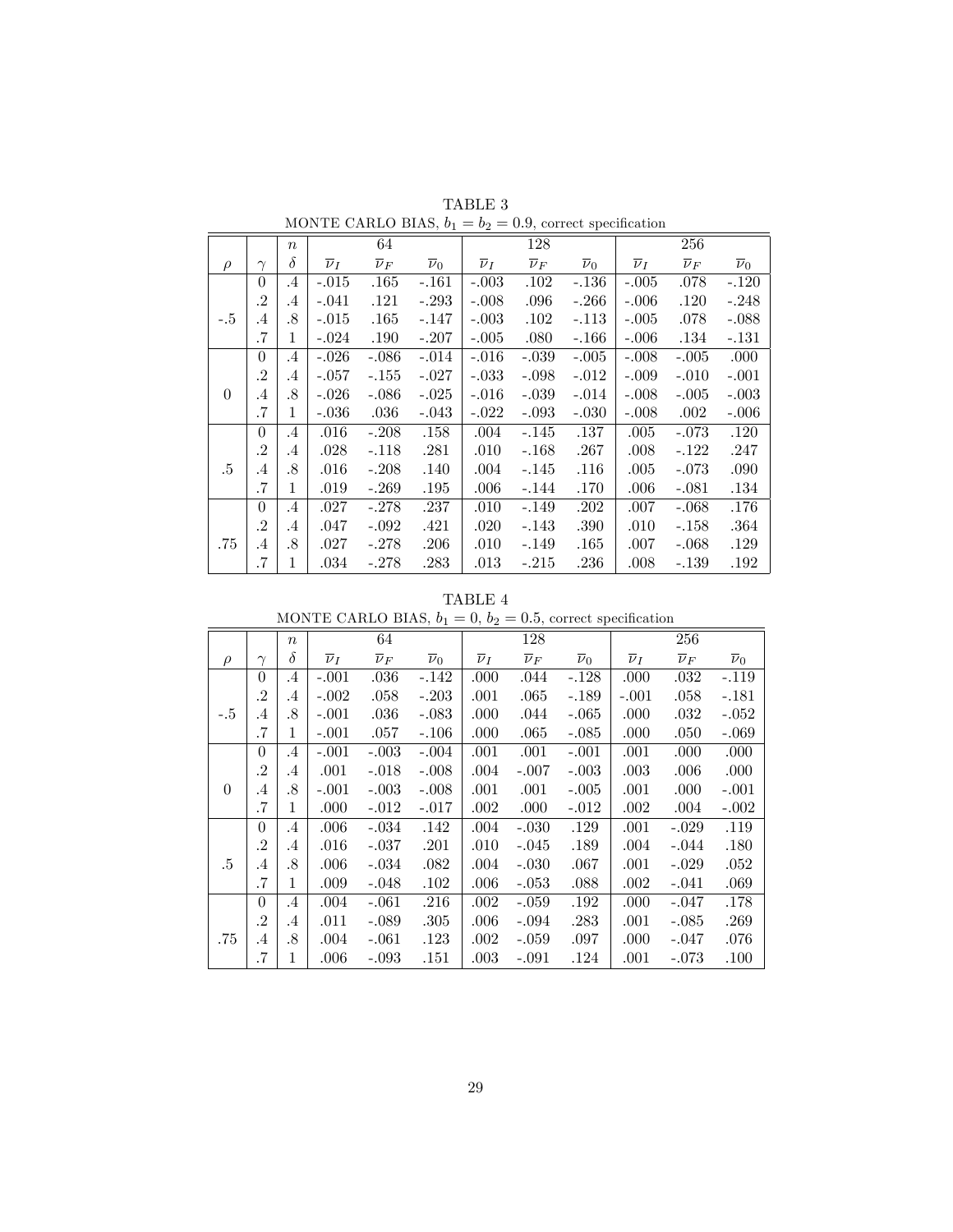|          |           | $\boldsymbol{n}$ |                    | 64                 |                    |                    | 128                |                    |                    | 256                |                    |
|----------|-----------|------------------|--------------------|--------------------|--------------------|--------------------|--------------------|--------------------|--------------------|--------------------|--------------------|
| $\rho$   | $\gamma$  | δ                | $\overline{\nu}_I$ | $\overline{\nu}_F$ | $\overline{\nu}_0$ | $\overline{\nu}_I$ | $\overline{\nu}_F$ | $\overline{\nu}_0$ | $\overline{\nu}_I$ | $\overline{\nu}_F$ | $\overline{\nu}_0$ |
|          | $\theta$  | .4               | -.118              | $-.189$            | -.758              | $-.040$            | $-.099$            | $-.755$            | $-.014$            | $-.046$            | $-.746$            |
|          | $\cdot$   | .4               | $-.264$            | $-.323$            | $-1.05$            | $-.110$            | $-.155$            | $-1.11$            | -.054              | $-.084$            | $-1.14$            |
| $-.5$    | $\cdot$ 4 | .8               | $-.118$            | $-.189$            | $-1.05$            | $-.040$            | $-.099$            | $-.965$            | $-.014$            | $-.046$            | $-.852$            |
|          | .7        | 1                | $-172$             | $-.329$            | $-1.51$            | $-.066$            | -.142              | $-1.41$            | $-.029$            | $-.064$            | $-1.26$            |
|          | $\theta$  | $\cdot$ 4        | .006               | .006               | $-.039$            | .005               | .042               | $-.015$            | .005               | .011               | $-.002$            |
|          | $\cdot$ 2 | $\cdot$ 4        | $-.002$            | $-.063$            | $-.065$            | .009               | .019               | $-.030$            | .005               | .000               | $-.005$            |
| $\theta$ | .4        | .8               | .006               | .006               | $-.119$            | .005               | .042               | $-.082$            | .005               | .011               | $-.013$            |
|          | $.7\,$    | 1                | .003               | $-.073$            | $-.251$            | .006               | .029               | $-.210$            | .005               | .008               | $-.038$            |
|          | $\theta$  | $\cdot$ 4        | .129               | .111               | .714               | .052               | .124               | .740               | .018               | .038               | .741               |
|          | $\cdot$   | $\cdot$ 4        | .258               | .189               | .970               | .126               | .167               | 1.07               | .056               | .067               | 1.12               |
| .5       | $\cdot$ 4 | .8               | .129               | .111               | .994               | .052               | .124               | .981               | .018               | .038               | .854               |
|          | .7        | 1                | .177               | .173               | 1.42               | .079               | .147               | 1.46               | .032               | .052               | 1.27               |
|          | $\theta$  | $\cdot$ 4        | .167               | .190               | 1.09               | .065               | .128               | 1.11               | .022               | .039               | 1.11               |
|          | $\cdot$ 2 | $\cdot$ 4        | .363               | .300               | 1.48               | .172               | .237               | 1.61               | .079               | .074               | 1.68               |
| .75      | .4        | .8               | .167               | .190               | 1.48               | .065               | .128               | 1.42               | .022               | .039               | 1.25               |
|          | $.7\,$    | 1                | .242               | .291               | 2.08               | $.106\,$           | .197               | 2.05               | .043               | .058               | 1.83               |

TABLE 5 MONTE CARLO BIAS,  $b_1 = 0.9$ ,  $b_2 = 0$ , correct specification

| TABLE | 6 |
|-------|---|
|-------|---|

|          | MONTE CARLO BIAS, $b_1 = b_2 = 0.5$ , mis-specification |                  |                    |                    |                    |                    |                    |                    |                    |                    |                    |  |  |
|----------|---------------------------------------------------------|------------------|--------------------|--------------------|--------------------|--------------------|--------------------|--------------------|--------------------|--------------------|--------------------|--|--|
|          |                                                         | $\boldsymbol{n}$ |                    | 64                 |                    |                    | 128                |                    | 256                |                    |                    |  |  |
| $\rho$   | $\gamma$                                                | $\delta$         | $\overline{\nu}_I$ | $\overline{\nu}_F$ | $\overline{\nu}_0$ | $\overline{\nu}_I$ | $\overline{\nu}_F$ | $\overline{\nu}_0$ | $\overline{\nu}_I$ | $\overline{\nu}_F$ | $\overline{\nu}_0$ |  |  |
|          | $\overline{0}$                                          | .4               | .000               | 1.13               | $-.242$            | $-.001$            | .981               | $-.221$            | $-.003$            | .851               | $-.208$            |  |  |
|          | $\cdot$                                                 | $\cdot$ 4        | .000               | 1.95               | $-.346$            | $-.003$            | 1.84               | $-.328$            | $-.009$            | 1.64               | $-.316$            |  |  |
| $-.5$    | .4                                                      | .8               | .000               | 1.13               | $-.167$            | $-.001$            | .981               | $-132$             | $-.003$            | .851               | $-.105$            |  |  |
|          | .7                                                      | 1                | .000               | 1.51               | $-.212$            | $-.002$            | 1.30               | $-.170$            | $-.005$            | 1.10               | $-.138$            |  |  |
|          | $\theta$                                                | .4               | $-.005$            | 1.79               | $-.008$            | .000               | 1.59               | $-.003$            | .000               | 1.40               | .000               |  |  |
|          | $.2\,$                                                  | .4               | $-.010$            | 3.40               | $-.016$            | .002               | 3.30               | $-.006$            | $-.001$            | 3.06               | $-.001$            |  |  |
| $\theta$ | .4                                                      | .8               | $-.005$            | 1.79               | $-.017$            | .000               | 1.59               | $-.010$            | .000               | 1.40               | $-.002$            |  |  |
|          | .7                                                      | 1                | $-.007$            | 2.50               | $-.033$            | .000               | 2.20               | $-.024$            | .000               | 1.91               | $-.005$            |  |  |
|          | $\theta$                                                | $\cdot$ 4        | .004               | 2.45               | .240               | .006               | 2.10               | .222               | .003               | 1.98               | .208               |  |  |
|          | $\cdot$                                                 | .4               | .008               | 5.04               | .337               | .013               | 4.73               | .326               | .007               | 4.45               | .314               |  |  |
| .5       | .4                                                      | .8               | .004               | 2.45               | .164               | .006               | 2.10               | 135                | .003               | 1.98               | .105               |  |  |
|          | .7                                                      | 1                | .005               | 3.54               | .204               | .008               | 3.03               | 177                | .004               | 2.78               | .140               |  |  |
|          | $\theta$                                                | $\cdot$ 4        | .004               | 2.71               | .365               | .003               | 2.33               | .332               | .002               | 2.21               | .310               |  |  |
|          | $\cdot$                                                 | .4               | .009               | 5.88               | .513               | .008               | 5.46               | .487               | .006               | 5.04               | .469               |  |  |
| .75      | .4                                                      | .8               | .004               | 2.71               | .244               | .003               | 2.33               | .196               | .002               | 2.21               | .154               |  |  |
|          | .7                                                      | 1                | .006               | 3.97               | .300               | .005               | 3.40               | .250               | .003               | 3.12               | .201               |  |  |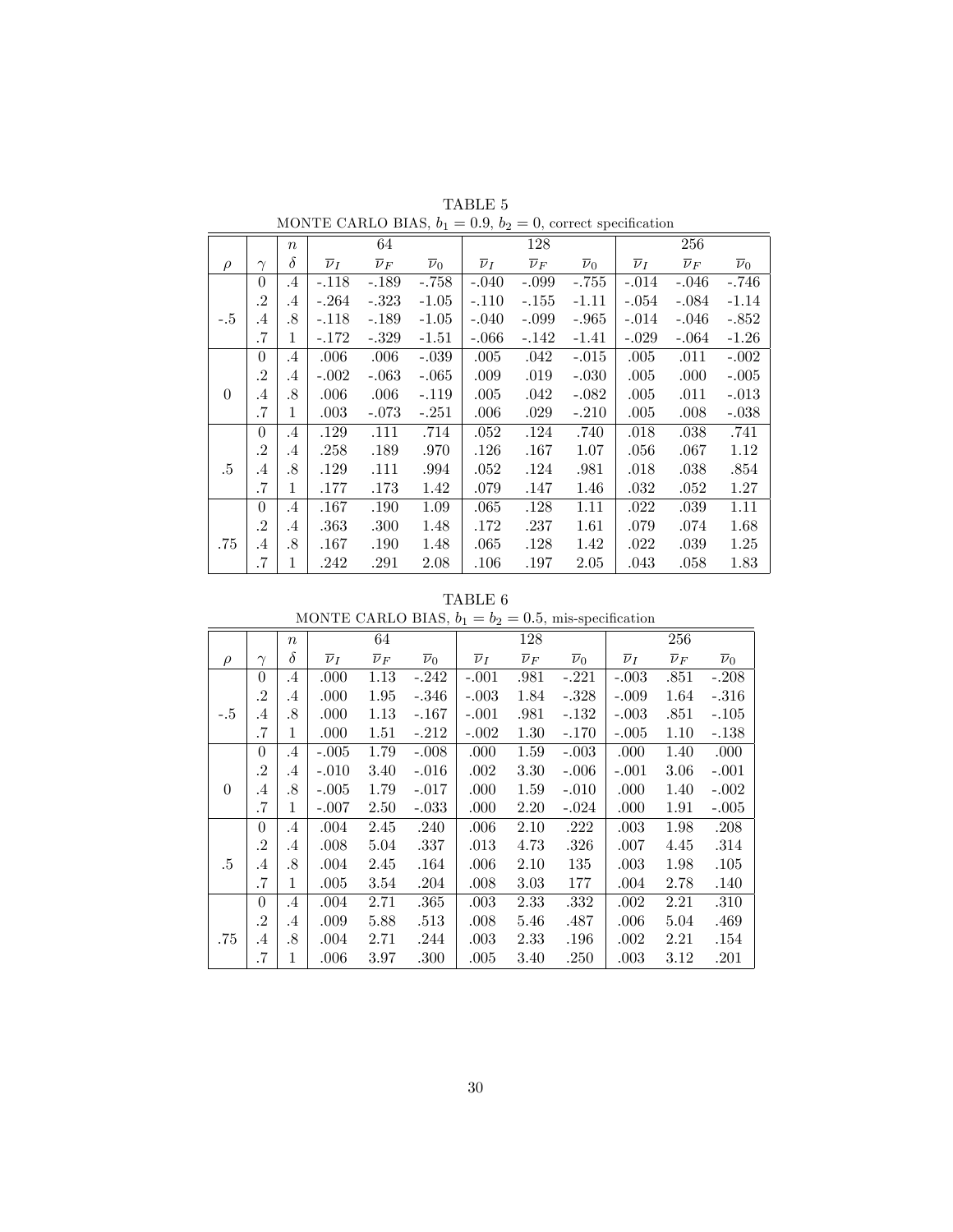|          |           | $\eta$    |                    | 64                 |                    |                    | 128                |                    |                    | 256                |                    |
|----------|-----------|-----------|--------------------|--------------------|--------------------|--------------------|--------------------|--------------------|--------------------|--------------------|--------------------|
| $\rho$   | $\gamma$  | $\delta$  | $\overline{\nu}_I$ | $\overline{\nu}_F$ | $\overline{\nu}_0$ | $\overline{\nu}_I$ | $\overline{\nu}_F$ | $\overline{\nu}_0$ | $\overline{\nu}_I$ | $\overline{\nu}_F$ | $\overline{\nu}_0$ |
|          | $\theta$  | $.4\,$    | .020               | .207               | $-.338$            | $.013\,$           | .248               | $-.320$            | .021               | .149               | -.307              |
|          | $\cdot$   | .4        | .065               | .012               | $-.401$            | .042               | .042               | $-.387$            | $.035\,$           | $-.017$            | -.377              |
| $-.5$    | $.4\,$    | .8        | .020               | .207               | $-.193$            | .013               | .248               | $-.151$            | .021               | .149               | $-.120$            |
|          | .7        | 1         | .035               | .179               | $-.220$            | .022               | .205               | $-.176$            | .026               | .124               | $-.142$            |
|          | $\theta$  | $\cdot$ 4 | $-.032$            | $-.056$            | $-.007$            | $-.006$            | $-.059$            | $-.003$            | .007               | $-.140$            | .000               |
|          | $\cdot$ 2 | .4        | $-.036$            | $-.058$            | $-.011$            | .023               | $-.083$            | $-.005$            | .027               | $-.108$            | .000               |
| $\Omega$ | .4        | .8        | $-.032$            | $-.056$            | $-.015$            | $-.006$            | $-.059$            | $-.009$            | .007               | $-.140$            | $-.002$            |
|          | .7        | 1         | $-.034$            | $-.043$            | $-.031$            | .003               | $-.101$            | $-.023$            | .014               | $-.115$            | $-.005$            |
|          | $\Omega$  | .4        | .006               | $-.291$            | .337               | .017               | $-.323$            | .320               | $-.005$            | $-.290$            | .308               |
|          | $\cdot$ 2 | $.4\,$    | .021               | $-.092$            | .394               | .061               | $-.151$            | .384               | .004               | $-.155$            | .376               |
| .5       | $.4\,$    | .8        | .006               | $-.291$            | .192               | .017               | $-.323$            | .155               | $-.005$            | $-.290$            | .120               |
|          | .7        | 1         | .012               | $-.259$            | .214               | .032               | $-.288$            | .182               | $-.001$            | $-.263$            | .143               |
|          | $\Omega$  | $.4\,$    | $-.018$            | $-.288$            | .511               | .002               | $-.319$            | .481               | $-.016$            | $-.187$            | .460               |
|          | .2        | .4        | $-.034$            | $-.103$            | .599               | .016               | $-.102$            | .578               | $-.021$            | -.178              | .562               |
| .75      | $.4\,$    | .8        | $-.018$            | $-.288$            | .287               | .002               | $-.319$            | .226               | $-.016$            | $-.187$            | .176               |
|          | .7        | 1         | $-.023$            | $-.191$            | .315               | .007               | $-319$             | .258               | $-.017$            | $-.210$            | .206               |

 $\label{eq:tabc} \textbf{TABLE~7} \\ \textbf{MONTE CARLO BIAS, } b_1 = b_2 = 0 \text{, over-specification}$ 

| TABLE | 8 |
|-------|---|
|-------|---|

|          | MONTE CARLO S.D., $b_1 = b_2 = 0$ , correct specification |                  |                    |                    |                    |                    |                    |                    |                    |                    |                    |  |
|----------|-----------------------------------------------------------|------------------|--------------------|--------------------|--------------------|--------------------|--------------------|--------------------|--------------------|--------------------|--------------------|--|
|          |                                                           | $\boldsymbol{n}$ |                    | 64                 |                    |                    | 128                |                    |                    | 256                |                    |  |
| $\rho$   | $\gamma$                                                  | $\delta$         | $\overline{\nu}_I$ | $\overline{\nu}_F$ | $\overline{\nu}_0$ | $\overline{\nu}_I$ | $\overline{\nu}_F$ | $\overline{\nu}_0$ | $\overline{\nu}_I$ | $\overline{\nu}_F$ | $\overline{\nu}_0$ |  |
|          | $\theta$                                                  | .4               | .178               | .429               | .109               | .112               | .169               | .084               | .076               | .104               | .065               |  |
|          | $\cdot$                                                   | .4               | .419               | .788               | .131               | .274               | .470               | .102               | .193               | .318               | .077               |  |
| $-.5$    | $.4\,$                                                    | .8               | .178               | .429               | .154               | .112               | .169               | .122               | .076               | .104               | .092               |  |
|          | .7                                                        | 1                | .259               | .583               | .270               | .167               | .286               | .237               | .116               | .183               | .188               |  |
|          | $\theta$                                                  | $\cdot$ 4        | .212               | .321               | .107               | .128               | .151               | .073               | .086               | .093               | .049               |  |
|          | $\cdot$                                                   | .4               | .489               | .817               | .141               | .310               | .469               | $.105\,$           | .217               | .284               | .076               |  |
| $\theta$ | .4                                                        | .8               | .212               | .321               | .171               | .128               | .151               | .128               | .086               | .093               | .093               |  |
|          | .7                                                        | 1                | .305               | .518               | .322               | .189               | .269               | .278               | .130               | .150               | .214               |  |
|          | $\theta$                                                  | .4               | .184               | .484               | .112               | .113               | .175               | .084               | .073               | .099               | .063               |  |
|          | $\cdot$                                                   | .4               | .426               | .892               | $.136\,$           | .276               | .514               | .104               | .187               | .313               | .078               |  |
| .5       | .4                                                        | .8               | .184               | .484               | .160               | .113               | .175               | .127               | .073               | .099               | .092               |  |
|          | .7                                                        | 1                | .266               | .673               | .283               | .168               | .307               | .247               | .112               | .176               | .192               |  |
|          | $\theta$                                                  | .4               | .140               | .593               | .114               | .087               | .196               | .091               | .058               | .101               | .075               |  |
|          | $\cdot$                                                   | .4               | .328               | .811               | .116               | .213               | $.535\,$           | .092               | .146               | .354               | .073               |  |
| .75      | .4                                                        | .8               | .140               | .593               | .140               | .087               | .196               | .111               | .058               | .101               | .086               |  |
|          | .7                                                        | 1                | $.203\,$           | .733               | .226               | .129               | .401               | .188               | .088               | .193               | .152               |  |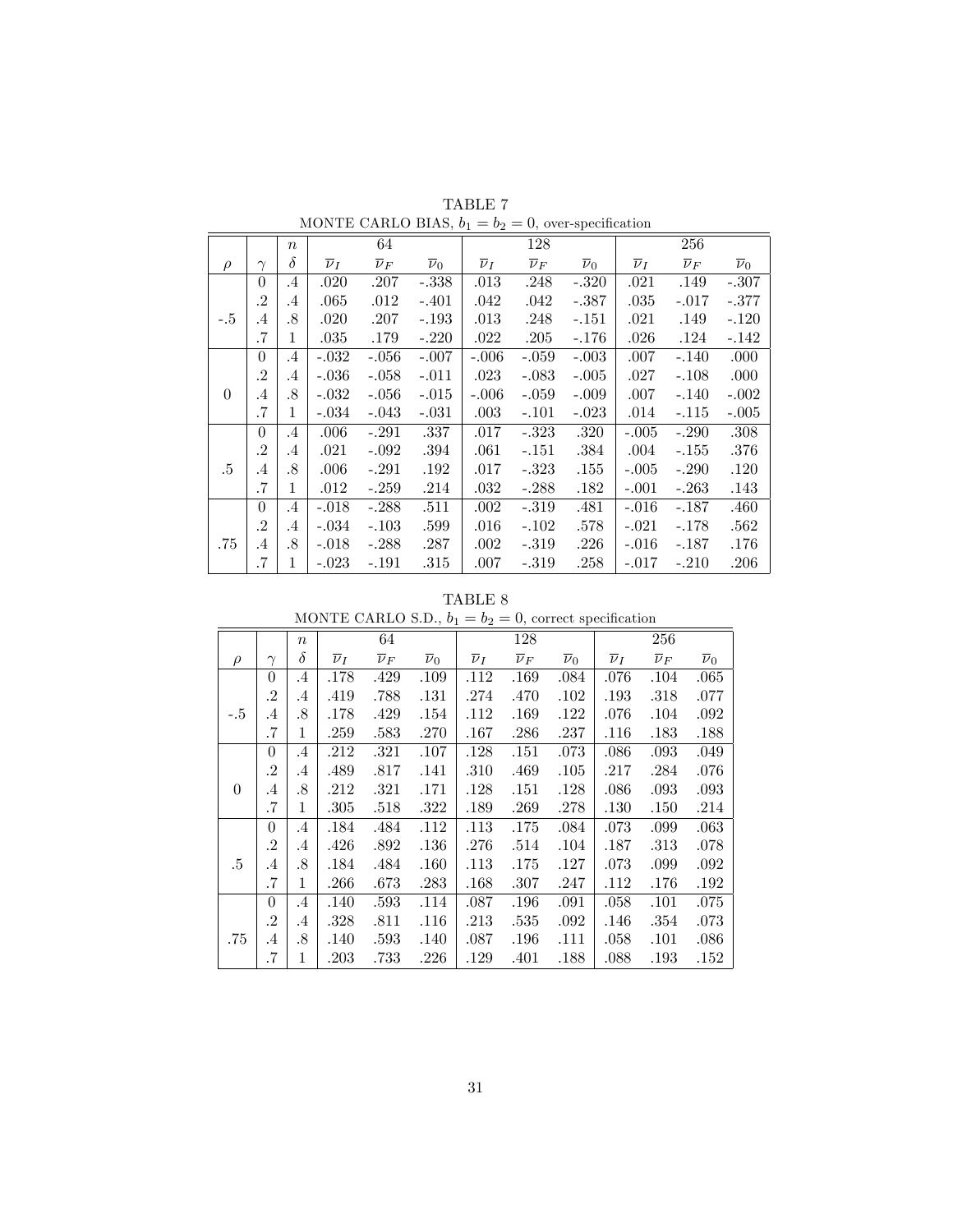|          |                | $\boldsymbol{n}$ |                    | 64                 |                    |                    | 128                |                    |                    | 256                |                    |
|----------|----------------|------------------|--------------------|--------------------|--------------------|--------------------|--------------------|--------------------|--------------------|--------------------|--------------------|
| $\rho$   | $\gamma$       | δ                | $\overline{\nu}_I$ | $\overline{\nu}_F$ | $\overline{\nu}_0$ | $\overline{\nu}_I$ | $\overline{\nu}_F$ | $\overline{\nu}_0$ | $\overline{\nu}_I$ | $\overline{\nu}_F$ | $\overline{\nu}_0$ |
|          | $\overline{0}$ | $\cdot$          | .918               | 2.88               | .164               | .480               | 1.62               | .112               | .271               | .784               | .075               |
|          | $\cdot^2$      | .4               | 1.78               | 4.15               | $.300\,$           | .961               | 1.85               | .225               | .557               | 1.03               | .159               |
| $-.5$    | $.4\,$         | .8               | .918               | 2.88               | .225               | .480               | 1.62               | .161               | .271               | .784               | .108               |
|          | .7             | 1                | 1.19               | 3.46               | .374               | .633               | 1.70               | .296               | .363               | .886               | .216               |
|          | $\theta$       | $\cdot$          | 1.06               | 2.98               | .192               | .553               | 1.54               | .122               | .306               | .878               | .079               |
|          | $\cdot^2$      | .4               | 2.04               | 3.67               | .354               | 1.10               | 2.12               | .253               | .634               | 1.26               | .177               |
| $\theta$ | .4             | .8               | 1.06               | 2.98               | .282               | .553               | 1.54               | .191               | .306               | .878               | .120               |
|          | .7             | 1                | 1.37               | 3.21               | .483               | .729               | 1.78               | .370               | .411               | .847               | .249               |
|          | $\theta$       | $\cdot$          | .901               | 3.81               | .172               | .472               | 1.55               | .115               | .266               | .877               | .075               |
|          | $\cdot^2$      | .4               | 1.76               | 3.59               | .319               | .953               | 2.04               | .233               | .553               | 1.02               | .161               |
| .5       | $.4\,$         | .8               | .901               | 3.81               | .241               | .472               | 1.55               | .170               | .266               | .877               | .109               |
|          | .7             | 1                | 1.17               | 3.44               | .405               | .625               | 1.75               | .313               | .358               | .862               | .219               |
|          | $\theta$       | $\cdot$          | .717               | 2.67               | .138               | .372               | 1.30               | .093               | .212               | .914               | $.066\,$           |
|          | $\cdot^2$      | .4               | 1.39               | 2.94               | .248               | .747               | 1.56               | .179               | .441               | .986               | .131               |
| .75      | .4             | .8               | .717               | 2.67               | .195               | .372               | 1.30               | .128               | .212               | .914               | .088               |
|          | .7             | 1                | .930               | 2.79               | .331               | .491               | 1.50               | .232               | .286               | 1.12               | .169               |

TABLE  $9$ MONTE CARLO S.D.,  $b_1 = b_2 = 0.9$ , correct specification

TABLE  $10$ 

|          | MONTE CARLO S.D., $b_1 = 0.9$ , $b_2 = 0$ , correct specification |                  |                    |                    |                    |                    |                    |                    |                    |                    |                    |  |  |  |  |
|----------|-------------------------------------------------------------------|------------------|--------------------|--------------------|--------------------|--------------------|--------------------|--------------------|--------------------|--------------------|--------------------|--|--|--|--|
|          |                                                                   | $\boldsymbol{n}$ |                    | 64                 |                    |                    | 128                |                    |                    | 256                |                    |  |  |  |  |
| $\rho$   | $\gamma$                                                          | δ                | $\overline{\nu}_I$ | $\overline{\nu}_F$ | $\overline{\nu}_0$ | $\overline{\nu}_I$ | $\overline{\nu}_F$ | $\overline{\nu}_0$ | $\overline{\nu}_I$ | $\overline{\nu}_F$ | $\overline{\nu}_0$ |  |  |  |  |
|          | $\theta$                                                          | .4               | .608               | 1.72               | .434               | .346               | .899               | .338               | .210               | .431               | .249               |  |  |  |  |
|          | $\cdot^2$                                                         | .4               | 1.09               | 2.12               | .831               | .642               | 1.23               | .714               | .403               | .749               | .555               |  |  |  |  |
| $-.5$    | .4                                                                | .8               | .608               | 1.72               | 1.18               | .346               | .899               | 1.04               | .210               | .431               | .818               |  |  |  |  |
|          | .7                                                                | 1                | .761               | 1.98               | $2.23\,$           | .438               | 1.03               | 2.16               | .270               | .564               | 1.81               |  |  |  |  |
|          | $\overline{0}$                                                    | .4               | .666               | 2.34               | .466               | .399               | .927               | .373               | .239               | .479               | .280               |  |  |  |  |
|          | $\cdot$                                                           | .4               | 1.14               | 2.18               | .864               | .711               | 1.33               | .764               | .443               | .750               | .615               |  |  |  |  |
| $\Omega$ | .4                                                                | .8               | .666               | 2.34               | 1.36               | .399               | .927               | 1.18               | .239               | .479               | .907               |  |  |  |  |
|          | .7                                                                | 1                | .813               | 1.86               | 2.70               | .496               | 1.10               | 2.60               | .301               | .555               | 2.09               |  |  |  |  |
|          | $\theta$                                                          | .4               | .615               | 1.84               | .450               | .358               | .864               | .353               | .205               | .384               | .262               |  |  |  |  |
|          | $\cdot^2$                                                         | .4               | 1.09               | 2.00               | .849               | .657               | 1.25               | .729               | .408               | .691               | .585               |  |  |  |  |
| .5       | .4                                                                | .8               | .615               | 1.84               | 1.24               | .358               | .864               | 1.08               | .205               | .384               | .816               |  |  |  |  |
|          | .7                                                                | 1                | .768               | 1.74               | 2.38               | .451               | 1.03               | 2.27               | .268               | .504               | 1.85               |  |  |  |  |
|          | $\theta$                                                          | $\cdot$          | .529               | 1.70               | .383               | .295               | .774               | .297               | $.166\,$           | .325               | .217               |  |  |  |  |
|          | $\cdot^2$                                                         | .4               | .986               | 1.95               | .769               | .590               | 1.27               | .652               | .362               | .651               | .508               |  |  |  |  |
| .75      | .4                                                                | .8               | .529               | 1.70               | .974               | .295               | .774               | .835               | $.166\,$           | .325               | .678               |  |  |  |  |
|          | .7                                                                | 1                | .681               | 1.72               | 1.89               | .391               | .966               | 1.72               | .228               | .445               | 1.44               |  |  |  |  |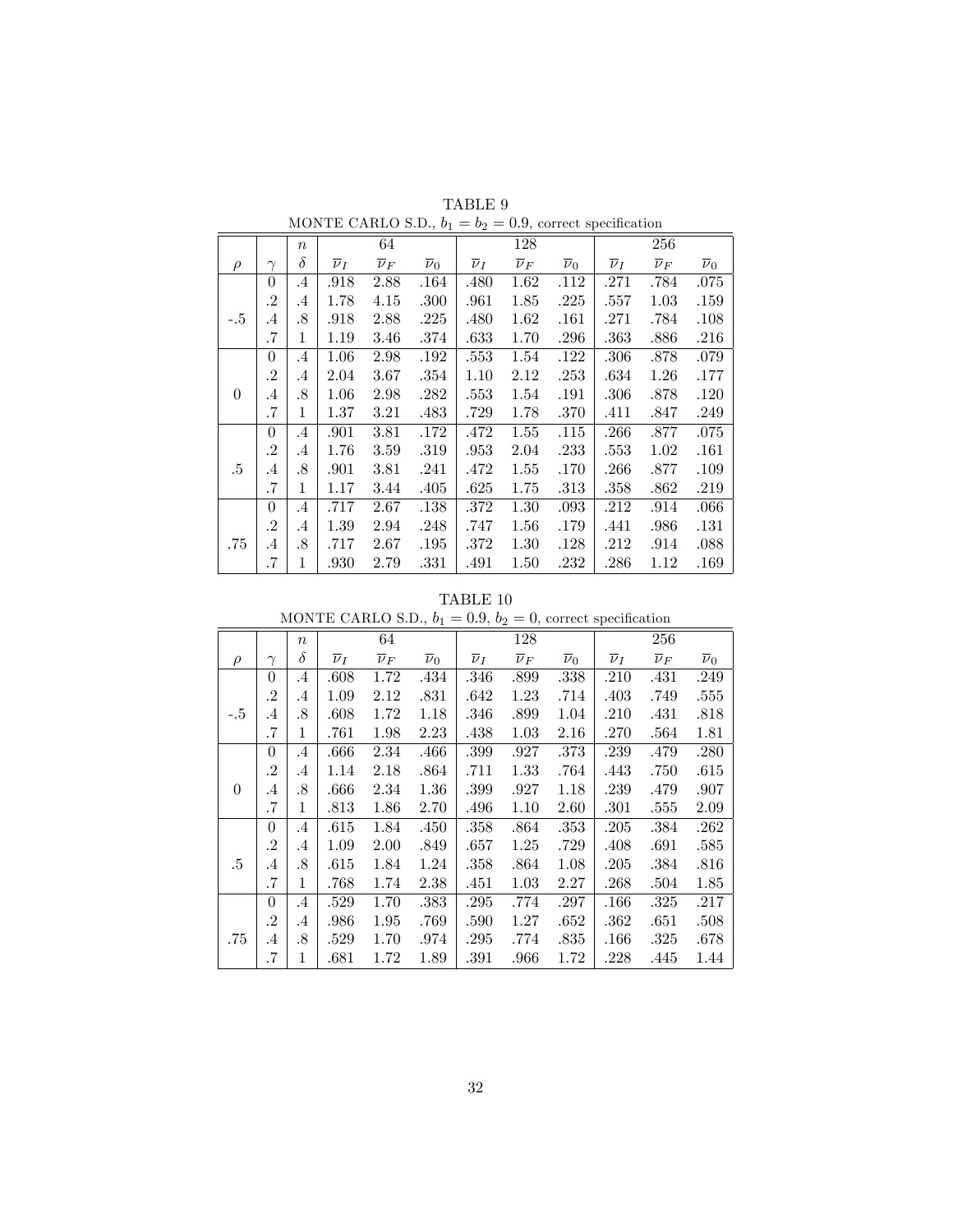|          |                | $\boldsymbol{n}$ |                    | 64                 |                    |                    | 128                |                    |                    | 256                |                    |
|----------|----------------|------------------|--------------------|--------------------|--------------------|--------------------|--------------------|--------------------|--------------------|--------------------|--------------------|
| $\rho$   | $\gamma$       | $\delta$         | $\overline{\nu}_I$ | $\overline{\nu}_F$ | $\overline{\nu}_0$ | $\overline{\nu}_I$ | $\overline{\nu}_F$ | $\overline{\nu}_0$ | $\overline{\nu}_I$ | $\overline{\nu}_F$ | $\overline{\nu}_0$ |
|          | $\overline{0}$ | $\cdot$          | 1.78               | 2.41               | .109               | 1.07               | 1.53               | .084               | .670               | 1.13               | .065               |
|          | $\cdot^2$      | .4               | $3.46\,$           | 2.92               | .131               | 2.14               | 1.79               | .102               | 1.36               | 1.13               | .077               |
| -.5      | $.4\,$         | .8               | 1.78               | 2.41               | .154               | 1.07               | 1.53               | .122               | .670               | 1.13               | .092               |
|          | .7             | 1                | 2.30               | 2.65               | .270               | 1.41               | 1.50               | .237               | .887               | .999               | .188               |
|          | $\theta$       | $\cdot$          | 2.04               | 3.09               | .107               | 1.19               | 1.75               | .073               | .748               | 1.23               | .049               |
|          | $\cdot^2$      | .4               | $4.03\,$           | 3.57               | .141               | 2.37               | 2.20               | .105               | 1.52               | 1.53               | .076               |
| $\theta$ | .4             | .8               | 2.04               | 3.09               | .171               | 1.19               | 1.75               | .128               | .748               | 1.23               | .093               |
|          | .7             | 1                | $2.66\,$           | 3.51               | .322               | 1.56               | 1.89               | .278               | .988               | 1.25               | .214               |
|          | $\theta$       | $\cdot$          | 1.74               | 2.73               | .112               | 1.06               | 1.82               | .084               | .668               | 1.35               | .063               |
|          | $\cdot^2$      | .4               | 3.39               | 3.13               | .136               | 2.12               | 1.90               | .104               | 1.35               | 1.45               | .078               |
| .5       | $.4\,$         | .8               | 1.74               | 2.73               | .160               | 1.06               | 1.82               | .127               | .668               | 1.35               | .092               |
|          | .7             | 1                | 2.26               | 3.10               | .283               | 1.40               | 1.73               | .247               | .881               | 1.38               | .192               |
|          | $\theta$       | $\cdot$          | 1.42               | 2.05               | .114               | .831               | 1.60               | .091               | .519               | 1.33               | .075               |
|          | $\cdot^2$      | .4               | 2.74               | 2.32               | .116               | 1.67               | 1.47               | .092               | 1.05               | 1.22               | .073               |
| .75      | .4             | .8               | 1.42               | 2.05               | .140               | .831               | 1.60               | .111               | .519               | 1.33               | .086               |
|          | .7             | 1                | 1.83               | 2.17               | .226               | 1.09               | 1.45               | .188               | .686               | 1.20               | .152               |

TABLE  $11\,$ MONTE CARLO S.D.,  $b_1=b_2=0,$  over-specification

TABLE  $12$ 

| EMPIRICAL SIZES OF $W_I$ AND $W_F$ , $b_1 = b_2 = 0$ , correct specification |  |  |  |  |  |
|------------------------------------------------------------------------------|--|--|--|--|--|
|                                                                              |  |  |  |  |  |

|          |                | $\alpha$         |       |       | $.05\,$ |       |       |       |       |       | .10   |         |       |       |
|----------|----------------|------------------|-------|-------|---------|-------|-------|-------|-------|-------|-------|---------|-------|-------|
|          |                | $\boldsymbol{n}$ | 64    | 64    | 128     | 128   | 256   | 256   | 64    | 64    | 128   | 128     | 256   | 256   |
| $\rho$   | $\sim$         | $\delta$         | $W_I$ | $W_F$ | $W_I$   | $W_F$ | $W_I$ | $W_F$ | $W_I$ | $W_F$ | $W_I$ | $W_{F}$ | $W_I$ | $W_F$ |
|          | $\theta$       | $\cdot$ 4        | .076  | .137  | .072    | .091  | .068  | .059  | .124  | .174  | .124  | .142    | .122  | .102  |
| $-.5$    | .2             | $.4\,$           | .076  | .130  | .059    | .099  | .058  | .075  | .134  | .164  | .117  | .141    | .130  | .115  |
|          | $\cdot 7$      | 1                | .073  | .137  | .066    | .102  | .060  | .077  | .129  | .175  | .118  | .139    | .128  | .116  |
|          | $\theta$       | $\cdot$ 4        | .078  | .093  | .053    | .080  | .057  | .055  | .136  | .152  | .112  | .122    | .125  | .117  |
| $\theta$ | .2             | $.4\,$           | .077  | .055  | .054    | .033  | .062  | .034  | .133  | .082  | .104  | .073    | .114  | .066  |
|          | .7             | 1                | .076  | .074  | .058    | .060  | .053  | .055  | .134  | .128  | .105  | .102    | .120  | .099  |
|          | $\theta$       | .4               | .074  | .131  | .055    | .080  | .055  | .066  | .136  | .164  | .119  | .122    | .117  | .097  |
| .5       | .2             | $.4\,$           | .073  | .114  | .055    | .094  | .054  | .081  | .141  | .146  | .120  | .135    | .111  | .108  |
|          | .7             | 1                | .068  | .115  | .055    | .083  | .050  | .080  | .140  | .154  | .121  | .127    | .116  | .116  |
|          | $\theta$       | $\cdot$ 4        | .075  | .124  | .059    | .076  | .063  | .037  | .136  | .153  | .112  | .104    | .116  | .067  |
| .75      | $\overline{2}$ | .4               | .073  | .170  | .058    | .146  | .069  | .093  | .143  | .207  | .113  | .183    | .116  | .137  |
|          | .7             |                  | .076  | .145  | .060    | .111  | .064  | .075  | .143  | .178  | .113  | .148    | .110  | .116  |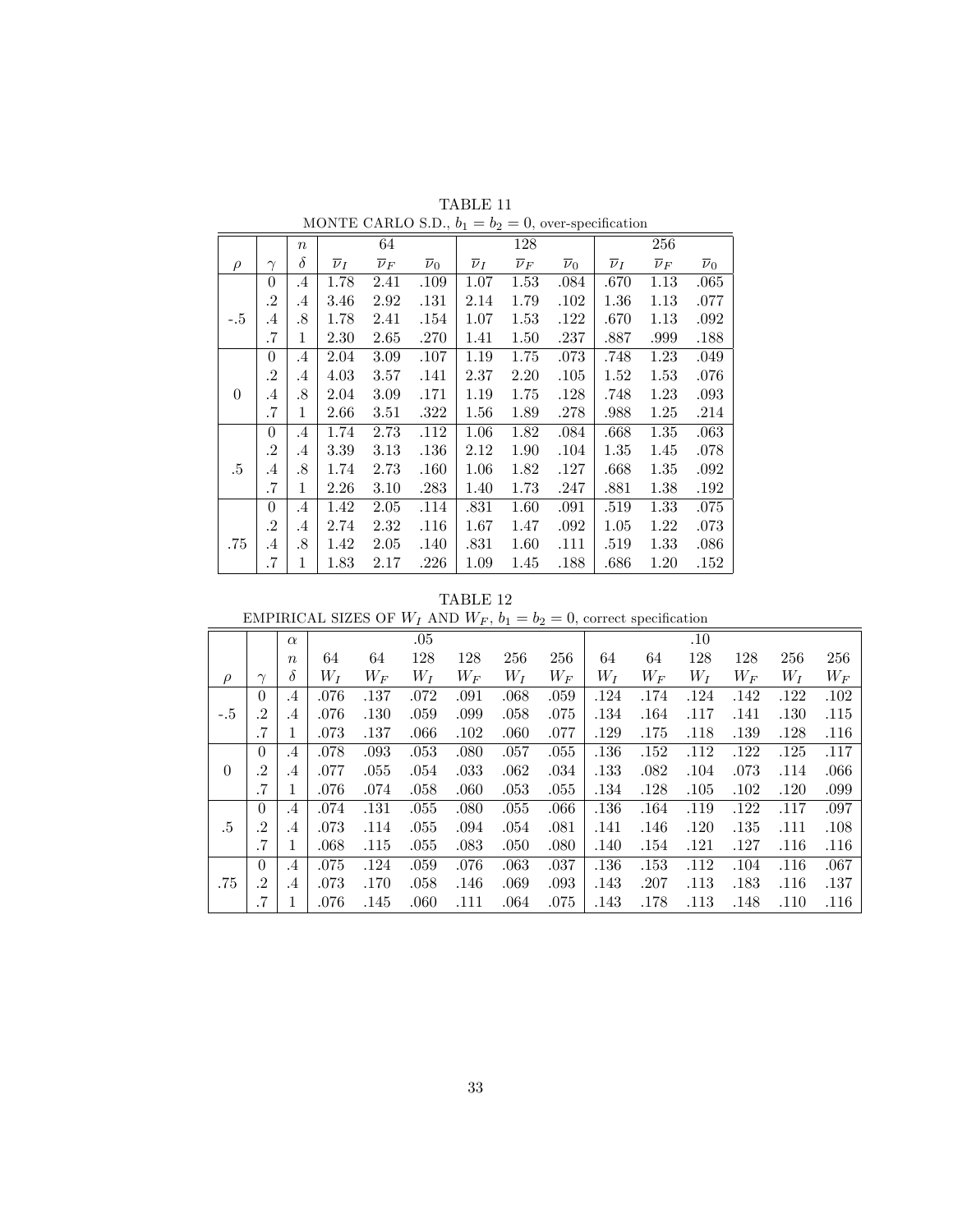|        |           | $\alpha$         |       |       | .05   |       |       |          |       |       | .10   |       |       |       |
|--------|-----------|------------------|-------|-------|-------|-------|-------|----------|-------|-------|-------|-------|-------|-------|
|        |           | $\boldsymbol{n}$ | 64    | 64    | 128   | 128   | 256   | 256      | 64    | 64    | 128   | 128   | 256   | 256   |
| $\rho$ | $\sim$    | $\delta$         | $W_I$ | $W_F$ | $W_I$ | $W_F$ | $W_I$ | $W_F$    | $W_I$ | $W_F$ | $W_I$ | $W_F$ | $W_I$ | $W_F$ |
|        | $\theta$  | .4               | .114  | .020  | .092  | .027  | .084  | .037     | .184  | .035  | .161  | .060  | .132  | .069  |
| $-.5$  | .2        | .4               | .109  | .029  | .098  | .037  | .074  | .049     | .180  | .053  | .158  | .066  | .138  | .082  |
|        | .7        | T                | .112  | .029  | .097  | .032  | .082  | .044     | .182  | .047  | .161  | .065  | .136  | .078  |
|        | $\Omega$  | $.4\phantom{0}$  | .122  | .024  | .080  | .022  | .077  | .028     | .187  | .053  | .150  | .044  | .129  | .066  |
| 0      | $\cdot$   | .4               | .125  | .025  | .092  | .017  | .063  | .009     | .191  | .036  | .146  | .030  | .130  | .025  |
|        | $\cdot$ 7 | 1                | .125  | .037  | .079  | .022  | .075  | .016     | .192  | .051  | .146  | .046  | .122  | .044  |
|        | $\theta$  | $.4\,$           | .112  | .024  | .097  | .030  | .067  | $.033\,$ | .177  | .049  | .160  | .055  | .145  | .052  |
| .5     | .2        | $.4\,$           | .118  | .020  | .094  | .031  | .071  | .055     | .182  | .053  | .161  | .060  | .139  | .076  |
|        | .7        | T.               | .121  | .025  | .090  | .033  | .073  | .046     | .179  | .046  | .165  | .059  | .133  | .072  |
|        | $\theta$  | .4               | .115  | .018  | .100  | .023  | .079  | .022     | .185  | .041  | .161  | .041  | .151  | .048  |
| .75    | $\cdot$ 2 | $.4\,$           | .107  | .038  | .096  | .066  | .081  | .107     | .188  | .074  | .162  | .098  | .146  | .149  |
|        | .7        | 1<br>-           | .112  | .034  | .101  | .049  | .079  | $.053\,$ | .181  | .066  | .159  | .078  | .141  | .092  |

TABLE 13 EMPIRICAL SIZES OF  $W_I$  AND  $W_F$ ,  $b_1 = b_2 = 0.9$ , correct specification

TABLE 14

EMPIRICAL SIZES OF  $W_I$  AND  $W_F$ ,  $b_1 = 0$ ,  $b_2 = 0.5$ , correct specification

|        |                |                  |          |       |       | $\cdots$ $\cdots$ | ິາ ∸⊿ | .     |       | --- - r |       |       |       |       |
|--------|----------------|------------------|----------|-------|-------|-------------------|-------|-------|-------|---------|-------|-------|-------|-------|
|        |                | $\alpha$         |          |       | .05   |                   |       |       |       |         | .10   |       |       |       |
|        |                | $\boldsymbol{n}$ | 64       | 64    | 128   | 128               | 256   | 256   | 64    | 64      | 128   | 128   | 256   | 256   |
| $\rho$ | $\gamma$       | $\delta$         | $W_I$    | $W_F$ | $W_I$ | $W_F$             | $W_I$ | $W_F$ | $W_I$ | $W_F$   | $W_I$ | $W_F$ | $W_I$ | $W_F$ |
|        | $\overline{0}$ | $.4\,$           | .067     | .076  | .067  | .049              | .055  | .057  | .125  | .103    | .117  | .081  | .100  | .088  |
| $-.5$  | .2             | $\cdot$          | .067     | .051  | .063  | .036              | .055  | .047  | .119  | .068    | .119  | .056  | .094  | .072  |
|        | .7             | 1                | .067     | .063  | .066  | .044              | .058  | .052  | .122  | .082    | .120  | .067  | .103  | .073  |
|        | $\Omega$       | $.4\,$           | .069     | .041  | .067  | .046              | .059  | .038  | .113  | .065    | .122  | .072  | .106  | .078  |
| 0      | $\cdot$ 2      | $\cdot$          | .066     | .022  | .064  | .022              | .065  | .017  | .114  | .030    | .120  | .035  | .112  | .035  |
|        | .7             | 1                | .070     | .035  | .067  | .035              | .065  | .025  | .114  | .048    | .125  | .056  | .107  | .056  |
|        | $\overline{0}$ | $.4\,$           | .062     | .070  | .054  | .056              | .049  | .053  | .124  | .098    | .115  | .078  | .105  | .075  |
| .5     | .2             | $\cdot$ 4        | .061     | .046  | .053  | .039              | .049  | .041  | .127  | .065    | .110  | .057  | .103  | .060  |
|        | .7             | 1                | $.066\,$ | .062  | .051  | .051              | .047  | .044  | .127  | .087    | .118  | .063  | .102  | .067  |
|        | $\Omega$       | $.4\,$           | .073     | .092  | .055  | .059              | .054  | .063  | .145  | .116    | .107  | .082  | .096  | .083  |
| .75    | .2             | .4               | .069     | .079  | .054  | .066              | .057  | .064  | .131  | .102    | .104  | .091  | .099  | .087  |
|        | $\cdot$ 7      | 1                | .067     | .088  | .058  | .055              | .051  | .049  | .137  | .113    | .106  | .078  | .103  | .068  |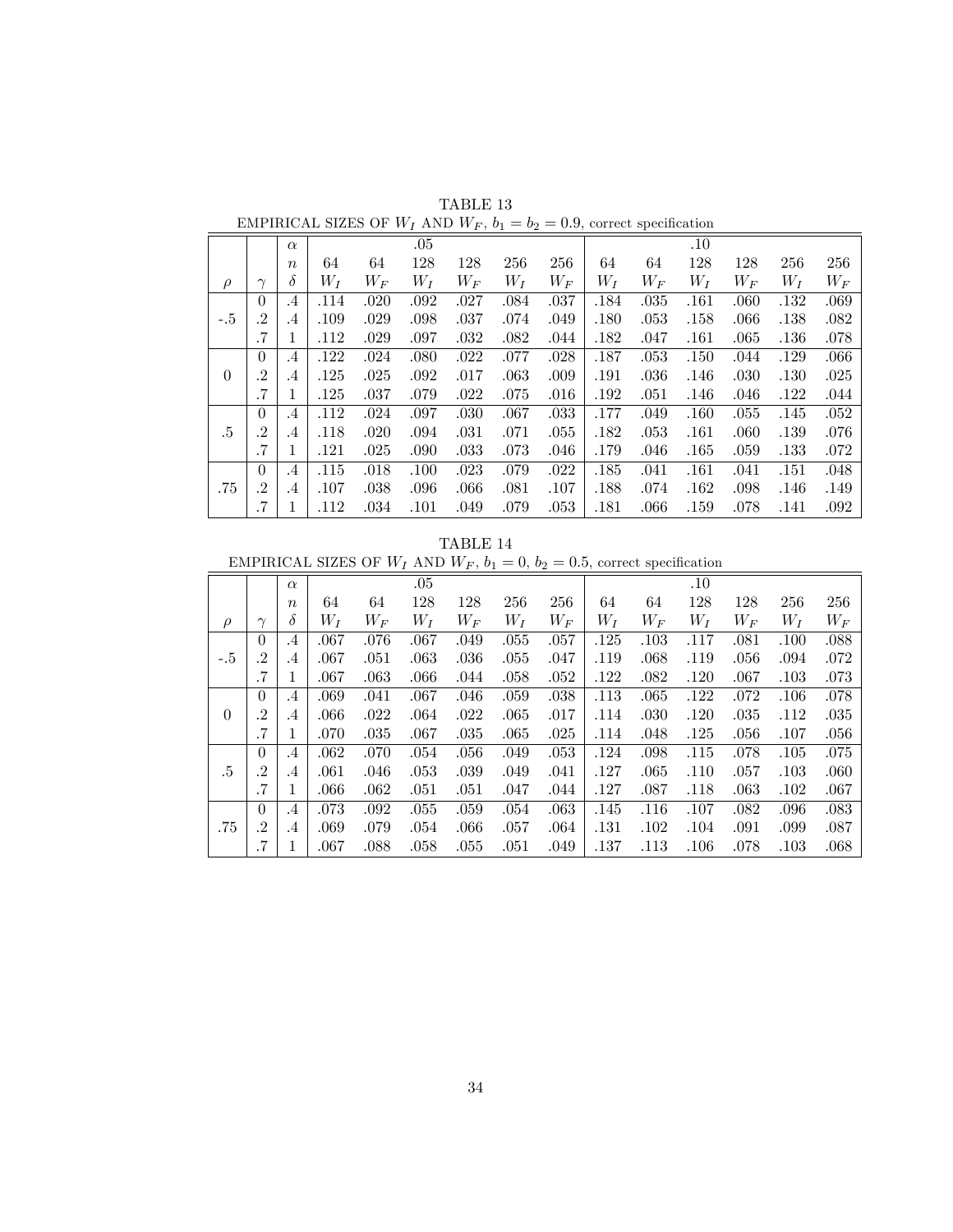|          |          |                  |       |         |       | . .     |       |       |       |         |       |          |       |          |
|----------|----------|------------------|-------|---------|-------|---------|-------|-------|-------|---------|-------|----------|-------|----------|
|          |          | $\alpha$         |       |         | .05   |         |       |       |       |         | .10   |          |       |          |
|          |          | $\boldsymbol{n}$ | 64    | 64      | 128   | 128     | 256   | 256   | 64    | 64      | 128   | 128      | 256   | 256      |
| $\rho$   | $\sim$   | $\delta$         | $W_I$ | $W_{F}$ | $W_I$ | $W_{F}$ | $W_I$ | $W_F$ | $W_I$ | $W_{F}$ | $W_I$ | $W_{F}$  | $W_I$ | $W_F$    |
|          | $\Omega$ | .4               | .101  | .036    | .081  | .030    | .068  | .030  | .171  | .059    | .140  | .055     | .115  | .070     |
| $-.5$    | .2       | $\cdot$ 4        | .105  | .030    | .087  | .025    | .060  | .017  | .178  | .055    | .139  | .040     | .123  | .031     |
|          | .7       |                  | .101  | .033    | .086  | .031    | .061  | .033  | .175  | .065    | .140  | .055     | .119  | .062     |
|          | $\theta$ | $\cdot$ 4        | .097  | .032    | .086  | .037    | .071  | .042  | .162  | .062    | .157  | .080     | .125  | .074     |
| $\Omega$ | .2       | $\cdot$ 4        | .090  | .031    | .091  | .025    | .077  | .020  | .166  | .057    | .150  | .044     | .127  | .039     |
|          | .7       |                  | .092  | .034    | .089  | .034    | .070  | .030  | .155  | .056    | .150  | .066     | .124  | $.056\,$ |
|          | $\Omega$ | $\cdot$ 4        | .112  | .037    | .073  | .028    | .053  | .038  | .165  | .054    | .141  | .057     | .101  | .071     |
| .5       | .2       | .4               | .097  | .019    | .078  | .029    | .064  | .018  | .161  | .044    | .139  | $.051\,$ | .120  | .045     |
|          |          |                  |       |         |       |         |       |       |       |         |       |          |       |          |

 $\,7 \mid 1 \mid .109 \quad .026 \quad .082 \quad .030 \quad .060 \quad .034 \mid .164 \quad .050 \quad .147 \quad .062 \quad .110 \quad .059$  $0$   $\mid$   $.4$   $\mid$   $.117$   $.025$   $.082$   $.022$   $.051$   $.026$   $\mid$   $.185$   $.047$   $.133$   $.048$   $.104$   $.060$ .75 .2 .4 .107 .022 .078 .026 .065 .024 .173 .044 .133 .038 .114 .037 053. 106. 108. 113. 104. 1081. | 0.031. 109. 108. 109. 111. | 1 | 7.

TABLE 15 EMPIRICAL SIZES OF  $W_I$  AND  $W_F$ ,  $b_1 = 0.9$ ,  $b_2 = 0$ , correct specification

TABLE 16

EMPIRICAL SIZES OF  $W_I$  AND  $W_F$ ,  $b_1 = b_2 = 0.5$ , mis-specification

|          |           | $\alpha$         |       |       | $.05\,$ |       |       |       |       |         | .10   |       |       |       |
|----------|-----------|------------------|-------|-------|---------|-------|-------|-------|-------|---------|-------|-------|-------|-------|
|          |           | $\boldsymbol{n}$ | 64    | 64    | 128     | 128   | 256   | 256   | 64    | 64      | 128   | 128   | 256   | 256   |
| $\rho$   | $\gamma$  | δ                | $W_I$ | $W_F$ | $W_I$   | $W_F$ | $W_I$ | $W_F$ | $W_I$ | $W_{F}$ | $W_I$ | $W_F$ | $W_I$ | $W_F$ |
|          | $\theta$  | $.4\,$           | .274  | .072  | .250    | .244  | .255  | .813  | .349  | .179    | .333  | .498  | .341  | .957  |
| $-.5$    | $\cdot^2$ | $.4\,$           | .258  | .001  | .228    | .009  | .228  | .085  | .331  | .017    | .317  | .053  | .317  | .239  |
|          | .7        | 1                | .270  | .025  | .243    | .068  | .233  | .392  | .343  | .056    | .331  | .215  | .334  | .682  |
|          | $\Omega$  | $\cdot$ 4        | .258  | .477  | .245    | .807  | .248  | .988  | .344  | .621    | .319  | .882  | .325  | .995  |
| $\theta$ | $\cdot$   | $.4\,$           | .242  | .160  | .214    | .277  | .229  | .459  | .327  | .258    | .296  | .404  | .310  | .679  |
|          | .7        | 1                | .255  | .302  | .229    | .565  | .241  | .842  | .339  | .435    | .308  | .701  | .322  | .956  |
|          | $\Omega$  | .4               | .264  | .702  | .246    | .904  | .248  | .988  | .356  | .767    | .324  | .938  | .324  | .992  |
| .5       | .2        | $\cdot$ 4        | .245  | .295  | .230    | .399  | .224  | .631  | .341  | .371    | .303  | .467  | .317  | .733  |
|          | .7        |                  | .253  | .498  | .239    | .726  | .239  | .944  | .347  | .598    | .306  | .778  | .325  | .962  |
|          | $\Omega$  | $\cdot$ 4        | .274  | .767  | .244    | .941  | .251  | .997  | .360  | .820    | .329  | .965  | .333  | .997  |
| .75      | $\cdot$ 2 | $.4\,$           | .249  | .320  | .221    | .407  | .218  | .661  | .336  | .403    | .310  | .495  | .313  | .768  |
|          | .7        | 1                | .262  | .544  | .240    | .734  | .238  | .963  | .350  | .623    | .318  | .815  | .318  | .978  |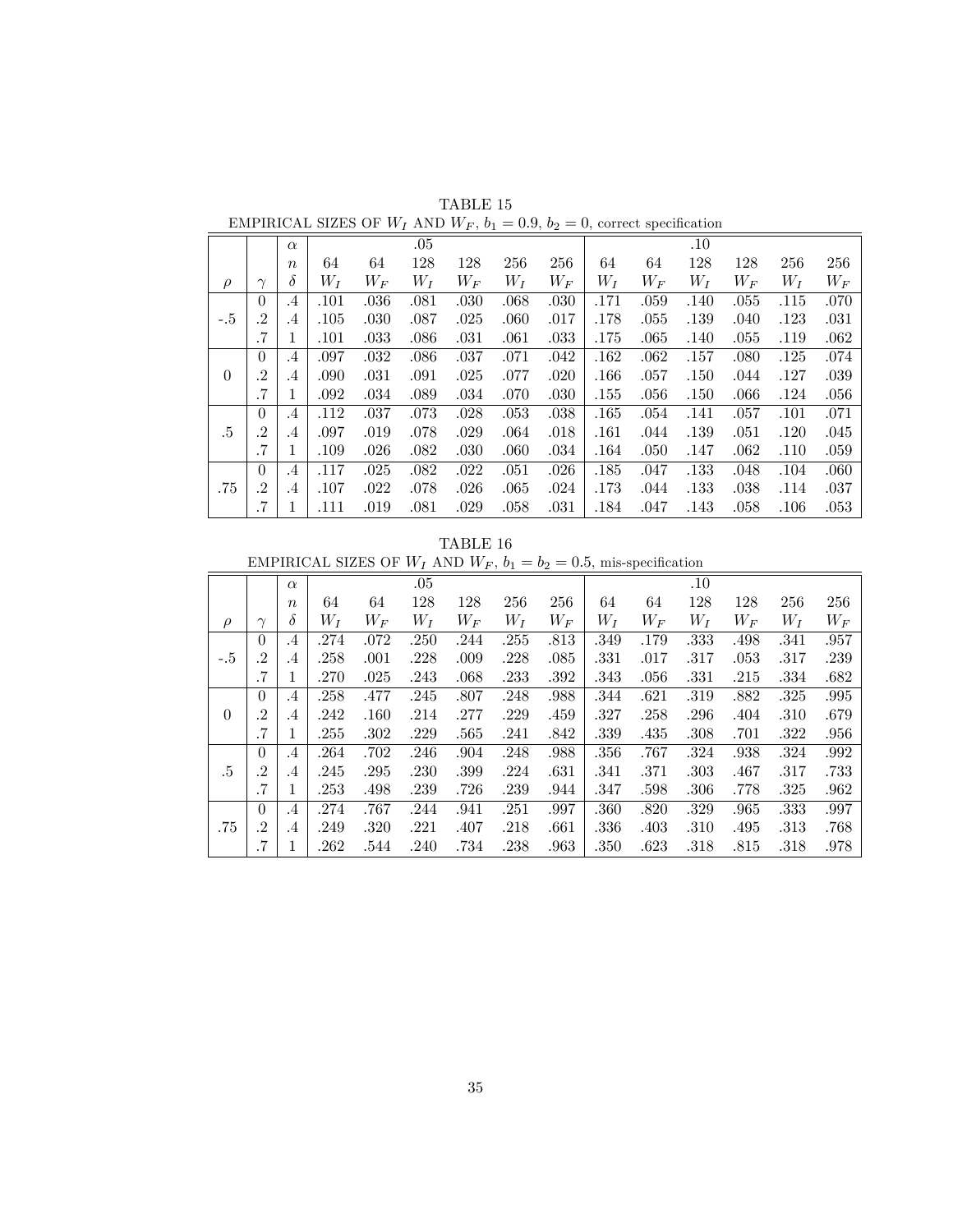| TABLE 17                                                                  |
|---------------------------------------------------------------------------|
| EMPIRICAL SIZES OF $W_I$ AND $W_F$ , $b_1 = b_2 = 0$ , over-specification |

|        |           | $\alpha$         |       |       | .05   |         |       |       |       |       | .10   |       |       |       |
|--------|-----------|------------------|-------|-------|-------|---------|-------|-------|-------|-------|-------|-------|-------|-------|
|        |           | $\boldsymbol{n}$ | 64    | 64    | 128   | 128     | 256   | 256   | 64    | 64    | 128   | 128   | 256   | 256   |
| $\rho$ | $\sim$    | δ                | $W_I$ | $W_F$ | $W_I$ | $W_{F}$ | $W_I$ | $W_F$ | $W_I$ | $W_F$ | $W_I$ | $W_F$ | $W_I$ | $W_F$ |
|        | $\theta$  | $\cdot$ 4        | .091  | .013  | .072  | .034    | .066  | .031  | .143  | .035  | .109  | .065  | .112  | .067  |
| $-.5$  | $\cdot$ 2 | $\cdot$ 4        | .084  | .014  | .065  | .046    | .053  | .074  | .139  | .034  | .115  | .083  | .099  | .124  |
|        | .7        | 1                | .088  | .018  | .067  | .047    | .058  | .051  | .137  | .039  | .112  | .084  | .105  | .097  |
|        | $\Omega$  | $\cdot$ 4        | .078  | .027  | .061  | .022    | .050  | .036  | .127  | .046  | .115  | .041  | .100  | .064  |
| 0      | .2        | $\cdot$ 4        | .072  | .021  | .054  | .040    | .047  | .054  | .135  | .048  | .107  | .068  | .086  | .102  |
|        | .7        | 1                | .075  | .022  | .052  | .029    | .049  | .050  | .132  | .040  | .104  | .064  | .094  | .079  |
|        | $\theta$  | $\cdot$ 4        | .068  | .027  | .063  | .026    | .056  | .028  | .124  | .047  | .118  | .051  | .105  | .061  |
| $.5\,$ | $\cdot^2$ | $\cdot$ 4        | .071  | .028  | .064  | .032    | .061  | .046  | .113  | .042  | .116  | .057  | .110  | .087  |
|        | $.7\,$    | 1                | .065  | .024  | .056  | .035    | .060  | .039  | .120  | .046  | .110  | .061  | .110  | .074  |
|        | $\Omega$  | .4               | .085  | .031  | .072  | .025    | .060  | .018  | .144  | .051  | .129  | .054  | .113  | .042  |
| .75    | .2        | $\cdot$ 4        | .074  | .026  | .073  | .045    | .057  | .048  | .138  | .052  | .126  | .076  | .114  | .087  |
|        | .7        | л.               | .080  | .026  | .080  | .039    | .058  | .033  | .143  | .060  | .125  | .065  | .112  | .063  |

TABLE 18 MONTE CARLO BIAS of  $\tilde{\delta}$ ,  $\rho = 0.5$ 

| n,                                |         |         |      |                  | 128  |      |                  | $256\,$ |      |
|-----------------------------------|---------|---------|------|------------------|------|------|------------------|---------|------|
| estimation $\mathcal{b}_2$        |         |         |      |                  |      |      |                  |         |      |
| $S_0(d)$                          | $-.016$ | .403    |      | $.852$   $-.001$ | .415 |      | $.868$   $-.003$ | .417    | .875 |
| $\overline{d}$<br>$\mathcal{D}_1$ | $-.325$ | $-.170$ | .161 | $ -286 - 121$    |      | .114 | $-.207$          | $-.072$ | .059 |

TABLE 19 MONTE CARLO S.D. of  $\tilde{\delta}$ ,  $\rho = 0.5$ 

|                            |      | 64   |                 | 128 |                                    |       | 256  |      |
|----------------------------|------|------|-----------------|-----|------------------------------------|-------|------|------|
| estimation $\mathcal{b}_2$ |      | . 5  | .9              | - 5 | .9                                 |       |      |      |
| $S_0(d)$                   | .110 |      |                 |     | .149 .107 .102 .102 .075 .046 .070 |       |      | .057 |
| $S_1(d)$                   | .419 | .258 | $.286$   $.409$ |     | $.216$ $.237$                      | - 373 | .182 | .165 |

TABLE 20 EMPIRICAL SIZES ( $\alpha = 0.05$ ) OF  $W_{\delta}$ ,  $\rho = 0.5$ 

|                            |      |      |      | -- - -- -- | ---- | . 0 <i>.</i> <b>.</b> | .    |          |      |
|----------------------------|------|------|------|------------|------|-----------------------|------|----------|------|
| $\it n$                    |      | 64   |      |            | 128  |                       |      | 256      |      |
| estimation $\mathcal{b}_2$ |      | .5   | .9   |            | G.   | .9                    |      |          | .9   |
| $S_0(d)$                   | .087 | .806 | 1.00 | .061       | .941 | 1.00                  | .085 | 1.00     | 1.00 |
| $S_1$<br>(d)               | .367 | .170 | .158 | .382       | .149 | .159                  | .276 | $.135\,$ | .106 |

TABLE 21<br>EMPIRICAL SIZES  $(\alpha = 0.10)$  OF  $W_{s}$ ,  $\rho = 0.5$ 

|                            | EMPIRICAL SIZES ( $\alpha = 0.10$ ) OF $W_{\delta}$ , $\rho = 0.5$ |    |                        |     |                                              |      |      |      |
|----------------------------|--------------------------------------------------------------------|----|------------------------|-----|----------------------------------------------|------|------|------|
|                            |                                                                    | 64 |                        | 128 |                                              |      | 256  |      |
| estimation $\mathcal{b}_2$ |                                                                    |    |                        | - 5 | .9                                           |      |      |      |
| $S_0(d)$                   |                                                                    |    |                        |     | .130 .837 1.00 .117 .955 1.00 .104 1.00 1.00 |      |      |      |
| $S_1(d)$                   | .444                                                               |    | $.201$ $.205$   $.419$ |     | $.190$ $.195$                                | .304 | .162 | .122 |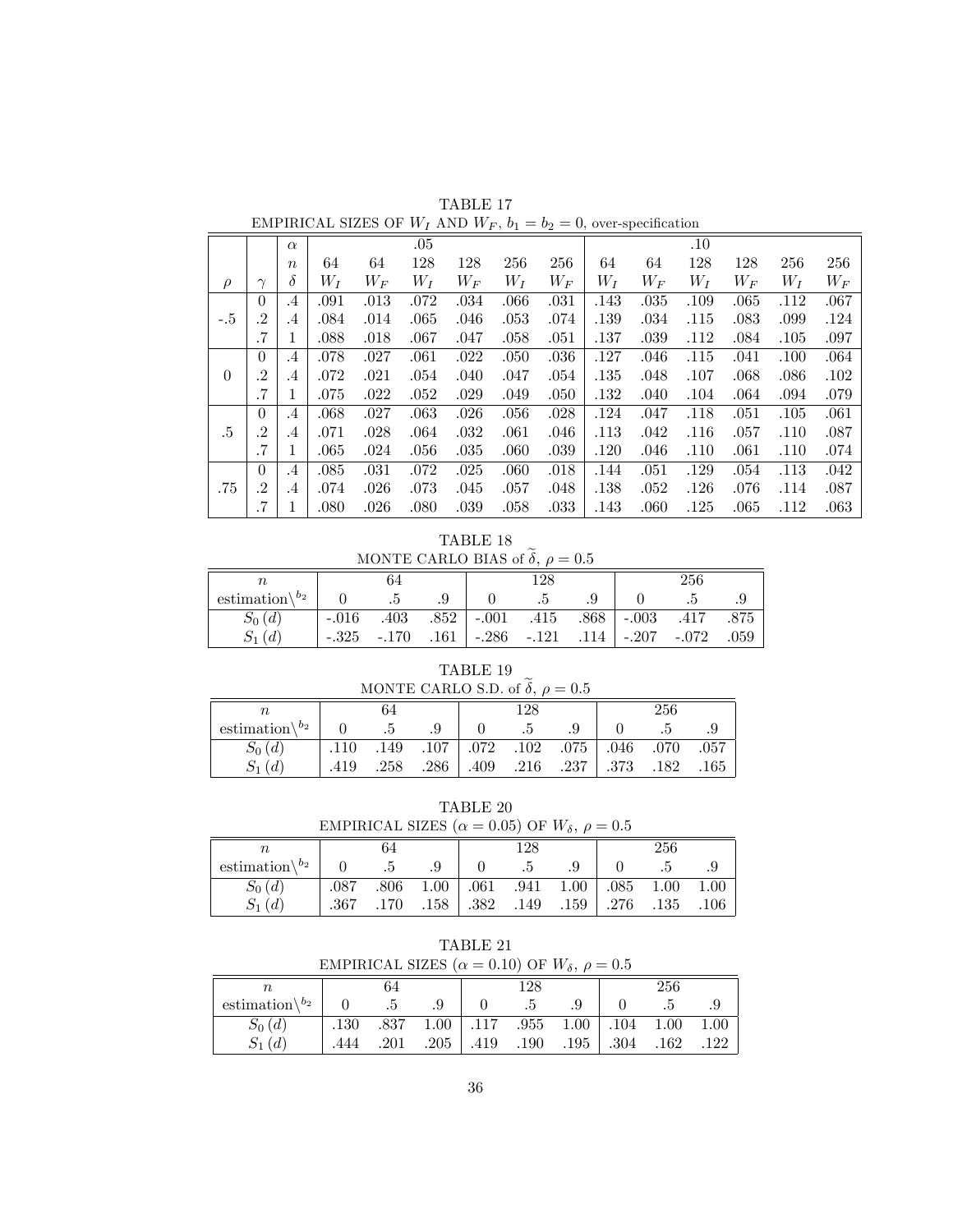TABLE 22 MONTE CARLO BIAS of  $\widetilde{\gamma}$ ,  $\rho = 0.5$ ,  $b_1 = b_2 = b$ 

|                                      |          | $\boldsymbol{n}$   |          | 64      |      |         | 128     |      |          | 256     |      |
|--------------------------------------|----------|--------------------|----------|---------|------|---------|---------|------|----------|---------|------|
| estimation                           | $\sim$   | $\mathcal{A}$<br>δ | $\theta$ | .5      | .9   | 0       | .5      | .9   | $\theta$ | .5      | .9   |
|                                      | $\theta$ | $\cdot$ 4          | $-.038$  | .396    | .842 | $-.012$ | .416    | .868 | $-.003$  | .421    | .874 |
| $S_0(d), T_0(c)$                     | .2       | $\cdot$ 4          | $-.048$  | .368    | .825 | $-.018$ | .400    | .857 | $-.005$  | .413    | .870 |
|                                      |          |                    | $-.040$  | .387    | .839 | $-.012$ | .410    | .865 | $-.005$  | .418    | .872 |
|                                      | $\theta$ | .4                 | $-.250$  | $-.309$ | .044 | $-.192$ | $-.218$ | .066 | $-.105$  | $-.153$ | .042 |
| $S_1(d), T_1$<br>$\lfloor c \rfloor$ | .2       | .4                 | $-.422$  | $-.345$ | .001 | $-.361$ | $-.255$ | .025 | $-.256$  | $-.177$ | .012 |
|                                      |          |                    | $-.336$  | $-.325$ | .026 | $-.279$ | $-.233$ | .049 | $-.176$  | $-.164$ | .030 |

TABLE 23

|  | MONTE CARLO S.D. of $\widetilde{\gamma}$ , $\rho = 0.5$ , $b_1 = b_2 = b$ |  |  |  |  |
|--|---------------------------------------------------------------------------|--|--|--|--|
|  |                                                                           |  |  |  |  |
|  |                                                                           |  |  |  |  |

|                      |        | $\boldsymbol{n}$           |          | 64   |      |          | 128  |      |          | 256  |      |
|----------------------|--------|----------------------------|----------|------|------|----------|------|------|----------|------|------|
| estimation           | $\sim$ | $\mathcal{A}$<br>$\delta'$ | $\theta$ | .5   | .9   | $\theta$ | .5   | .9   | $\theta$ | .5   | .9   |
|                      | 0      | $\cdot$ 4                  | .123     | .126 | .128 | .081     | .087 | .087 | .053     | .062 | .062 |
| $S_0(d), T_0(c)$     | .2     | $.4\,$                     | .112     | .117 | .114 | .077     | .086 | .083 | $.055\,$ | .063 | .060 |
|                      |        |                            | .118     | .122 | .123 | .079     | .087 | .086 | .058     | .065 | .064 |
|                      | 0      | .4                         | .330     | .260 | .252 | .309     | .223 | .183 | .279     | .195 | .136 |
| $S_1(d), T_1$<br>(c) | .2     | $.4\,$                     | .378     | .239 | .225 | .370     | .214 | .157 | .347     | .195 | .113 |
|                      |        |                            | .355     | .248 | .240 | .340     | .220 | .170 | $.316\,$ | .195 | .126 |

## TABLE 24

EMPIRICAL SIZES (
$$
\alpha = 0.05
$$
) OF  $W_{\gamma}$ ,  $\rho = 0.5$ ,  $b_1 = b_2 = b$ 

|                                 |           | $\boldsymbol{n}$        |          | 64   |      |                | 128  |      |          | 256      |      |
|---------------------------------|-----------|-------------------------|----------|------|------|----------------|------|------|----------|----------|------|
| estimation                      | $\sim$    | $\Delta b$<br>$\delta'$ | $\theta$ | .5   | .9   | $\overline{0}$ | .5   | .9   | $\theta$ | .5       | .9   |
|                                 | 0         | .4                      | .114     | .951 | 1.00 | .096           | 1.00 | 1.00 | .075     | 1.00     | 1.00 |
| $S_0(d), T_0(c)$                | $\cdot^2$ | .4                      | .105     | .946 | 1.00 | $.091\,$       | 1.00 | 1.00 | .084     | 1.00     | 1.00 |
|                                 |           |                         | .110     | .945 | 1.00 | .075           | .999 | 1.00 | .092     | $1.00\,$ | 1.00 |
|                                 | 0         | .4                      | .243     | .273 | .115 | .352           | .263 | .094 | .322     | .249     | .080 |
| $S_1(d), T_1$<br>$\overline{c}$ | .2        | .4                      | .388     | .301 | .108 | .471           | .297 | .074 | .455     | .271     | .068 |
|                                 |           |                         | .329     | .274 | .104 | .400           | .268 | .089 | .362     | .254     | .073 |

TABLE 25

| EMPIRICAL SIZES ( $\alpha = 0.10$ ) OF $W_{\gamma}$ , $\rho = 0.5$ , $b_1 = b_2 = b$ |  |  |  |
|--------------------------------------------------------------------------------------|--|--|--|
|--------------------------------------------------------------------------------------|--|--|--|

|                      |           | $\boldsymbol{n}$    |          | 64     |      |          | 128  |          |          | 256      |      |
|----------------------|-----------|---------------------|----------|--------|------|----------|------|----------|----------|----------|------|
| estimation           | $\sim$    | $\vee$<br>$\delta'$ | $\theta$ | $.5\,$ | .9   |          | .5   | .9       | $\theta$ | .5       | .9   |
|                      | $\theta$  | $\cdot$ 4           | .182     | .970   | 1.00 | $.136\,$ | 1.00 | 1.00     | .148     | 1.00     | 1.00 |
| $S_0(d), T_0(c)$     | .2        | .4                  | .174     | .963   | 1.00 | .144     | 1.00 | 1.00     | .129     | $1.00\,$ | 1.00 |
|                      |           |                     | .163     | .958   | 1.00 | .139     | 1.00 | 1.00     | .182     | 1.00     | 1.00 |
|                      | 0         | .4                  | .330     | .329   | .152 | .421     | .324 | $.126\,$ | .375     | .304     | .110 |
| $S_1(d), T_1$<br>(c) | $\cdot^2$ | .4                  | .450     | .349   | .136 | .533     | .357 | .104     | .501     | .331     | .099 |
|                      |           |                     | .380     | .329   | .140 | .453     | .328 | .118     | .416     | .312     | .099 |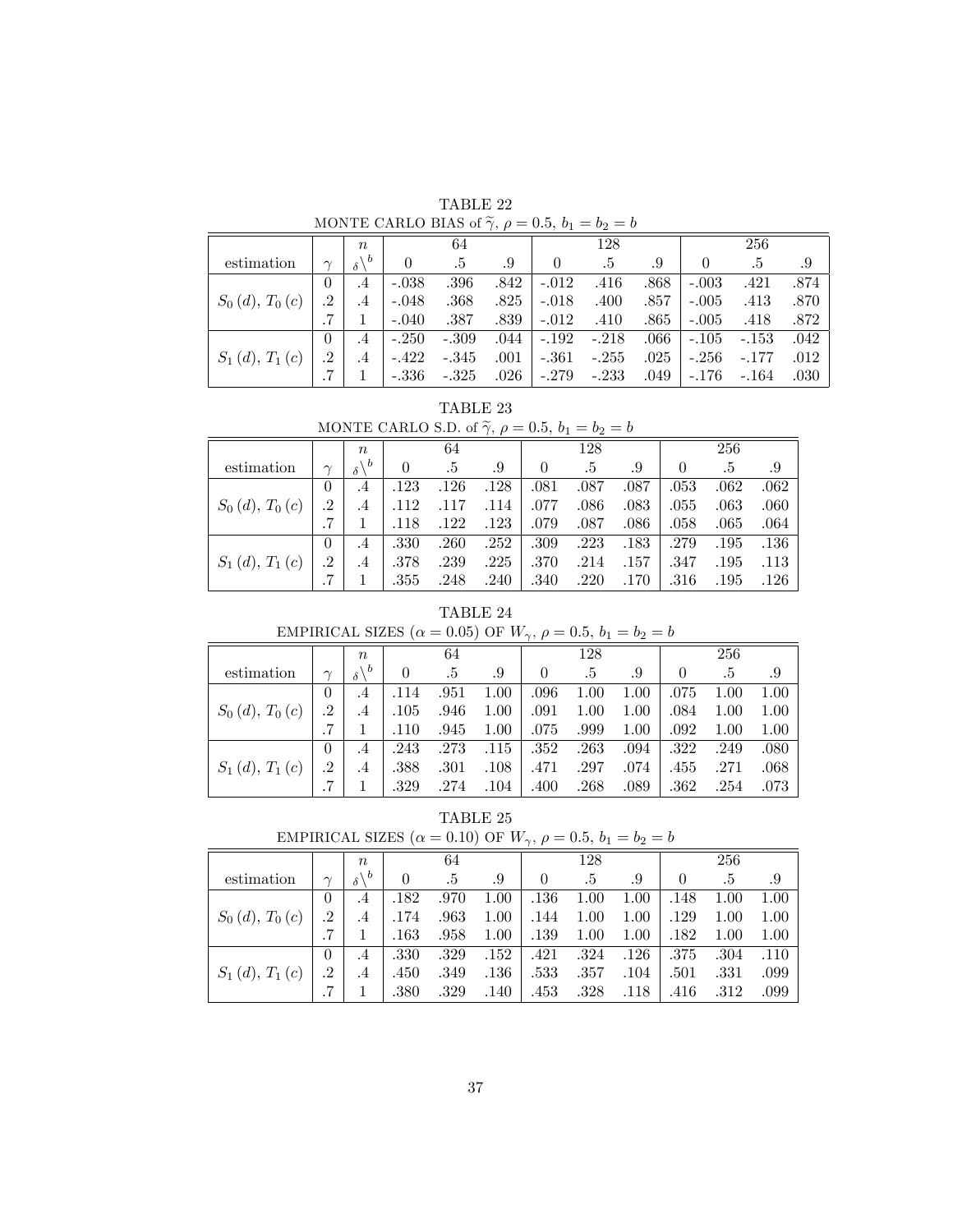|          |                |                  |       |       |       | EFFICIERCI RAIROS |                |                |       |       |       |                |                |       |
|----------|----------------|------------------|-------|-------|-------|-------------------|----------------|----------------|-------|-------|-------|----------------|----------------|-------|
|          |                | $\boldsymbol{b}$ |       |       | 0.5   |                   |                |                |       |       | 0.9   |                |                |       |
|          |                | $\boldsymbol{n}$ | 64    | 128   | 256   | 64                | 128            | 256            | 64    | 128   | 256   | 64             | 128            | 256   |
| $\rho$   | $\sim$         | δ                | $r_1$ | $r_1$ | $r_1$ | r <sub>2</sub>    | r <sub>2</sub> | r <sub>2</sub> | $r_1$ | $r_1$ | $r_1$ | r <sub>2</sub> | r <sub>2</sub> | $r_2$ |
|          | $\overline{0}$ | $.4\,$           | 1.18  | 1.12  | 1.15  | 1.06              | 1.12           | 1.10           | 7.46  | 5.12  | 3.63  | 1.38           | 3.40           | 3.14  |
| $-.5$    | $\cdot$ 2      | $\cdot$ 4        | 5.97  | 5.00  | 4.23  | 1.00              | 1.43           | 2.37           | 45.9  | 33.6  | 25.8  | 1.09           | 16.3           | 19.8  |
|          | .7             | л.               | 1.86  | 1.54  | 1.40  | .988              | 1.09           | 1.15           | 16.6  | 11.6  | 8.52  | 1.35           | 7.47           | 7.30  |
|          | $\theta$       | $\cdot$ 4        | 1.22  | 1.13  | 1.12  | 1.00              | 1.07           | 1.05           | 6.77  | 5.14  | 3.60  | 1.67           | 3.20           | 3.26  |
| $\theta$ | $\cdot$ 2      | .4               | 6.11  | 5.06  | 4.27  | 1.07              | 1.29           | 2.32           | 37.9  | 31.3  | 23.8  | 1.91           | 11.5           | 20.3  |
|          | .7             |                  | 1.97  | 1.57  | 1.38  | .931              | 1.02           | 1.13           | 14.3  | 11.3  | 8.16  | 2.12           | 6.82           | 7.41  |
|          | $\Omega$       | $.4\,$           | 1.13  | 1.14  | 1.16  | 1.01              | 1.11           | 1.13           | 7.64  | 5.10  | 3.63  | 1.44           | 3.69           | 3.03  |
| .5       | $\cdot$ 2      | $.4\,$           | 6.19  | 4.61  | 4.19  | 1.04              | 1.35           | 2.12           | 45.7  | 32.8  | 27.4  | .900           | 4.71           | 18.8  |
|          | .7             |                  | 1.83  | 1.50  | 1.39  | .961              | 1.07           | 1.12           | 16.9  | 11.5  | 8.76  | 1.26           | 7.01           | 7.11  |
|          | $\theta$       | $\cdot$ 4        | 1.16  | 1.18  | 1.23  | 1.16              | 1.21           | 1.23           | 9.14  | 5.77  | 3.91  | 1.53           | 3.67           | 2.72  |
| .75      | .2             | $.4\,$           | 6.11  | 4.49  | 4.15  | .985              | 1.39           | 1.66           | 61.1  | 44.2  | 35.3  | .669           | 15.1           | 18.5  |
|          | .7             |                  | 1.79  | 1.42  | 1.38  | 1.09              | 1.07           | 1.01           | 21.6  | 14.4  | 10.4  | 1.21           | 7.99           | 6.80  |

TABLE 26 EFFICIENCY RATIOS

TABLE 27 CONSUMPTION AND INCOME:  $u_t$  WHITE NOISE

|                          | <u>UULINULILE LAULI LAILU ALIU VAILLII WIIII LAALA LIULULU</u> |         |         |         |                         |         |         |         |         |         |         |
|--------------------------|----------------------------------------------------------------|---------|---------|---------|-------------------------|---------|---------|---------|---------|---------|---------|
| n'                       | 138                                                            | 137     | 136     | 135     | 134                     | 133     | 132     | 131     | 130     | 129     | 128     |
| $\widehat{\nu}$          | .223                                                           | .222    | .251    | .252    | .251                    | .248    | .247    | .242    | .243    | .245    | .246    |
| $SE(\widehat{\nu})$      | .027                                                           | .031    | .024    | .022    | .023                    | .022    | .023    | .021    | .022    | .023    | .023    |
| $\tilde{\delta}$         | 1.07                                                           | 1.07    | 1.09    | 1.15    | 1.15                    | 1.17    | 1.18    | 1.18    | 1.18    | 1.18    | 1.18    |
| $SE(\delta)$             | .028                                                           | .028    | .059    | .068    | .073                    | .080    | .083    | .082    | .083    | .082    | .084    |
| $\widetilde{\gamma}$     | .714                                                           | .745    | .715    | .692    | .694                    | .696    | .696    | .685    | .692    | .694    | .693    |
| $SE(\widetilde{\gamma})$ | .084                                                           | .092    | .087    | .087    | .089                    | .090    | .090    | .089    | .093    | .093    | .093    |
| $\widehat{\rho}$         | $-.024$                                                        | $-.055$ | $-.085$ | $-.090$ | $-.090$                 | $-.086$ | $-.085$ | $-.072$ | $-.073$ | $-.073$ | $-.074$ |
| r                        | $-.195$                                                        | -.189   | $-.297$ | $-.311$ | $-.310$ $-.294$ $-.285$ |         |         | -.247   | -.251   | $-.250$ | $-.253$ |

TABLE 28

CONSUMPTION AND INCOME:  $u_{1t}$  AR(1),  $u_{2t}$  WHITE NOISE

| $n^{\prime}$             | 137     | 136     | 135     | 134     | 133     | 132     | 131     | 130     | 129     | 128     | 127     |
|--------------------------|---------|---------|---------|---------|---------|---------|---------|---------|---------|---------|---------|
| $\widehat{\nu}$          | .163    | .257    | .264    | .267    | .263    | .265    | .258    | .261    | .262    | .263    | .262    |
| $SE(\widehat{\nu})$      | .179    | .055    | .054    | .057    | .053    | .056    | .051    | .056    | .055    | .055    | .054    |
| $\delta$                 | 1.07    | 1.09    | 1.15    | 1.15    | 1.17    | 1.18    | 1.18    | 1.18    | 1.18    | 1.18    | 1.18    |
| $SE(\delta)$             | .028    | .059    | .068    | .073    | .080    | .083    | .082    | .083    | .082    | .084    | .084    |
| $\widetilde{\gamma}$     | $-.101$ | $-.167$ | $-.183$ | $-.184$ | $-.184$ | $-.179$ | $-.193$ | $-.180$ | $-.184$ | $-.189$ | $-.186$ |
| $SE(\widetilde{\gamma})$ | .234    | .187    | .181    | .183    | .185    | .193    | .180    | .193    | .192    | .191    | .192    |
| $\widehat{b}_1$          | .798    | .843    | .842    | .839    | .837    | .832    | .845    | .842    | .842    | .842    | .843    |
| $\widehat{\nu b_1}$      | .116    | .221    | .228    | .230    | .226    | .226    | .223    | .225    | .226    | .227    | .226    |
| $\widehat{\rho}$         | .009    | $-.088$ | $-.102$ | $-.104$ | $-.102$ | $-.105$ | $-.093$ | $-.096$ | $-.094$ | $-.095$ | $-.094$ |
| $\mathcal{r}$            | .009    | $-.128$ | $-.122$ | $-.119$ | $-.126$ | $-.127$ | $-.128$ | $-.128$ | $-.119$ | $-.117$ | $-.121$ |